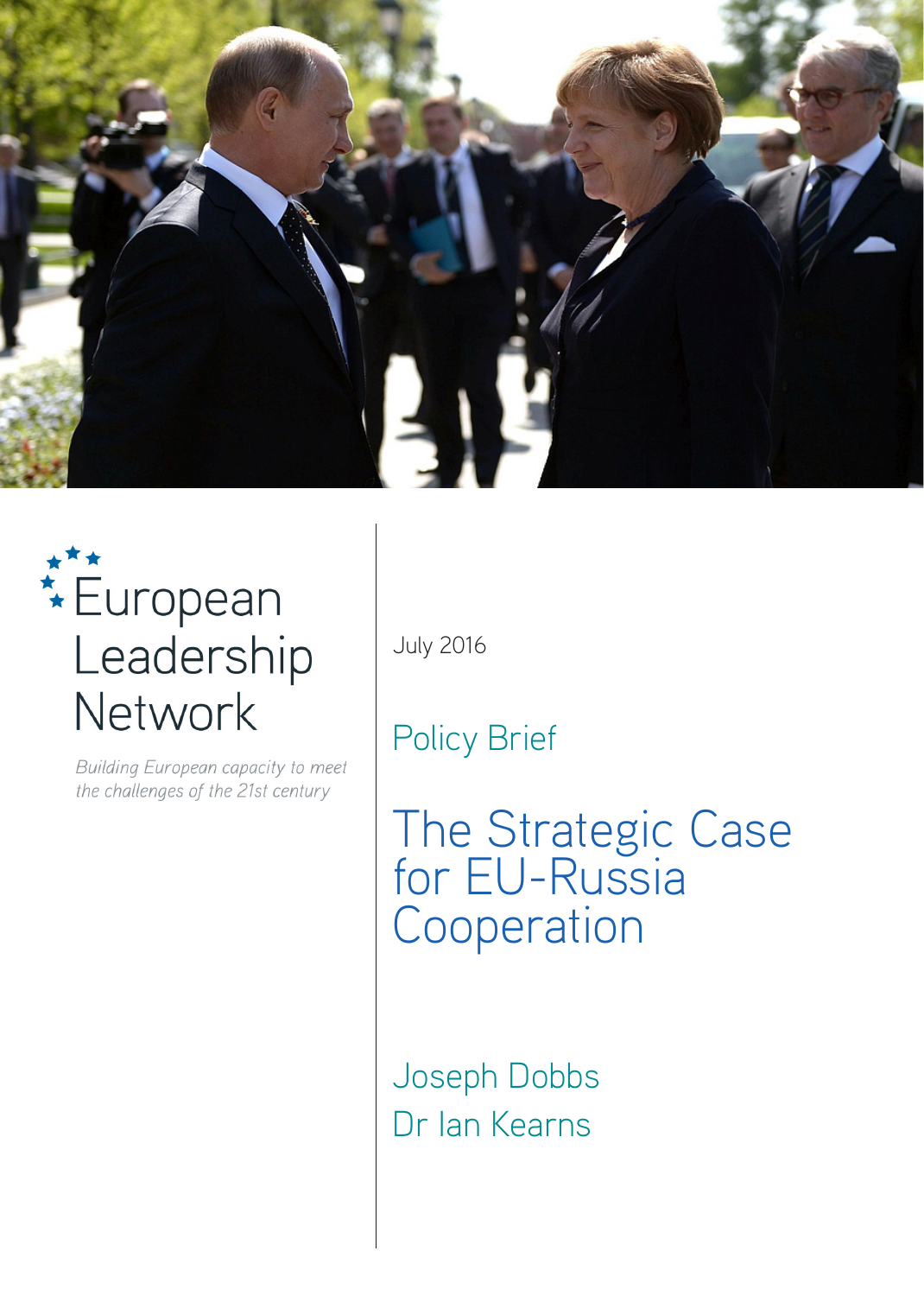# **The Strategic Case for EU-Russia Cooperation**

# **Dr Ian Kearns and Joseph Dobbs**<sup>1</sup>

## **Introduction**

Relations between Russia and the European Union are at their lowest ebb since the early 1990s. Since Ukraine's Euromaidan protests began in November 2013 and the annexation of Crimea early in 2014, there has been a great deal of public and expert debate on both sides as to the history, present state, and future of EU-Russia relations. Few, if any, would argue that we should attempt in the near term to return to the pre-2014 relationship but in the absence of that there is not yet a common vision on either the need for or the format of future relations. The rhetoric and reality of confrontation have gathered momentum despite the fact that both sides are paying a price. In this report, we try to get beyond the immediate, to take a look at both Russia and the EU's strengths, weaknesses, opportunities and threats and to ask what, if any, long-term rationale might exist for a more cooperative relationship between them.

We start by addressing, in chapters one and two, what we feel is lacking in this debate; namely an adequate appraisal, in the form of a SWOT analysis, of both sides' real strategic context and position, without which it is difficult to assess respective inclinations and disinclinations in any future bilateral relations.

What this analysis reveals is a Russia that, despite its many failings, is not as economically weak as some would claim, nor as militarily powerful as is often made out. The Russia that emerges still has terrific opportunities but also faces major threats. On the EU side the picture that emerges is of a European Union that, despite the exceptional opportunities provided by the

<sup>1</sup> Dr Ian Kearns is the Director of the European Leadership Network, and Joseph Dobbs is a Research Fellow at the European Leadership Network.

The authors would like to acknowledge and thank the following people for their comments in the preparation of this report: Deana Arsenian, Sir Tony Brenton, Tarja Cronberg, Andrey Kortunov, Julie Newton, Nicu Popescu, Andrey Sushentsov, Ivan Timofeev, Nathalie Tocci and Pierre Vimont. The authors would also like to thank Lukasz Kulesa and Thomas Frear for their research support and guidance. The views outlined in this report however are solely the responsibility of the named authors and do not necessarily represent the views of the European Leadership Network.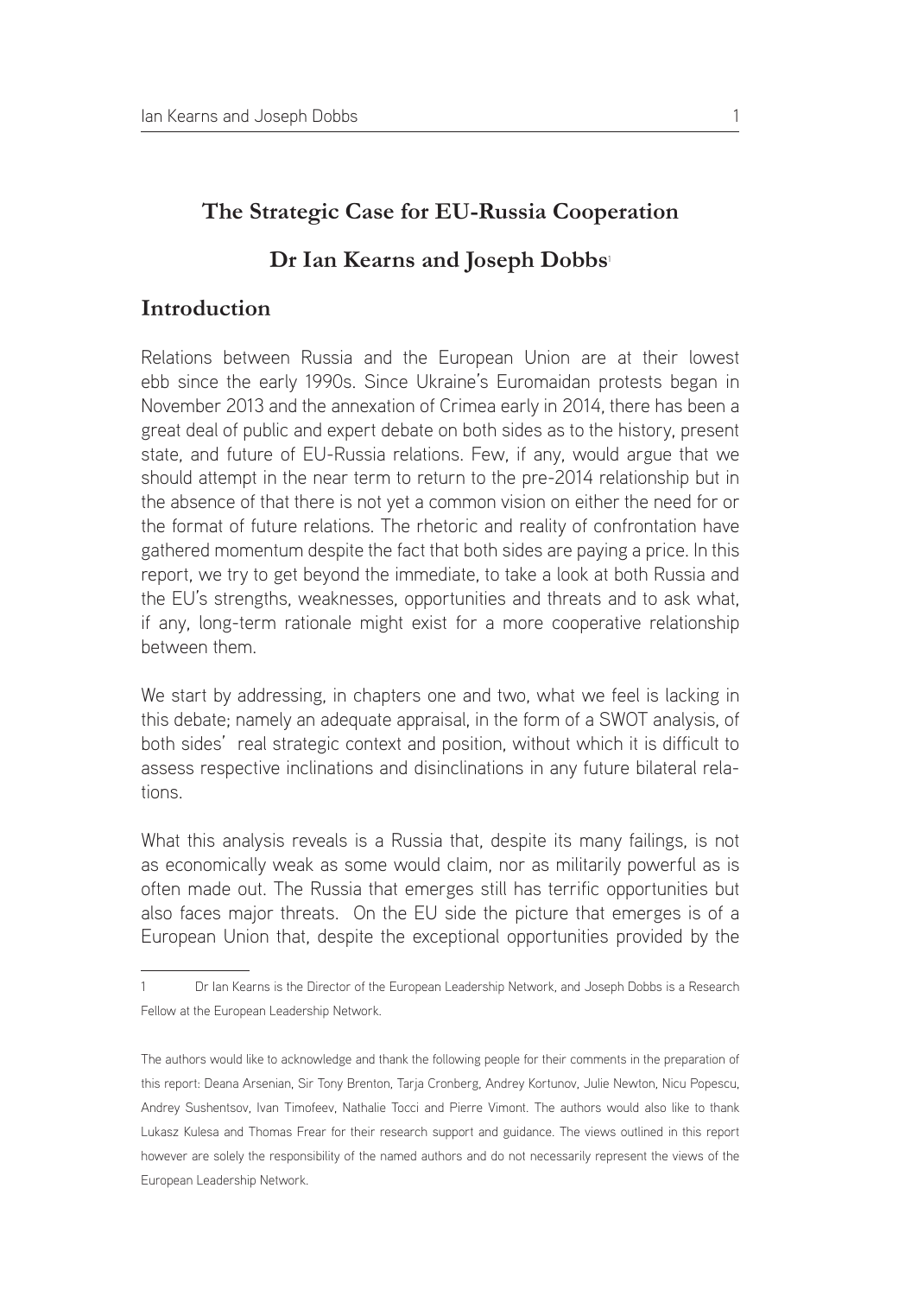world's richest single market and having some of the world's preeminent diplomatic powers as members, is facing great challenges in terms of its own internal unity, its sclerotic economic growth and a worsening threat environment from an arc of instability to the south and east.

The two SWOT analyses serve as a starting point for thinking about where the interests of the EU and Russia genuinely diverge and where, if immediate obstacles can be removed, they converge.

In chapter three, therefore, we outline how the absence of cooperation between Russia and the EU could see both sides' strengths diminished and weaknesses exacerbated, and perhaps more importantly, see both Russia and the EU miss important opportunities while leaving threats to both unmanaged.

Regarding the UK's recent referendum result to leave the European Union this report addresses the impact of a Brexit. The impact of the referendum result on the UK's relationship with the EU is as yet unclear, and as such this report continues to consider the UK as a member of the EU, as it is likely to remain for the near future.

Our case is not ignorant of the enormous hurdles still to be overcome before cooperation can progress, most importantly connected with Russian actions against Ukraine. It is however, focused on the medium to long term ways in which both sides could have their security, prosperity and global position improved by closer cooperation and explains why it is worth working at this important relationship despite the evident temptation to give up on it.

Finally, in chapter four, our paper outlines a pathway to EU-Russia cooperation. We present an eight point plan to get both sides to the stage where the strategic rationale for cooperation outlined in chapter three can begin to shape day to day relations rather than be overshadowed by them. Our recommendations are:

1. Both sides should take steps to prevent the relationship worsening further still through new military to military arrangements between Russia and EU member states, almost all of which are also members of NATO;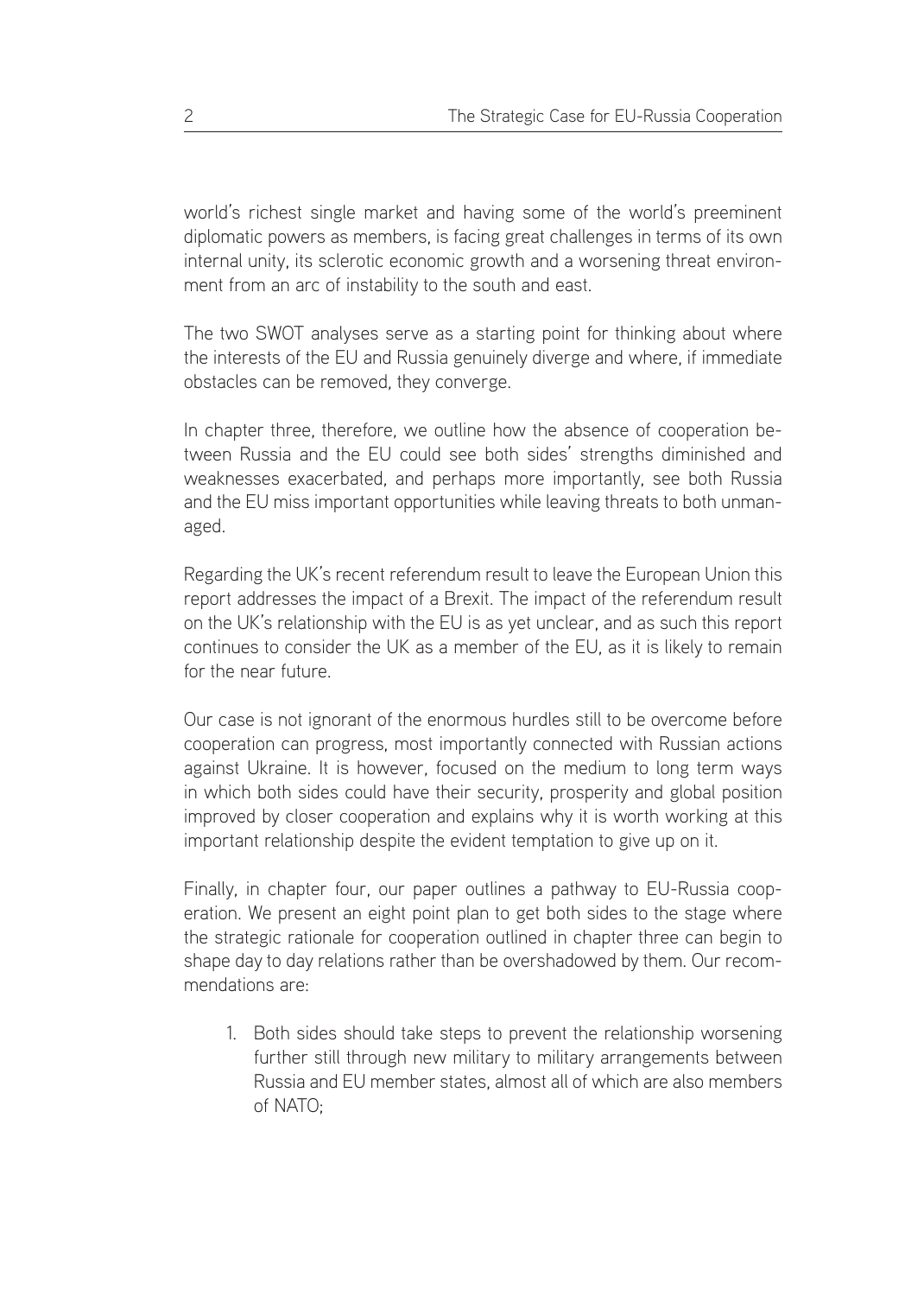- 2. There should be a gradual lifting of EU sanctions on Russia in return for gradual but clearly evident implementation of the Minsk agreements;
- 3. Both sides should pursue a combined EU-Russian effort to provide assistance to all those affected by the conflict in Eastern Ukraine;
- 4. There should be selective EU-Russia engagement on a wide range of issues based on mutual self-interest. Here the priorities include continued cooperation on Syria, counter-terrorism and the prevention of WMD proliferation, plus cooperation on climate change, the Arctic, space and energy;
- 5. Governments on both sides should endorse and support more, not less, people-to-people contacts;
- 6. There should be the beginning of an open ended dialogue on the fundamentals of European order and on the competing narratives on what has gone wrong in the Russia-EU relationship;
- 7. Both sides should encourage high-level Track II dialogues while official channels are blocked or restricted for political reasons;
- 8. Both sides should make a commitment to active diplomacy in relation to the other, without preconditions. We specifically call for a summit to be convened between the EU and Russia in the second half of 2016. Suggestions that a summit would constitute either a reward for Russian behaviour or a sign of the EU's willingness to return to business as usual are not convincing. Diplomatic engagement is not a reward for anything but a necessity given the fact that the EU and Russia are neighbours, share the same strategic space, face many of the same threats, and by working together could improve the lot of all Europeans while still disagreeing about many things.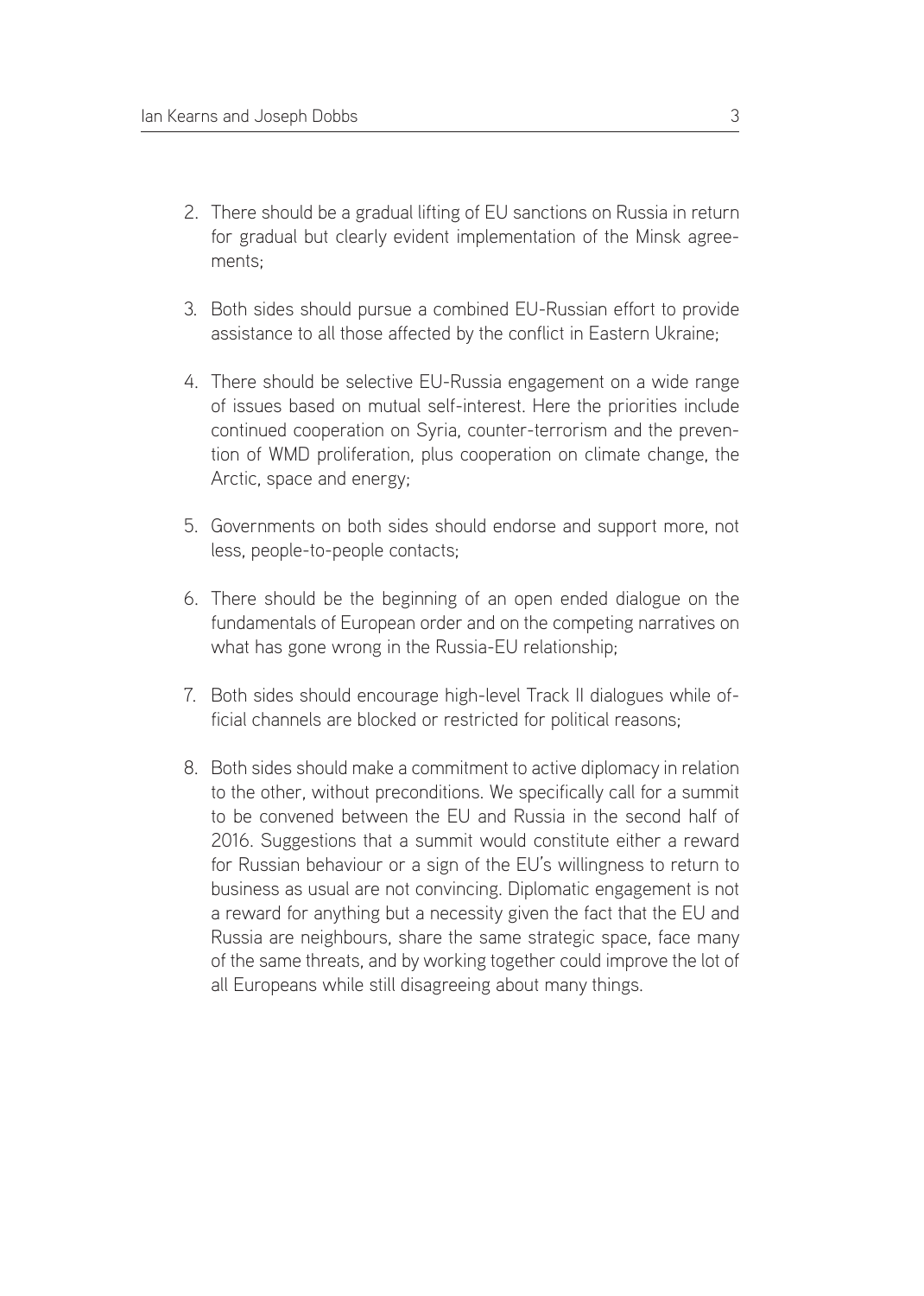## **Chapter One: A SWOT Analysis of Russia**

#### **Strengths**

Although Russia's economy is now in recession, suffering the effects of fallen energy prices and economic sanctions, it remains stronger today, in relative terms, than for much of the period since the end of the Cold War. In 2015, Russia's economy was valued at US\$1.33 trillion, placing it 13th in the world with 1.81% of global GDP, up from 0.78% in 2000.<sup>2</sup> Despite current difficulties this affords Russia a platform for some regional and global influence. Russia's reasonably large foreign currency reserves, standing at US\$387 billion in June 2016,<sup>3</sup> and large sovereign wealth funds, moreover, amounting to US\$111.6 billion, have acted as something of a shock-absorber to global economic shifts and more recently to sanctions.<sup>4</sup> Russia is not among the very top flight of economic powers but neither is it on its knees as many believed it would be by now.

Russia's **energy reserves** and exports remain the core of its economy and constitute its largest economic strength, and one of its most significant diplomatic tools. As of 2015, Russia holds the sixth largest proven oil reserves in the world (6% of global total), is the third largest producer of oil (12.4%), holds the second largest proven gas reserves (17.3%) and is the world's second largest gas producer (16.1%). Russia accounts for just under 20% of global gas exports, far ahead of its next two competitors Qatar and Norway on 12.1% and 11% respectively.<sup>5</sup> Russia's energy reserves are in relatively more stable locations than their competitors in the Middle East and Africa, making it a relatively attractive supplier to some importers. Most recently Russia's energy strength has allowed it to negotiate huge deals with China to the east, and to account for 39% and 34% of the EU's 2013 gas and oil imports respectively. <sup>6</sup>

<sup>2</sup> World Bank Data, http://data.worldbank.org/indicator/NY.GDP.MKTP.CD, accessed 14/04/2016

<sup>3</sup> International Reserves of the Russian Federation, Bank of Russia, http://www.cbr.ru/eng/hd\_ base/?prtid=mrrf\_m, accessed 14/04/2016

<sup>4</sup> National Wealth Fund, Ministry of Finance of the Russian Federation, http://old.minfin.ru/en/nationalwealthfund/statistics/amount/index.php?id\_4=5830, accessed 14/04/2016; Reserve Fund, Ministry of Finance of the Russian Federation, http://old.minfin.ru/en/reservefund/statistics/amount/index.php?id\_4=5817, accessed 14/04/2016

<sup>5</sup> Statistical Review of World Energy 2015, BP, http://www.bp.com/en/global/corporate/energy-economics/statistical-review-of-world-energy.html, accessed 14/04/2016

<sup>6</sup> Energy Production and Imports, Eurostat, http://ec.europa.eu/eurostat/statistics-explained/index.php?title=Energy\_production\_and\_imports&oldid=291870#Further\_Eurostat\_information, accessed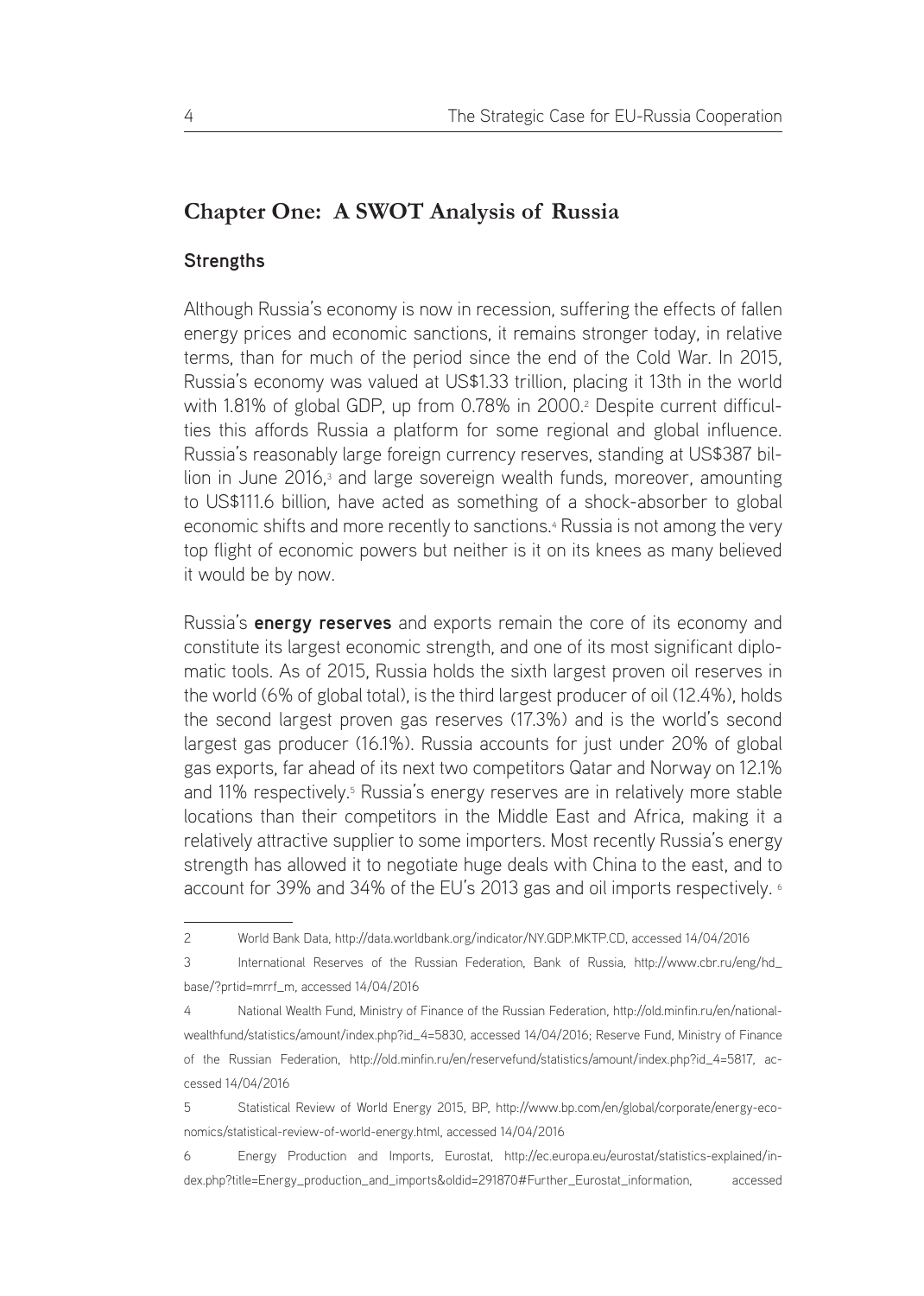Russia is also the world's second largest arms exporter, accounting for 25.4% of global exports between 2011 and 2015 (an increase of 28.4% on the previous period), and currently accounts for 59.3% of China's arms imports, and 70.5% of India's.7

Russia's civilian nuclear program remains a significant asset, accounting for 18.6% of the national energy mix in 2015.<sup>8</sup> The nuclear power-generation sector includes 35 reactors at 10 nuclear power plants, as well as an infrastructure supporting the full nuclear fuel production and utilization cycle. Importantly, the Russian nuclear program has a strong export dimension. In Europe, Russia has been providing nuclear fuel and other services to support the operation of Soviet - and Russian-built research and power-generation reactors in a number of countries, including Ukraine, Belarus and the EU members Finland, Czech Republic, Slovakia, Hungary and Bulgaria.<sup>9</sup> Russia has bid to build new nuclear power plants in a number of Central European countries too. It is currently constructing an additional reactor in Finland and a four-reactor power plant at Akkuyu in Turkey,<sup>10</sup> and - according to an agreement signed in 2014 - is to construct two additional units at the Paks 2 nuclear power plant in Hungary.

Russia is the fourth largest spender globally on defence, behind only the US, China and Saudi Arabia.11 In 2015, its defence budget amounted to 5.4% of its GDP (US\$91.08bn).<sup>12</sup> This represented approximately 5.25% of global military spending, resulting from a 91.3% increase in its defence spending in the ten years between 2006 and 2015 (compared with an average global increase of 16%). Spending compared to NATO (US\$904.9bn in 2015) and NATO Europe

11 Military Expenditure Database, SIPRI, http://www.sipri.org/research/armaments/milex/milex\_database, accessed 14/04/2016

12 Ibid.

<sup>05/07/2016</sup>

<sup>7</sup> Arms Transfer Database, SIPRI, http://www.sipri.org/databases/armstransfers, accessed 19/04/2016

<sup>8</sup> Rosenergoatom: Nuclear share in Russia's energy mix has increased up to 18.6% from 17.2 in 2015, Rosatom, 14/01/2016, http://www.rosatom.ru/en/presscentre/news/73171f804b4e9955bd82ff682f572934, accessed 14/04/2016

<sup>9</sup> Nuclear Power in the European Union, World Nuclear, April 2016, http://www.world-nuclear.org/ information-library/country-profiles/others/european-union.aspx, accessed 14/04/2016

<sup>10</sup> As of February 2016, the overall deterioration of the Russian-Turkish relationship did not have impact of the implementation of the agreement, see: Is this the end of Moscow-Ankara nuclear cooperation?, Bulletin of the Atomic Scientists, 13/01/2016, http://thebulletin.org/end-moscow-ankara-nuclear-cooperation9059, accessed 14/04/2016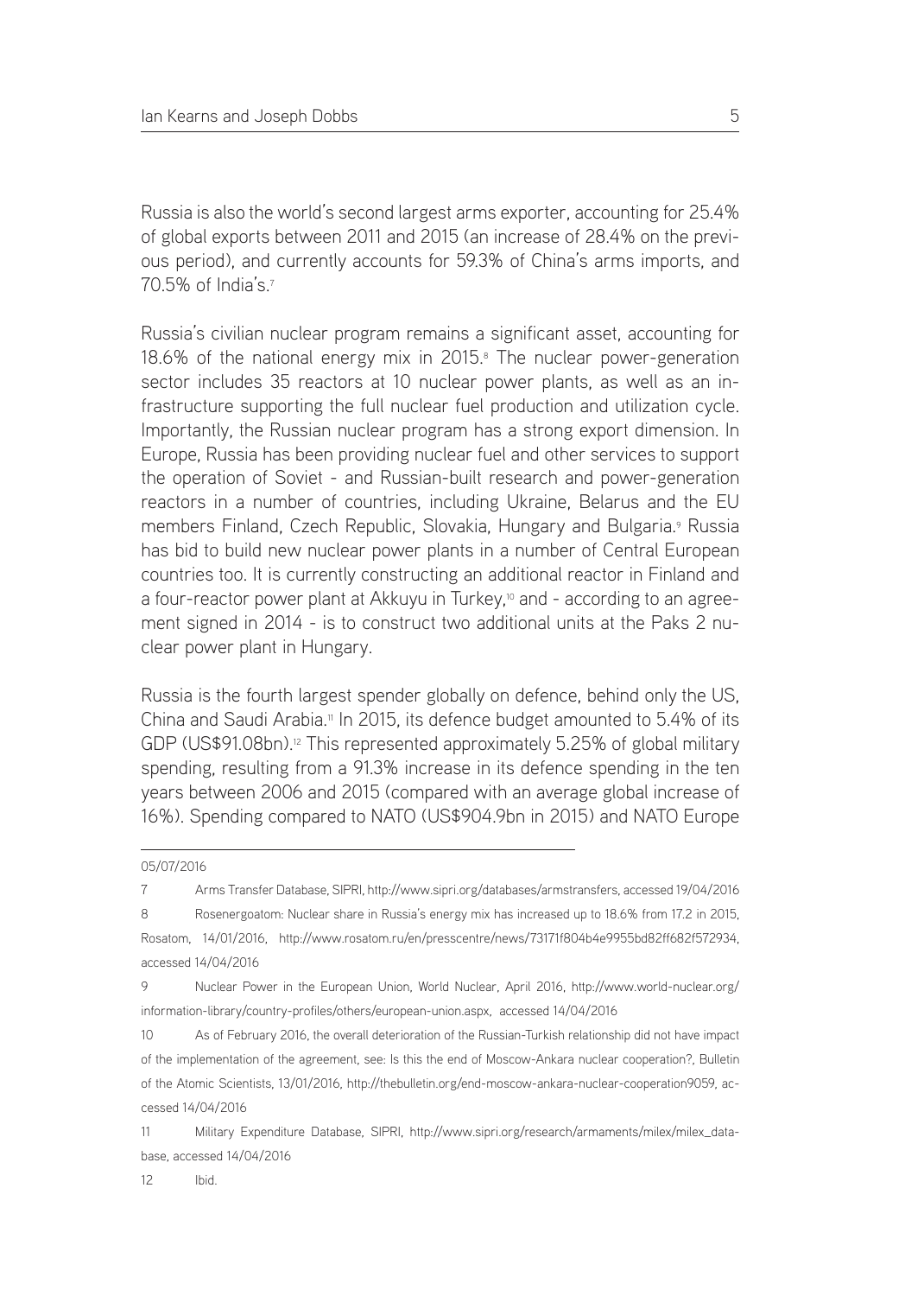(US\$292.2bn) as a whole is relatively low. However, the Russian military has undergone significant reforms to make it more efficient, responsive and professional<sup>13</sup> in recent years and has proven itself adept at modern hybrid warfare. Its annexation of Crimea and use of airpower in Syria have, according to many western commentators, highlighted Russia's increasing effectiveness, and reach, as a military power. Russia is also the possessor of one of the world's pre-eminent nuclear arsenals, with around 1780 deployed nuclear warheads, meaning progress on global nuclear disarmament and non-proliferation is more or less impossible without it.<sup>14</sup>

**Geographic reach and population size** mean Russia is also an important factor in several of the world's most important regions.

In terms of population Russia is the ninth largest country in the world, with 144.21 million people in 2015.15 The size of Russia's population allows it to be a relatively large consumer market, as the world's 16th largest importer of merchandise in 2013 for example, making the Russian domestic market a potentially very important one for a number of other major economies.16

To the west, an estimated 115 million people live in the European part of Russia, making it the largest country in Europe by population size. This figure represents 79.8% of Russia's total population, and accounts for approximately 16% of the total population of Europe.<sup>17</sup> Russia also accounts for over 35% of the European landmass. Whatever the short term difficulties in Russia-West relations therefore, this fact, when combined with Russia's energy and military footprint, means Russia is indisputably a significant player in European and indeed, Euro-Atlantic relations.

<sup>13</sup> Gustav Gressel, Russia's Quiet Military Revolution, European Council on Foreign Relations, 12/10/2015 http://www.ecfr.eu/publications/summary/russias\_quiet\_military\_revolution\_and\_what\_it\_means\_for\_europe4045, accessed 14/04/2016

<sup>14</sup> Nuclear Forces, SIPRI, http://www.sipri.org/research/armaments/nuclear-forces, accessed 19/04/2016

<sup>15</sup> Not including the annexed Ukrainian territory of Crimea – Russian Federal State Statistics Service, http://www.gks.ru/wps/wcm/connect/rosstat\_main/rosstat/en/figures/population/, accessed 11/07/2016

<sup>16</sup> For example, Russia was the tenth largest importer of merchandise in 2013, see World Trade Organisation Data, http://stat.wto.org/CountryProfile/WSDBCountryPFView.aspx?Language=S&Country=RU, accessed 14/04/2016

<sup>17</sup> To calculate these figures Rosstat data, Turkish Census data and UN population data are used, and it included all Russian Federal Districts west of the Urals Federal District and three of the UFD's western most Okrugs, as well as data for Turkey's East Thrace as European.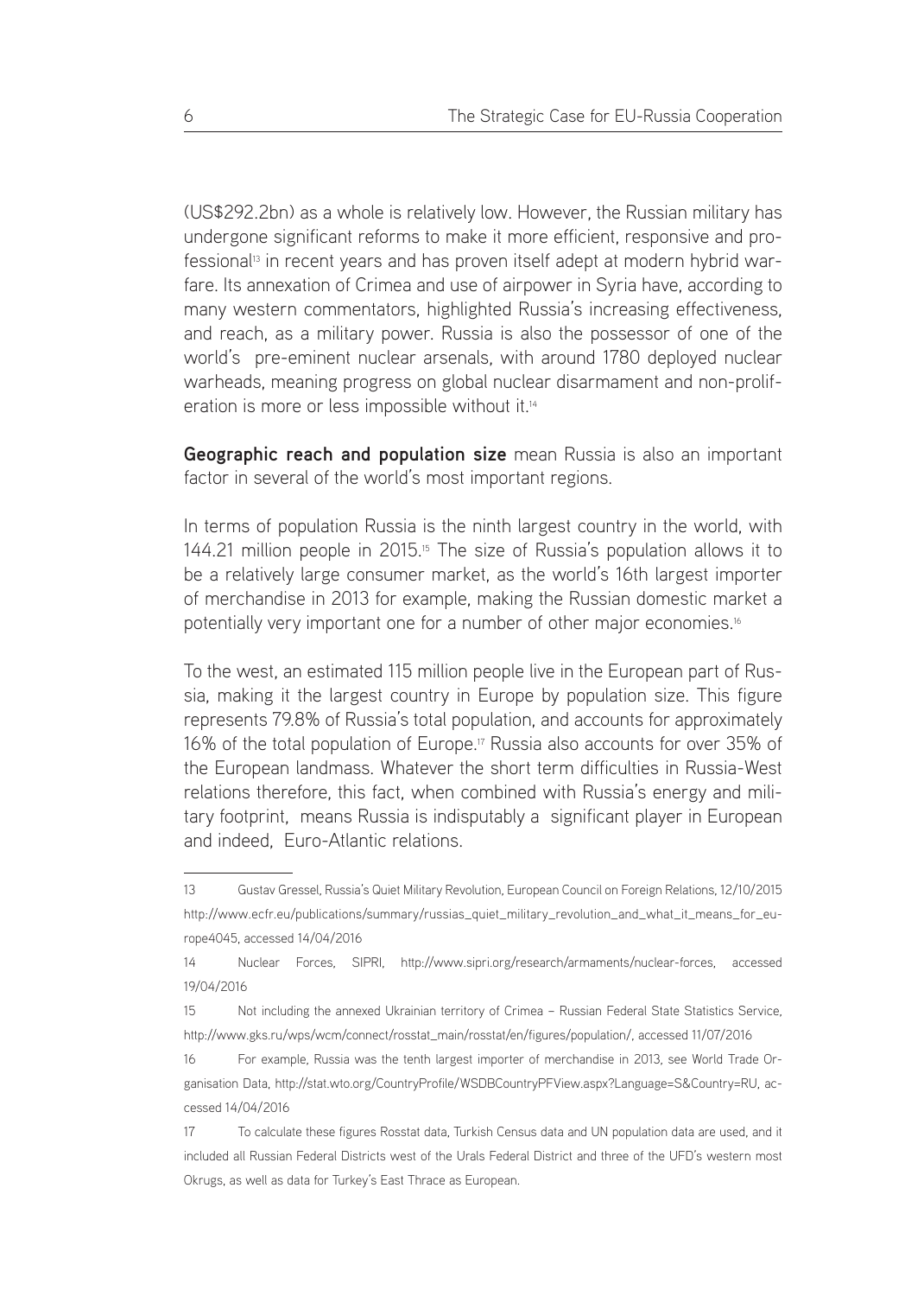To the east, deals with China and Beijing's 'One Belt, One Road' Eurasian infrastructure show that Asia's increasing economic power could benefit Moscow. Russia's leading role in the Shanghai Cooperation Organisation (SCO) and seat at the newly formed Asian Infrastructure Investment Bank (AIIB) indicates a potentially significant role for Moscow in Asian regional government. To the south, Russia has clearly shown in Syria that it remains a potent force in the Middle East, with the opening of Iran's economy potentially allowing it to further increase its presence in the region.

To the north Russia has and will continue to have a powerful role in the Arctic, a region that may become increasingly relevant for global trade and energy production in coming decades.18 Indeed, the US Geological Survey states that 10% of the world's known petroleum reserves are located in the region, the majority of which is in the Russian Arctic Zone (RAZ), and Russia believes that 41% of the region's undiscovered oil reserves and 70% of its undiscovered gas reserves are within its territory.19

Russia's demographic and geographic size and reach, its energy, defence exports and civil nuclear power strength, and its military power underpin what is also a **very significant Russian global diplomatic footprint**. This is institutionalised in positions in both European and Asian regional institutions, such as the OSCE, the SCO and APEC, and in its leading role in the United Nations Security Council and as a recognised Nuclear Weapon State under the terms of the Non-Proliferation Treaty but it is also evident in more *ad hoc* efforts to deal with some of the world's most pressing problems.

Russia has shown itself, for example, to be indispensable to the diplomacy surrounding climate change, the Syrian Civil War, the negotiations with Iran on the latter's nuclear programme, and the future of Ukraine. Russia's relative wealth has also given it a reasonably large role in international financial organisations, with the tenth most votes in the IMF  $(2.39\%)$ ,<sup>20</sup> the seventh and ninth most votes in the World Bank's IBRD  $(2.82\%)$ <sup>21</sup> and IFC  $(3.82\%)$ 

21 IBRD Subscriptions and Voting Power, International Bank for Reconstruction and Development, http:// siteresources.worldbank.org/BODINT/Resources/278027-1215524804501/IBRDCountryVotingTable.pdf, ac-

<sup>18</sup> The Emerging Arctic, Council on Foreign Relations, http://www.cfr.org/polar-regions/emerging-arctic/p32620#!/?cid=otr\_marketing\_use-arctic\_Infoguide, accessed 14/04/2016

<sup>19</sup> Russian Strategies in the Arctic: Avoiding a new Cold War, Valdai Discussion Group, September 2014, http://www.uarctic.org/media/857300/arctic\_eng.pdf, accessed 14/04/2016

<sup>20</sup> IMF Members' Quotas and Voting Power, International Monetary Foundation, https://www.imf.org/ external/np/sec/memdir/members.aspx, accessed 14/04/2016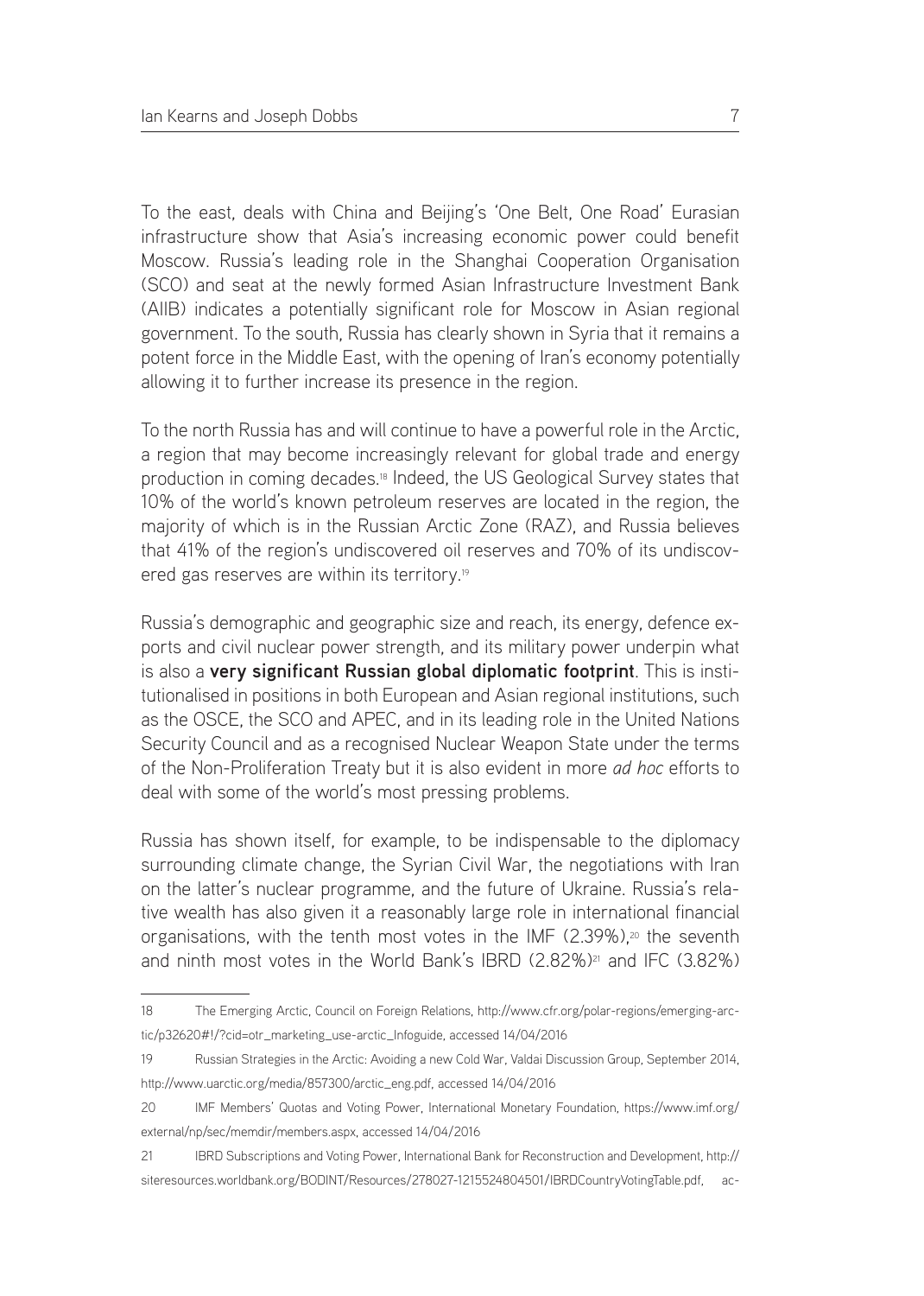respectively,<sup>22</sup> and the third most votes in the newly formed Asian Infrastructure Investment Bank (5.93%)<sup>23</sup>

Russia's **influence in its immediate neighbourhood** further allows it to influence the development of both continents in which it sits. The CSTO, CIS and the Eurasian Economic Union, while all beset by challenges, form a legal and political community placing Russia at the head of the post-Soviet space. Russia's influence is further secured by its support of break-away entities in so-called frozen conflicts in Moldova, Ukraine and Georgia.

Russia's **rocket and space program** may also prove a strong point both militarily and economically as space become more central to many aspects of life on earth. In 2013 Russia was the only country other than the United States to spend more than US\$10bn on its space program, recording a 32% increase in local currency spending over the previous five years, in the context of the first global decrease in space spending in 20 years.<sup>24</sup>

Building on the legacy of the Soviet space program, Russia has maintained a strong position in areas such as development of rockets, satellite launches, and remains vital for the operation of the International Space Station. It will also be a go-to partner in any ambitious projects aimed at exploitation of resources in space. GLONASS, Russia's space-based navigational competitor to GPS, has set up partnerships with both China and India in recent years.<sup>25/26</sup> Inauguration of the Vostochny cosmodrome in the Russian Far East in 2016 decreases the dependence on Kazakhstan's Baikonur and could draw down the costs of space launches. Russia is among the countries which use space for military purposes (communication, targeting, reconnaissance) but it has voiced its opposition to further weaponisation of space and supports development of legal measures in this area. At the same time, its research and

cessed 14/04/2016

<sup>22</sup> IFC Subscriptions and Voting Power, International Finance Corporation, http://siteresources.worldbank.org/BODINT/Resources/278027-1215524804501/IFCCountryVotingTable.pdf, accessed 14/04/2016

<sup>23</sup> Scott Morris and Mamoru Higashikokubaru, Doing the Math on AIIB Governance, Center for Global Development, 07/02/2015, http://www.cgdev.org/blog/doing-math-aiib-governance, accessed 17/09/2015

<sup>24</sup> Global Spending on Space Decreases for First Time in 20 Years, Euroconsult, 13/02/2014, http:// www.euroconsult-ec.com/node/141, accessed 14/04/2016

<sup>25</sup> Russia, China to set up joint venture to promote satellite navigation services, Tass, 14/11/2014, http:// tass.ru/en/non-political/759729, accessed 14/04/2016

<sup>26</sup> Russia's GLONASS Union may set up \$100 million joint venture in India, Tass, 11/12/2016, http://tass. ru/en/economy/766435, accessed 14/04/2016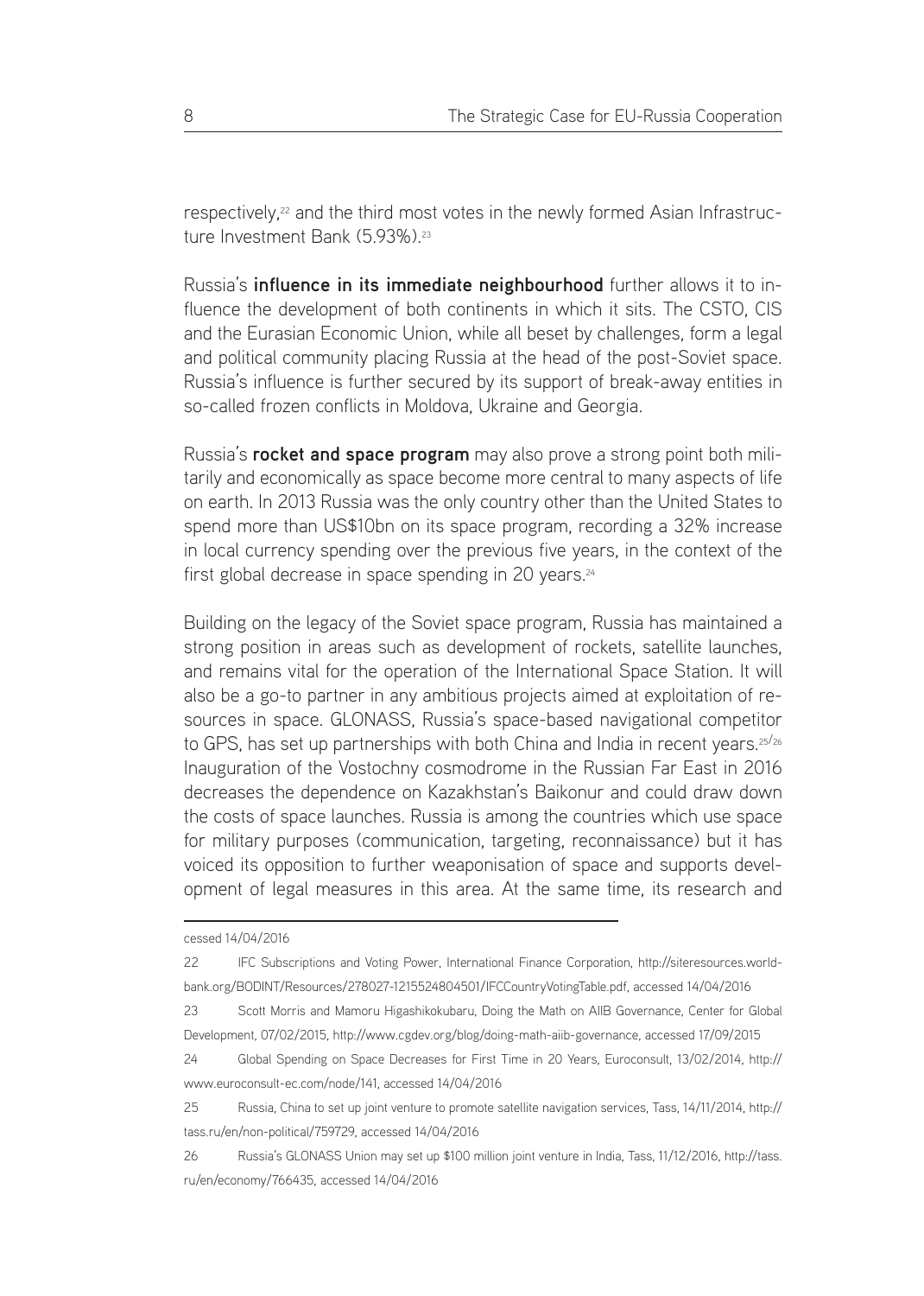technological potential would put it in a strong position if a decision is made about development of space or anti-satellite weapons.

#### **Weaknesses**

Russia's **most pressing weakness is the economic crisis brought on by the global oil price collapse and sanctions**. Russia's economy contracted by 3.7% in 2015,<sup>27</sup> and based on IMF and World Bank projections moved into 13th place globally in 2016.<sup>28</sup> The rouble has lost 47.26% of its value against the Euro between July 2014 and July 2016.29 This weakness, while triggered by specific events in the short term is also a reflection of broader structural weaknesses in the Russian economy.

The Russian economy's most fundamental weakness is it's **over reliance on the energy sector**. Russia has only five companies in the top 500 globally and three of these are in the energy sector. This compares with 30 companies in the top 500 for the United Kingdom, 25 for France and 20 for Germany.30 Given this, it is no surprise that the recent collapse in oil prices has had a serious impact on the energy sector in Russia and on Russian state tax revenues. The reality facing leaders in Moscow is that oil and gas sales account for 68% of Russia's total export revenue, leaving the country vulnerable to decisions taken by foreign governments like that of Saudi Arabia, developments in the US shale sector, or to any future breakthrough in renewable energy technologies.<sup>31</sup>

The problem of Russia's dependence on energy is compounded by problems of endemic corruption, the absence of any effective rule of law, a US\$48.26bn

<sup>27</sup> Russia's 2015 GDP dropped 3.7% - Federal Statistics Service, Tass, 02/02/2016, http://tass.ru/en/ economy/854032, accessed 14/04/2016

<sup>28</sup> World Bank Forecasts, http://www.worldbank.org/en/publication/global-economic-prospects/summary-table; IMF Forecasts, http://www.imf.org/external/pubs/ft/weo/2015/update/02/pdf/0715.pdf , both accessed 14/04/2016

<sup>29</sup> Bank of Russia Statistic, http://www.cbr.ru/eng/currency\_base/daily.aspx, accessed 14/04/2016

<sup>30</sup> The World's Largest Companies in 2015, Forbes, 06/04/2016

<sup>31</sup> http://www.eia.gov/todayinenergy/detail.cfm?id=17231, accessed 19/04/2016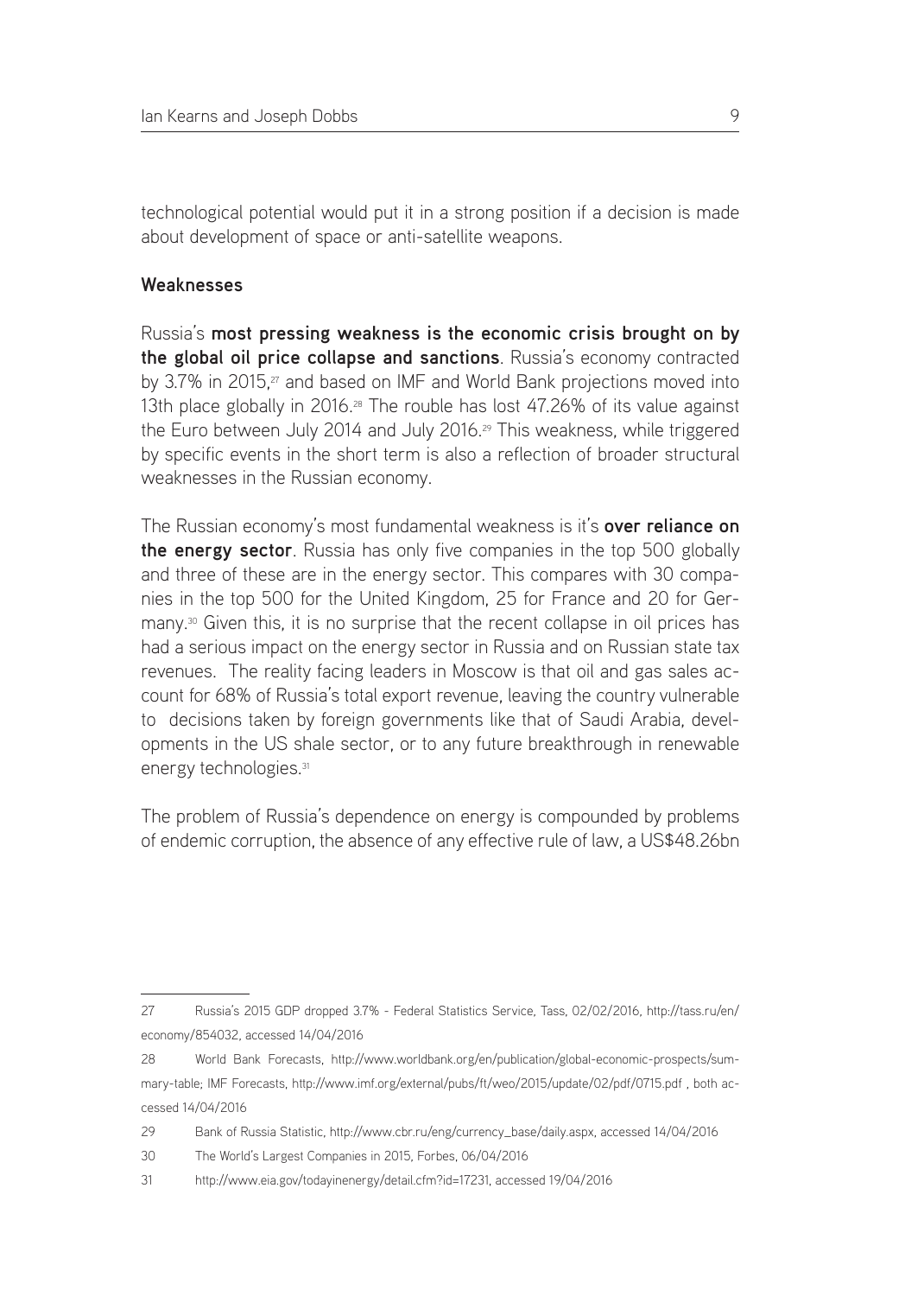drop in net foreign direct investment inflows between 2013 and 2014,32 and capital flight of around US\$210 billion in 2014 and 2015.<sup>33</sup>

Moreover, Russia spent only 1.19% of its GDP on **research and development (R&D) in 2014**, placing it 24th in the world, lagging behind an EU average of around 1.94%. Between 2000 and 2014 the EU increased its share of GDP spent on R&D at a far faster rate than Russia.<sup>34</sup> With Russia's productivity already significantly lower than the EU's – US\$22.71 per hour worked compared to US\$46.76 – and the increasing importance of new technologies in a fast evolving global economy, Russia's lack of R&D spending is a weakness that must be overcome.<sup>35</sup>

Russia's **economic attractiveness** to so-called rising powers is also unlikely to strengthen in the current climate. As countries like China and India seek to maintain their growth levels, economic relations with the West will remain their primary focus. In 2015 the US accounted for 18% of China's exports compared to Russia's 1.7%.36 Russia's shortage of capital and sanctions-perpetuated instability may further dissuade investors from rising powers from getting involved in Russia. Major deals, like Russia's gas agreement with China, for example, have already been subject to lengthy delays due to the absence of capital.<sup>37</sup> Other investors will take note, and may worry about ultimate return on investment in current conditions.

Russia also is facing **demographic challenges** over the coming decades, similar to those faced by many other European countries. While Russia's birth-rate has improved somewhat in recent years, potentially reducing the

<sup>32</sup> World Bank FDI Inflows Data, http://data.worldbank.org/indicator/BX.KLT.DINV.CD.WD, accessed 14/04/2016

<sup>33</sup> External Sector Statistics, Bank of Russia, http://www.cbr.ru/eng/statistics/?PrtId=svs, accessed 14/04/2016

<sup>34</sup> Research and Development Spending Data, OECD, https://data.oecd.org/rd/gross-domestic-spending-on-r-d.htm, accessed 14/04/2016

<sup>35</sup> GDP per hour worked, OECD, https://data.oecd.org/lprdty/gdp-per-hour-worked.htm, accessed 14/04/2016

<sup>36</sup> Bilateral Trade in Goods, OECD STAT, http://stats.oecd.org/Index.aspx?DataSetCode=BTDIXE\_I4, accessed 05/07/2016

<sup>37</sup> Katya Golubkova and Denis Pincuk, Kremlin pivot to China slowed as projects delayed, Reuters, 27/08/2015, http://uk.reuters.com/article/2015/08/27/uk-russia-china-projects-idUKKCN0QW15T20150827, accessed 14/04/2016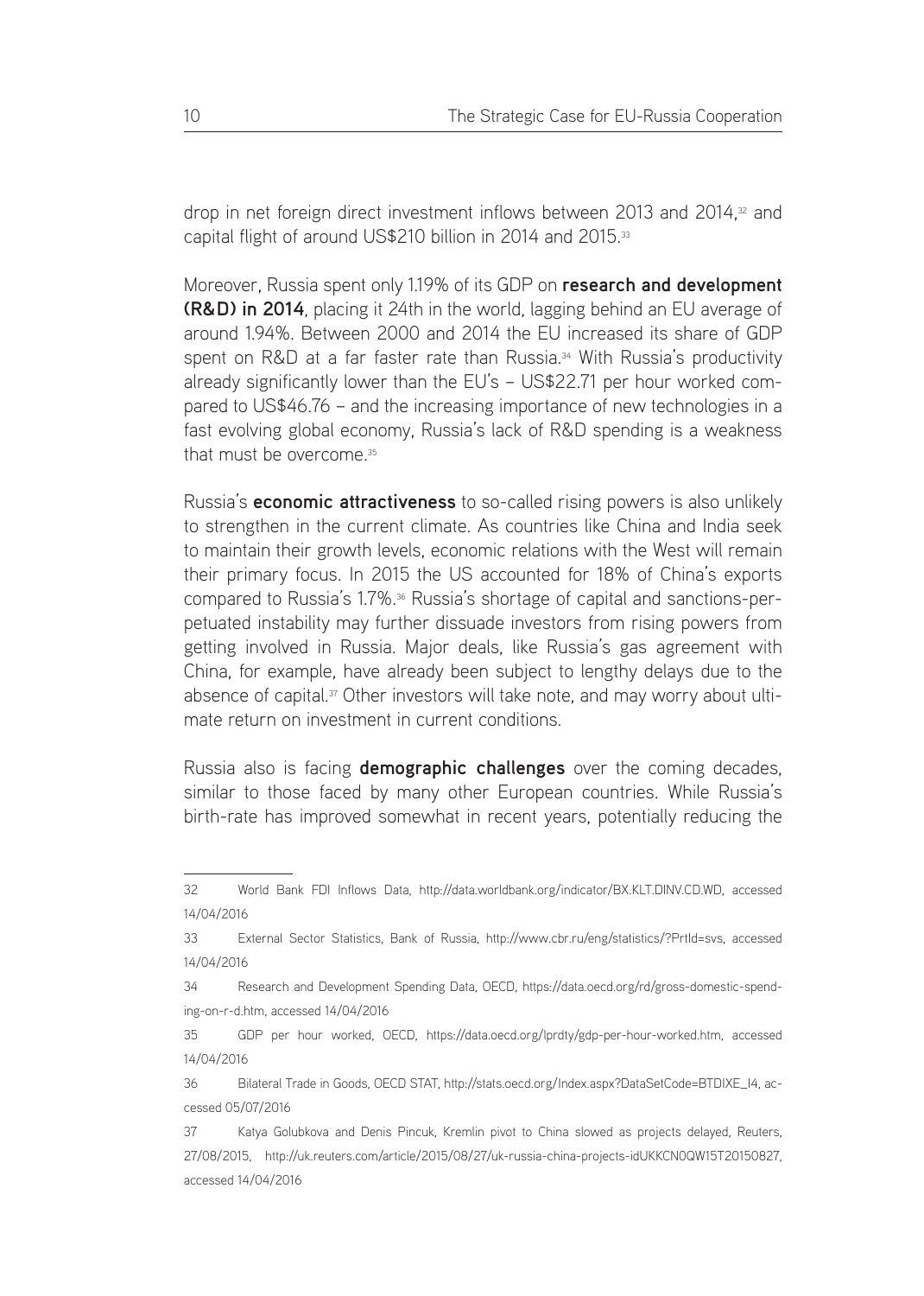severity of the demographic crisis forecast by some,<sup>38</sup> Russia will likely soon be classed as an aged society.39 This ageing, and soon to be aged population, is even more startling when one considers that Russian men have a life expectancy at birth of only 63 (73 for women). This figure hasn't changed since 1993, and is five years lower than the global average, ten years lower than the European average, and men can expect to live as long in Botswana, Ethiopia, Madagascar and Yemen.40 The projections of Russia's demographic future, if proved broadly accurate, will reduce Russia's workforce as a percentage of the total population and increase the dependency ratio. This demographic change will place added strain on the country's social security and health services as well increased strain on state budgets.

Russia's **education system** performs relatively well globally, with the OECD ranking the schools as 34th in the world in terms of test scores for maths and science, but Russia lags behind much of Europe in this area too.<sup>41</sup> While a relatively high proportion of Russians continue their education at a tertiary level,<sup>42</sup> Russian universities' world rankings are low compared with Western and non-Western rankings alike giving them low scores. For example, China's Academic Ranking of World Universities (ARWU) ranks two of Russia's universities in the top 500 globally, compared with 192 for EU countries.43 Russia's relative educational weakness, combined with its falling working-age population will make it difficult for Russia to maintain or increase its productivity and competitiveness.

Russia's geographic reach, described earlier as a strength, also brings with it a number of **challenges in the border areas**. Its enormous border with

<sup>38</sup> Mark Adomanis, Yes Russia Has Demographic Problems, No They Are Not WorseThan Italy's, Forbes, 28/03/2016, http://www.forbes.com/sites/markadomanis/2016/03/28/yes-russia-has-demographic-problems-no-theyre-not-worse-than-italys/#11a5be816ad9, accessed 23/06/2016

<sup>39</sup> The United Nations defines a country in which 7-13% of its population is 65 and over as "ageing", 14- 20% as "aged" and 21% and above as "super aged". For more see UN Population Information Network, http:// www.un.org/popin/data.html

<sup>40</sup> Word Health Organisation Life Expectancy Data, http://apps.who.int/gho/data/node.main.688, accessed 14/04/2016

<sup>41</sup> Sean Coughlan, Asia tops biggest global schools rankings, BBC, 13/05/2015, http://www.bbc.co.uk/ news/business-32608772, accessed 14/04/2016

<sup>42</sup> Russian Federation Country Note, OECD, 2013, http://www.oecd.org/edu/Russian%20Federation\_ EAG2013%20Country%20Note.pdf, accessed 14/04/2016

<sup>43</sup> Academic Ranking of World Universities 2015, Shanghai Jiao Tong University, http://www.shanghairanking.com/ARWU2015.html, accessed 14/04/2016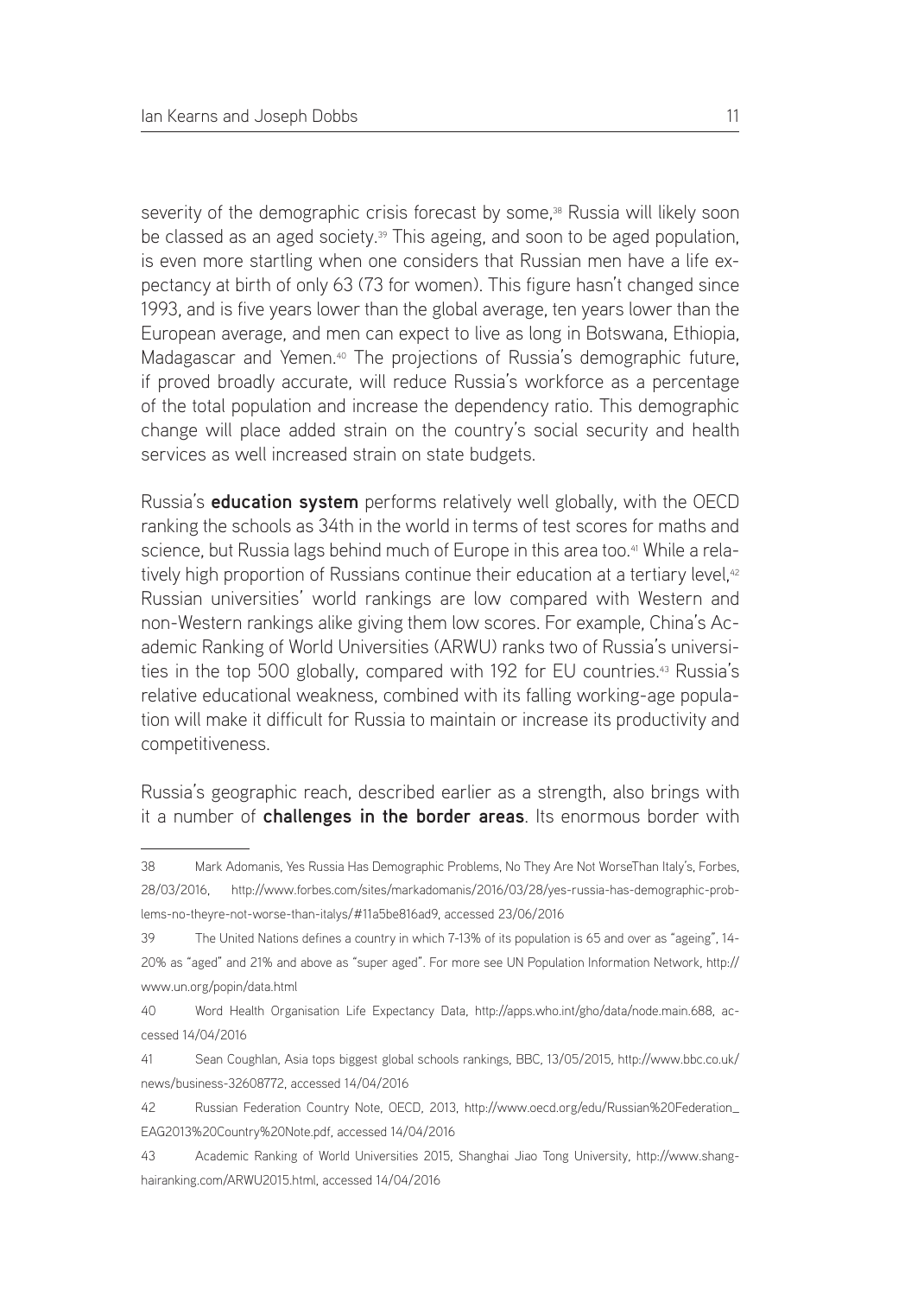China, the potentially competing interests of the two states in Central Asia, and Russia's sparsely populated east is an increasing security worry. For example, China has a population of almost 1.4 billion, with 84.8 million living in the three provinces bordering Russia (6.3% of the total Chinese population in 2010), compared with the just 25.5 million living in Russia's entire Far East and Siberia (17.4% of the total Russian population).<sup>44</sup> China's far faster population growth over recent decades has seen this disparity grow, and will likely see it grow even further over coming decades.

**Finally, in terms of this brief review of Russia's weaknesses, we turn to soft power**. Soft power has become an increasingly useful tool in international relations,45 and will continue to be one in a more multipolar world. Russia's soft power is not however, as strong as that of many Western actors. It might at the moment be said to benefit, in some parts of the world at least, from an attraction to the kind of populist, strong man form of authoritarianism that President Putin represents. While evident, however, the reach of this appeal is limited. And a 2012 ranking by the UK's Institute for Government done in conjunction with Monocle, taking into account business and innovation, culture, government, diplomacy and education, ranked Russia only in 28th place globally in terms of soft power (two places lower than in 2010) and behind 14 EU Member States.46 A more recent 2016 survey, by Portland Communications, ComRes and Facebook, ranked Russia 27th in the world in terms of soft power, behind 16 EU Member States.<sup>47</sup> This weakness presents a challenge for the exercise of Russian power in a world where the military instrument is obviously still relevant but also has its limits.

#### **Opportunities**

The greatest opportunity for Russia would be to pursue cooperation with both Europe and Asia in tandem, and become an important Eurasian hub or 'bridge power' in a common Eurasian space. This would allow Moscow to demon-

<sup>44</sup> To further break this down in the six Russian Federal Subjects bordering China there are around 5.55 million people, and in ten Chinese Prefectures there are 16.22 million people. Sources: Rosstat and the Chinese Census of 2011

<sup>45</sup> See Joseph S. Nye "Soft Power: The Means to Success in World Politics", Public Affairs, 2004

<sup>46</sup> Jonathan McClory, The New Persuaders III: A 2012 Global Ranking of Soft Power, Institute for Government, 2012, http://www.instituteforgovernment.org.uk/sites/default/files/publications/The%20new%20 persuaders%20III\_0.pdf, accessed 14/04/2016

<sup>47</sup> The Soft Power 30, Portland Communications, 2016, http://softpower30.portland-communications. com/ranking, accessed 01/07/2016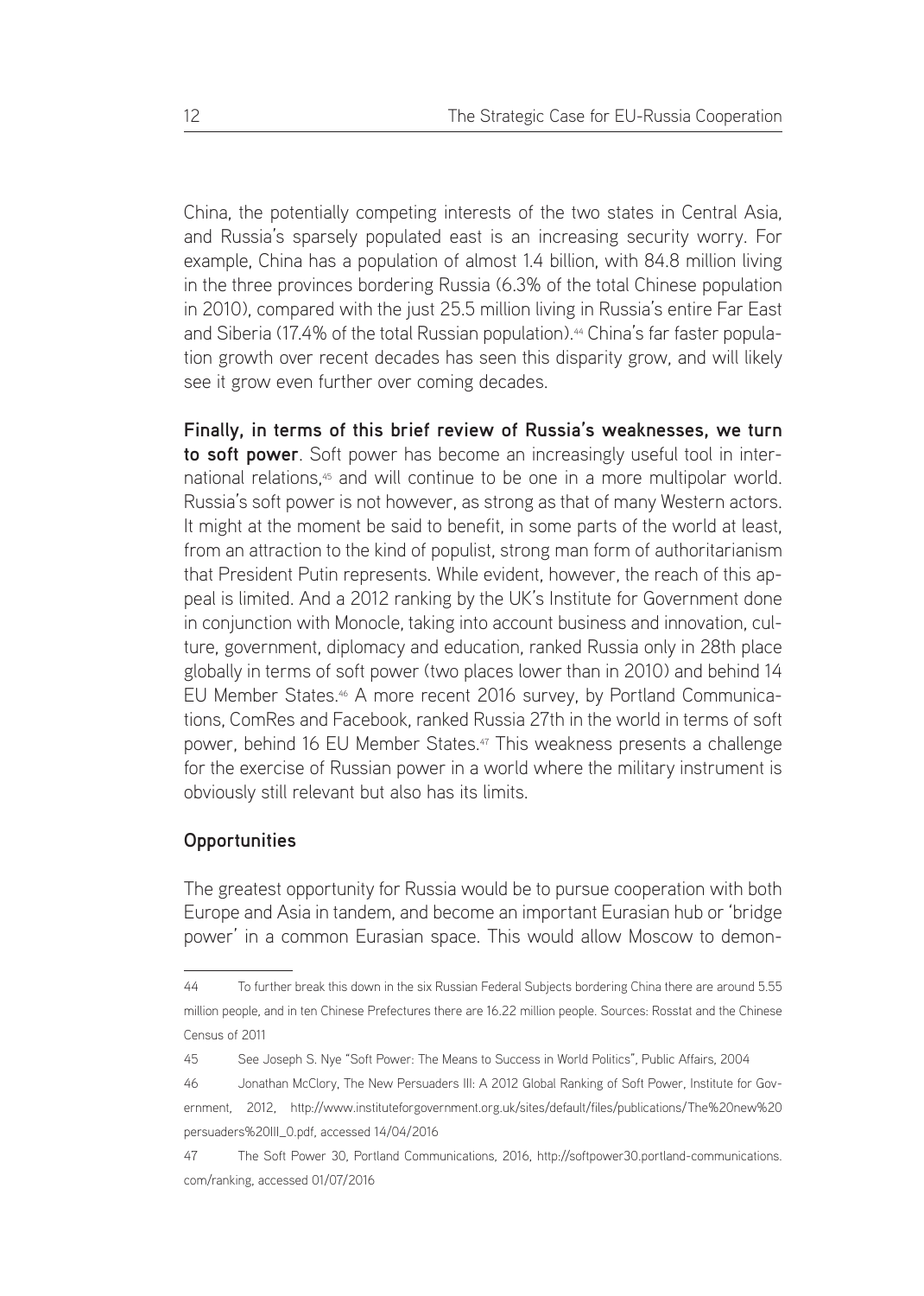strate the value of its geographic reach to both its eastern and western neighbours. Russia has potential in both arenas, and the potential to pursue a truly multi-vector foreign policy. With the establishment of the Eurasian Economic Union (EEU), and its potential integration into China's Silk Road, Russia also has the opportunity for its regional integration project to become a linchpin in a developed Eurasian space.

Increasing **engagement with Asia** and its rising wealth, notwithstanding some of the challenges already touched upon, gives Russia the opportunity to diversify its economy and political outlook away from a reliance on the West. Energy deals, increased trade and arms transfers could continue to strengthen Russia's bilateral relationships in the region. The Shanghai Cooperation Organisation,<sup>48</sup> the Asia Pacific Economic Cooperation Forum,<sup>49</sup> the Asian Infrastructure Investment Bank<sup>50</sup> and on a global level the BRICS Forum,<sup>51</sup> all give Russia the chance to secure its place in emerging non-Western institutions.

**China** however, represents Russia's biggest opportunity in terms of emerging markets. Moscow has already made significant efforts to capitalise on this opportunity by pursuing deals to export energy and arms.52 China's development needs energy resources, and China needs high-tech weaponry if it is to feel secure in what it sees to be a hostile region. At the political level, Beijing and Moscow are also united in an opposition to US hegemony, with China needing Russia's support to help create strong non-Western institutions.

Russia's **'pivot' eastwards** arguably also got off to an earlier start than that of the West, and its head start has given it stronger opportunities. A shift in Moscow's orientation is already being observed, with Dmitri Trenin, for exam-

<sup>48</sup> Joseph Dobbs, The Shanghai Cooperation Organisation: A non-western G10 in the making?, European Leadership Network, 12/09/2014, http://www.europeanleadershipnetwork.org/the-shanghai-cooperationorganisation-a-non-western-g10-in-the-making\_1891.html, accessed 14/04/2016

<sup>49</sup> Shaun Breslin, APEC Summits show how hard it is to define the Asian region, Chatham House, 12/11/2014, http://www.chathamhouse.org/expert/comment/16217, accessed 14/04/2016

<sup>50</sup> David Dollar, China's rise as a regional and global power: The AIIB and the 'one belt, one road', Brookings, Summer 2015, http://www.brookings.edu/research/papers/2015/07/china-regional-global-power-dollar, accessed 14/04/2016

<sup>51</sup> Alexander Gabuev et al, Why do Brazil, Russia, India and China need BRICS?, Carnegie Moscow Center, 08/07/2015, http://carnegie.ru/eurasiaoutlook/?fa=60636, accessed 14/04/2016

<sup>52</sup> Joseph Dobbs, Are Russia and China Friends or Frenemies?, Financial Times, 10/12/2014, http:// blogs.ft.com/beyond-brics/2014/12/11/guest-post-are-russia-and-china-friends-or-frenemies/, accessed 14/04/2016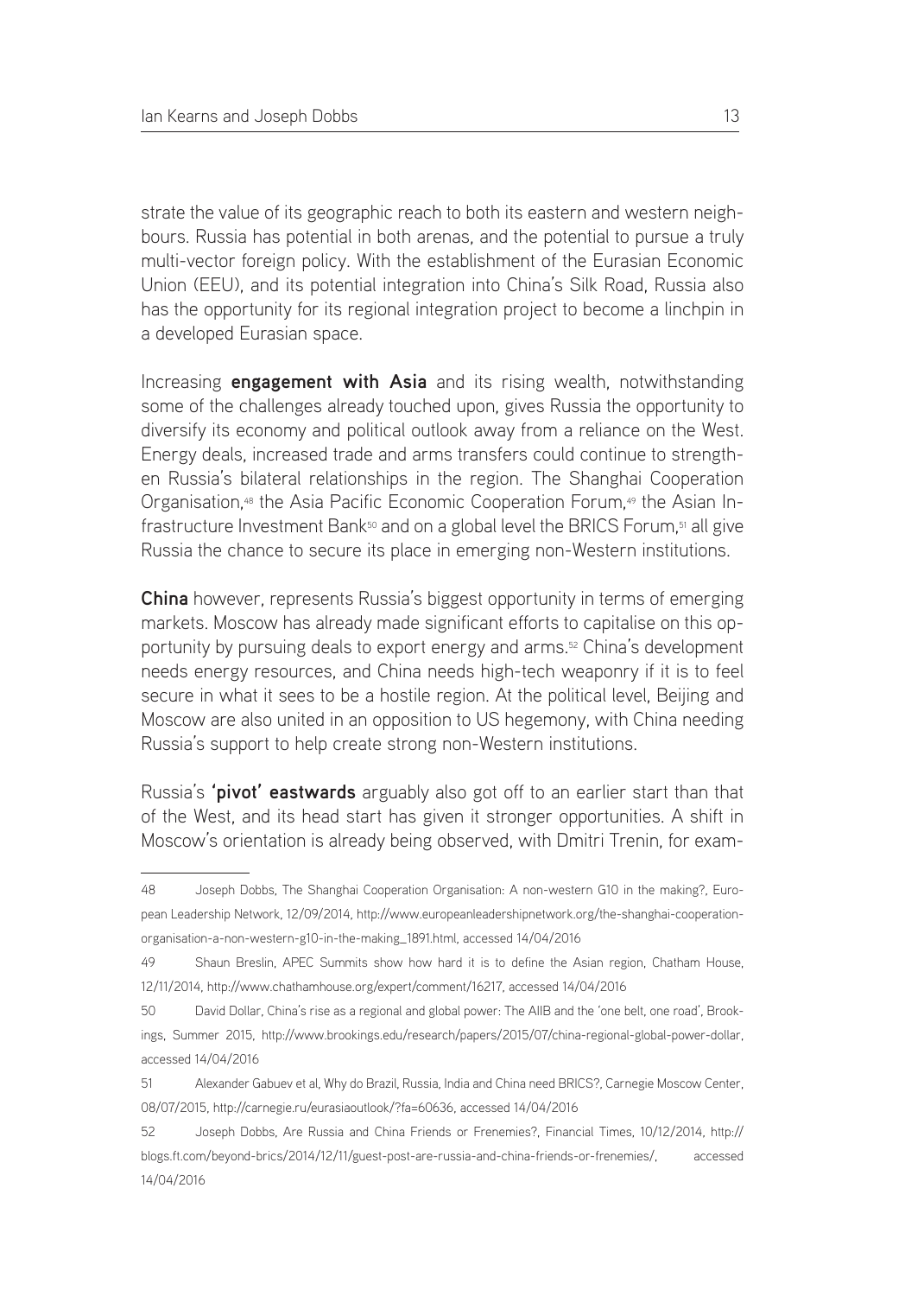ple, arguing that Russians are considering a "Greater Asia" from "St Petersburg to Shanghai".53 This is a change in approach from the post-Soviet era of "Greater Europe" in which the common space was hoped one day to extend from "Lisbon to Vladivostok".54

The opportunities to the east notwithstanding, Russia's position vis-à-vis the rest of Europe still leaves it with a massive opportunity to secure economic relations with one of the world's largest, most stable and most prosperous markets. The European Union, if partnership relations can be reached, could provide Russia with a stable energy market, a source of much needed capital, and a stable situation at its western borders. Moreover, the cost of producing and transporting energy to Europe is far lower than to China, making it a far more attractive destination for Russian energy exporters in an era of low oil prices. The EU further represents a wealthy consumer market of 506 million people (and rising), worth \$16.23 trillion (22.1% of the world's economy), a figure that will decline relatively but increase absolutely in coming decades.

Russia's short term economic weakness and difficult current trajectory should not therefore mask some **serious underlying economic potential**. For example, China's natural gas consumption has risen by 632.7% since 2000,<sup>55</sup> allowing Russia already to sign high profile deals potentially worth hundreds of billions of dollars. If Russia can source the necessary capital to develop its eastern gas fields, then it will be able to greatly profit from China's continuing expansion. Moreover, if Russia can better develop its gas pipeline and LNG infrastructure in the Far East, then the potential to further develop economic relations with South Korea and Japan also exists. It is also interesting to note that Russia's agricultural, medical and logistics sectors have been able to attract significant recent investment of US\$10bn from Saudi Arabia,<sup>56</sup> and

55 Statistical Review of World Data 2015, BP

<sup>53</sup> Dmitri Trenin, From Greater Europe to Greater Asia, Carnegie Moscow Center, April 2015, http:// carnegieendowment.org/files/CP\_Trenin\_To\_Asia\_WEB\_2015Eng.pdf, accessed 14/04/2016

<sup>54</sup> Ivan Timofeev, 'From Lisbon to Vladivostok' how the notion of a Greater Europe is at risk, Russia Beyond the Headlines, 12/12/2014, http://rbth.co.uk/opinion/2014/12/12/from\_lisbon\_to\_vladivostok\_how\_the\_ notion\_of\_a\_greater\_europe\_is\_at\_r\_42187.html, accessed 14/04/2016

<sup>56</sup> Andrey Ostroukh, Saudi Arabia to Invest up to \$10 Billion in Russia, Wall Street Journal, 06/07/2015 http://www.wsj.com/articles/saudi-arabia-to-invest-up-to-10-billion-in-russia-1436198674, accessed 14/04/2016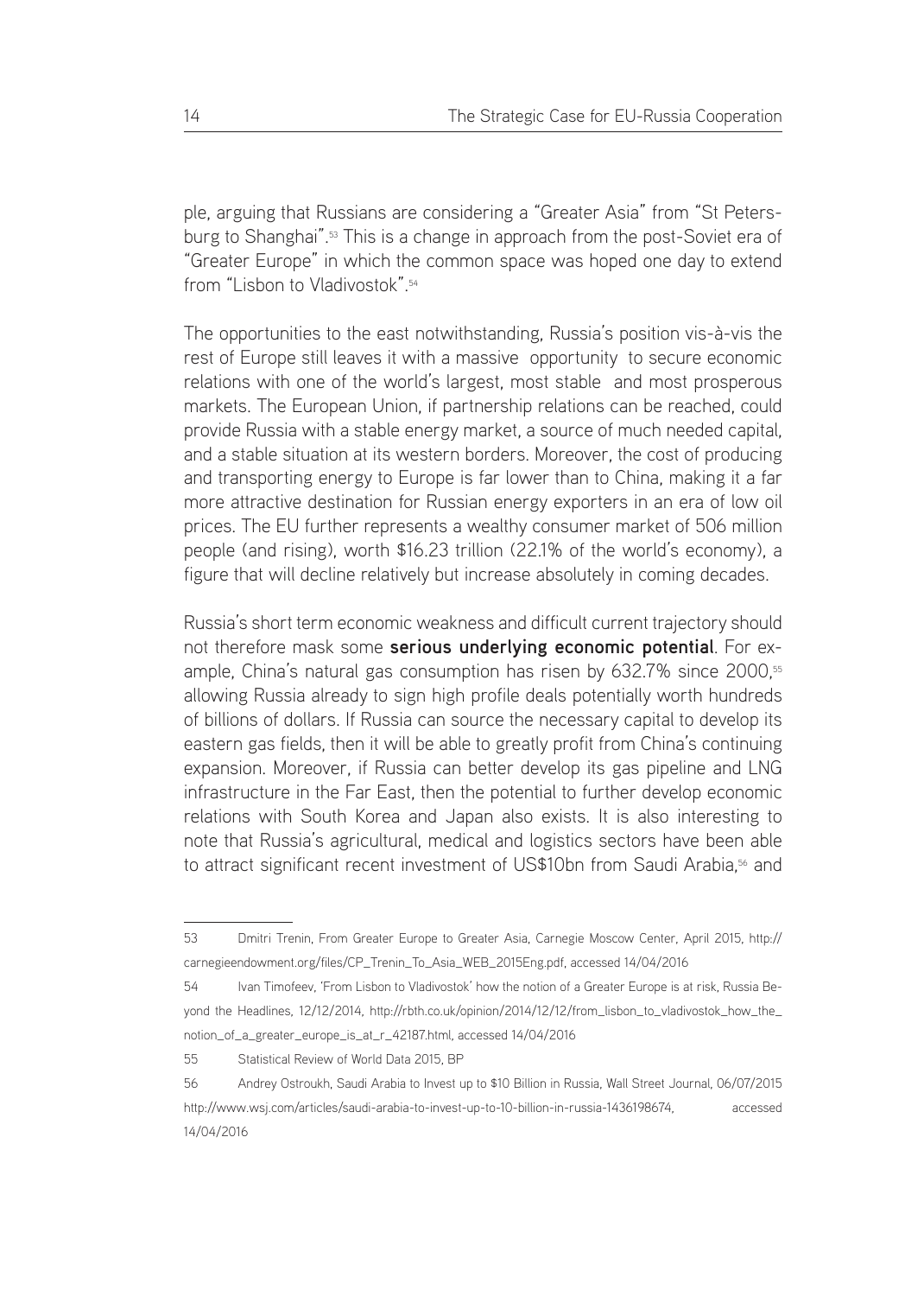Chinese money has also gone into agriculture in recent years.57 Russia is also now the third largest shareholder in the Chinese led Asian Infrastructure and Investment Bank (AIIB), at 5.93% (behind China and India), which indicates the chance Moscow has to be a significant player in the Asian economy, although this will require greater Russian capital. Exploiting its vast regional diversity is often identified as a key opportunity for Russia's modernisation,<sup>58</sup> with former Finance Minister Alexei Kudrin identifying certain regions' efforts to attract and develop industrial output as a model for wider Russia.<sup>59</sup>

**The Arctic opening is a further** opportunity for Russia in a changing world.<sup>60</sup> Rich energy resources, while expensive to extract, are a clear economic opportunity in the long term and Russian analysts widely see the melting of Arctic ice as potentially bringing "considerable economic gains from the development and expansion of the Northern Sea Route."61 Low oil prices will limit the region's attractiveness in the short-term, but as technology develops the Arctic could vault into a position as one of the most important regions to Russia. Opening sea lanes could also bring strong opportunities to Russian ports in the region.<sup> $62$ </sup> The cost of doing business in the Arctic, however, already very high, will only fall if cooperation and stability can be maintained.

Russia's large **population**, despite the question marks over the demographic trend, further gives it the opportunity to remain at the top table of world economies, if Russia can accomplish the very difficult task of raising its productivity. For example, if Russia in 2014 produced the same GDP per hour worked as the EU, its economy would be valued around US\$3.52 trillion, just behind Germany in the global rankings. There is no way around the fact that to grow

<sup>57</sup> Cuin-wei Yap, China, Russia Prepare \$2 Billion Agricultural Investment Fund, Wall Street Journal, 08/05/2016, http://www.wsj.com/articles/china-russia-prepare-2-billion-agricultural-investmentfund-1431080535, accessed 14/04/2016

<sup>58</sup> Diversifying Russia, European Bank for Reconstruction and Development, December 2012, http:// www.ebrd.com/news/publications/special-reports/diversifying-russia.html, accessed 14/04/2016

<sup>59</sup> Kudrin believes that diversification of Russian economy is possible, Tass, 14/03/2013, http://tass.ru/ en/archive/690879, accessed 14/04/2016

<sup>60</sup> The Emerging Arctic, Council on Foreign Relations, http://www.cfr.org/polar-regions/emerging-arctic/p32620#!/?cid=otr\_marketing\_use-arctic\_Infoguide, accessed 14/04/2016

<sup>61</sup> Russian Strategies in the Arctic: Avoiding a new Cold War, Valdai Discussion Group, September 2014, http://www.uarctic.org/media/857300/arctic\_eng.pdf, accessed 14/04/2016

<sup>62</sup> Marc Lanteigne, China's Emerging Arctic Strategies: Economics and Institutions, The Centre for Arctic Policy Studies, October 2014, http://ams.hi.is/wp-content/uploads/2014/10/ChinasEmergingArcticStrategiesP-DF.pdf, accessed 14/04/2016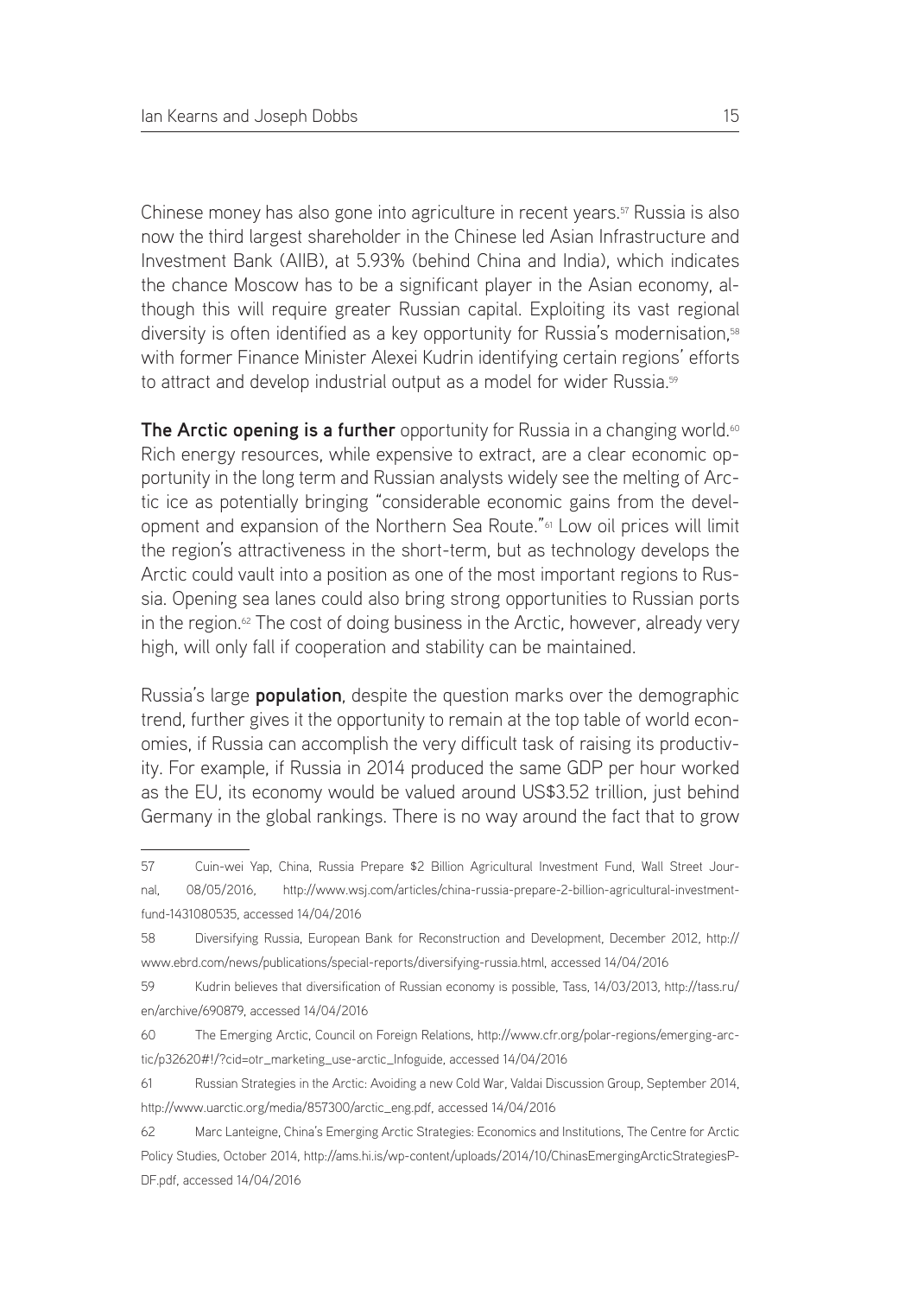the absolute size of Russia's economy and its GDP per capita, while the workforce may shrink, will require a much more skilled and productive population. It is hard, in turn, to see how Russia can raise its productivity significantly without tackling structural problems in its economy,<sup>63</sup> its education sector and by increasing investment into research and development, so the opportunity may be missed unless the country changes course.

#### **Threats**

Russia fears **encirclement**. The perceived threat from western powers, most notably the U.S., NATO and the EU, attempting to diminish Russia's power both regionally and globally, attempting to 'surround' Russia strategically and undermine the current regime's internal position, is acutely felt and expressed in Moscow.64 Russian actions in Ukraine, Syria and its threats to Sweden and Finland over their potential membership of NATO can be seen as counteractions to this perceived threat. In the Arctic, officials in Moscow fear that the melting ice caps will result in an increased US/NATO presence in the region, in particular in "a nuclear submarine fleet and sea-based ABM systems in the Arctic Ocean with the capability to intercept Russian ballistic missiles and launch a preventive strike."<sup>65</sup>

Despite the very positive rhetoric with regard to China emanating from the Russian leadership, in reality Russia is also under **threat of Chinese influence and even domination**. Details of the pricing of Russia's large gas deals with China have not been made public but it is a reasonable assumption that given Russia's somewhat isolated position internationally and financial need at the time of signing, the deals would have been favourable to the Chinese. This illustrates a wider challenge for Russia: as its relationships with western countries have deteriorated, its need for Chinese markets and Chinese capital, coupled with the demographic imbalance in China's favour, leaves Russia weak in efforts to build mutual cooperation and exposed to significant Chinese penetration economically, demographically and ultimately, politically and strategically. It is not a surprise that, since the Ukraine crisis, Russia has been

<sup>63</sup> Vitaly Klintsov et al, How Russia Could be More Productive, McKinsey Quarterly, September 2009, http://www.mckinsey.com/insights/economic\_studies/how\_russia\_could\_be\_more\_productive, accessed 14/04/2016

<sup>64</sup> Olga Oliker, Unpacking Russia's New National Security Strategy, CSIS, 07/01/2016, http://csis.org/ publication/unpacking-russias-new-national-security-strategy, accessed 14/04/2016

<sup>65</sup> Russian Strategies in the Arctic: Avoiding a new Cold War, Valdai Discussion Group, September 2014, http://www.uarctic.org/media/857300/arctic\_eng.pdf, accessed 14/04/2016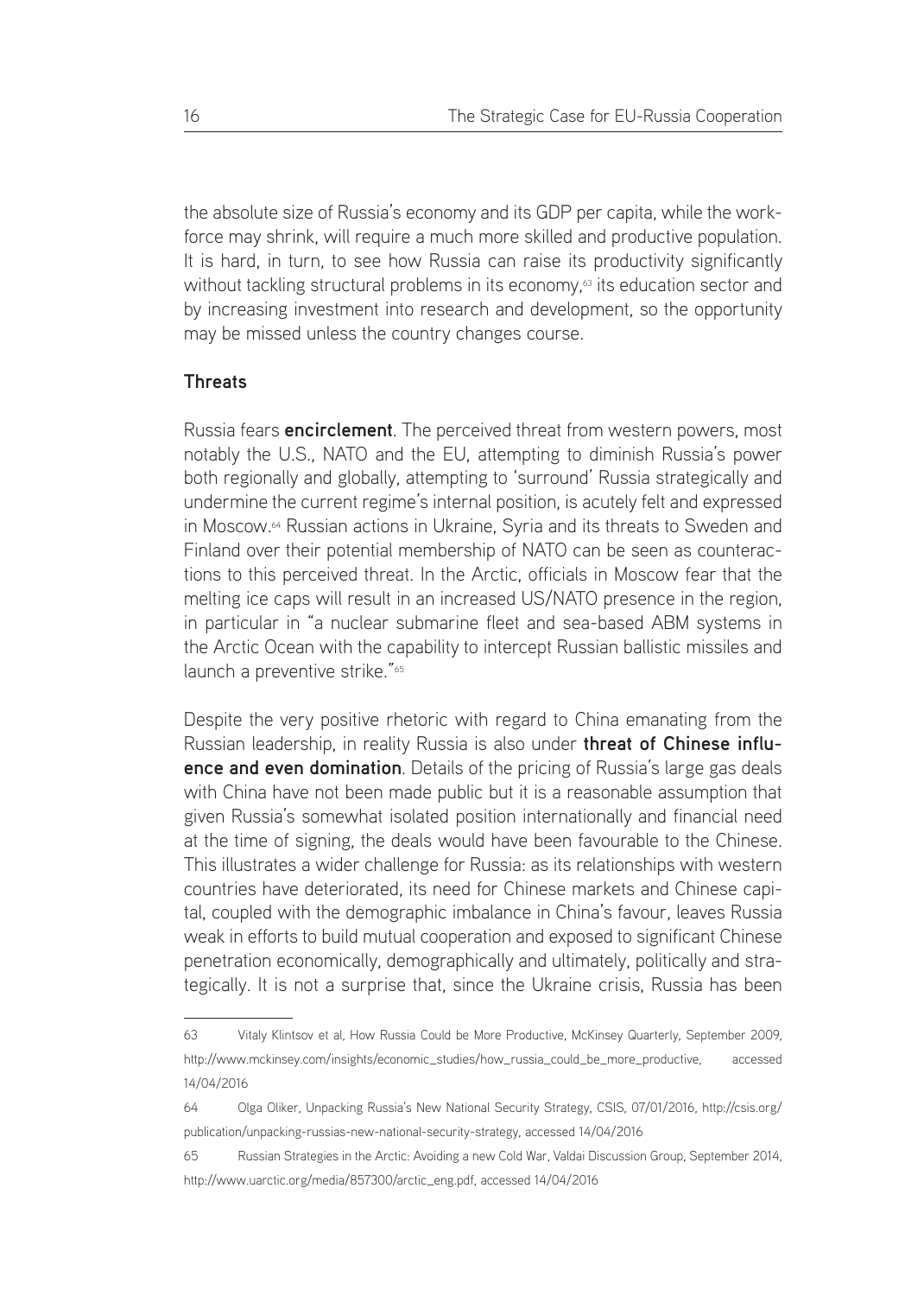more amenable to Chinese goals in non-Western development banks and to its efforts to purchase high-tech weaponry. Nor is it surprising that Russia is keen to be involved in, but also strategically challenged by, the entire Chinese Silk Road project as it relates to central Asia. The threat of becoming a junior partner is real.

Russia, like many western states also faces a threat to its international standing and influence from the ongoing process of power diffusion in the international system. Russia will have to increasingly compete for influence in international affairs with emerging powers, such as India and Brazil, as well as China. For as long as it is on its current economic trajectory, this is going to become more and more difficult for it over time, eventually threatening Russia's relative influence and ability to shape outcomes across a range of different arenas from the Middle East to the Arctic.

Should the West succeed moreover, in building strong relationships with rising powers itself, Russia's interests could potentially be side-lined and the country become isolated. This is a concern articulated by Russian experts.<sup>66</sup> A Russia left out of both a European system and an Asian system that cooperate together would leave Moscow marginalised and severely diminished in influence regionally and globally. With its huge markets, stronger soft power and broader reach, the West is arguably in a far better position than Russia to develop relationships with the countries that will shape the twenty-first century. Should Europe and China reach agreement on the development of Beijing's proposed "Silk Road" in a way that limits Russia's transit role,<sup>67</sup> and should the U.S. successfully secure its interests in Asia without triggering a conflict with China, then Moscow runs the risk of being politically marginalized and reduced to being largely a source of raw materials fuelling the rise of new powers.

At home, Russia faces the **threat of political instability**. As recent events around the Euro-Atlantic area have shown, and as the next chapter of this paper describes with regard to the EU, it is not alone in this but it does face significant challenges specific to its own environment and context. Ultimately, while Vladimir Putin's control over Russia appears strong in 2016, the centralisation of power in the hands of a small elite leaves Russia vulnerable. The

<sup>66</sup> Alexander Dynkin, Russia's Strategic Global Outlook 2030, IMEMO, 2011, http://espas.eu/orbis/sites/ default/files/generated/document/en/IMEMO.pdf, accessed 14/04/2016

<sup>67</sup> Alessandro Arduino, The New Silk Road, May 2014, ECRAN, http://eeas.europa.eu/china/docs/division\_ecran/ecran\_is114\_paper\_91\_the\_new\_silk\_road\_alessandro\_arduino\_en.pdf, accessed 14/04/2016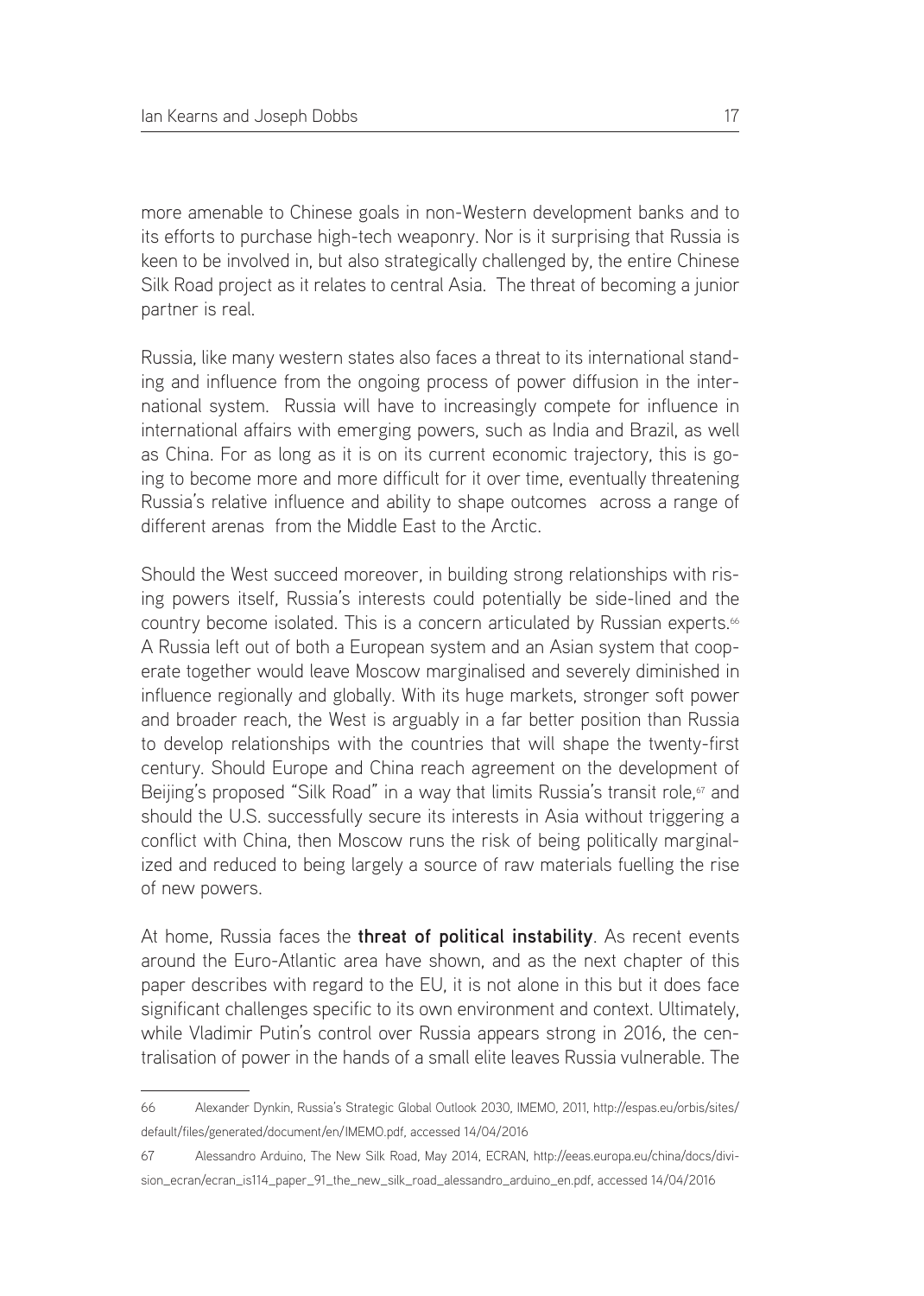weak democratic legitimacy of the current elite means the impact of an underperforming economy could fuel a dangerous cycle of dissent and repression, and escalating nationalist sentiment and demonization of the West could be used as a possible way out of the crisis for the regime.

Recent increased centralisation has led some Russia watchers to observe that Putin and his Moscow elite are losing control over the periphery. Threats particularly emanate from the North Caucasus, from where radical separatists have carried out a number of attacks, including the 2002 Dubrovka Theatre hostage crisis and the 2004 Beslan school siege, in an effort to achieve independence from the Russian Federation. It is here, in particular in the Chechen Republic, that challenges to centralisation have been evident, with the largesse granted to Ramzan Kadyrov and his Grozny administration deemed a worthy concession in return for stability.

These events have coincided with Russian concerns relating to the involvement of Islamic State in the Caucasian republics of the Russian Federation.<sup>68</sup> The defeat of the largely secular Ichkerian Republic paved the way for an Islamist-linked insurgency in Chechnya that, due to its rejection of Ichkeria's nationalist base, spread to the neighbouring republic of Dagestan. The rise of the Islamic State in Syria and beyond threatens to further fuel breakaway forces in the region and reignite a threat that may to some seem contained.

**Part of the challenge here relates to Islamist extremism writ large**. 69 The rise of Islamic State has seen it subsume the Caucasus Emirate, the organisation to which a number of Russian jihadists had previously belonged. Russia has its own version of the foreign fighter problem too, since a number of Russian citizens have joined IS, an estimated 2,400 by September 2015.<sup>70</sup>

Russia's direct intervention in the Syrian civil war demonstrates the continuing relevance of turmoil in the Middle East to Russia's domestic security. Indications that Islamic State may have been responsible for the downing of a Russian airliner flying from Egypt to St Petersburg in October 2015, and

<sup>68</sup> Mairbek Vatchagaev, One Year Later: Islamic State Continues to Expand Inside Russia, Jamestown, 14/04/2016, http://www.jamestown.org/programs/nc/single/?tx\_ttnews%5Btt\_news%5D=45318&tx\_ttnews %5BbackPid%5D=24&cHash=d9b12b550300d74fd61af6b94401bea1, accessed 14/04/2016

<sup>69</sup> Is this the end of the Caucasus Emirate?, Open Democracy, 29/06/2015, https://www.opendemocracy.net/regis-gente/is-this-end-of-caucasus-emirate, accessed 14/04/2016

<sup>70</sup> Moscow says about 2,400 Russians fighting with Islamic State: RIA, Reuters, 18/09/2015, http://www. reuters.com/article/us-mideast-crisis-russia-islamic-state-idUSKCN0RI0PG20150918, accessed 31/05/2016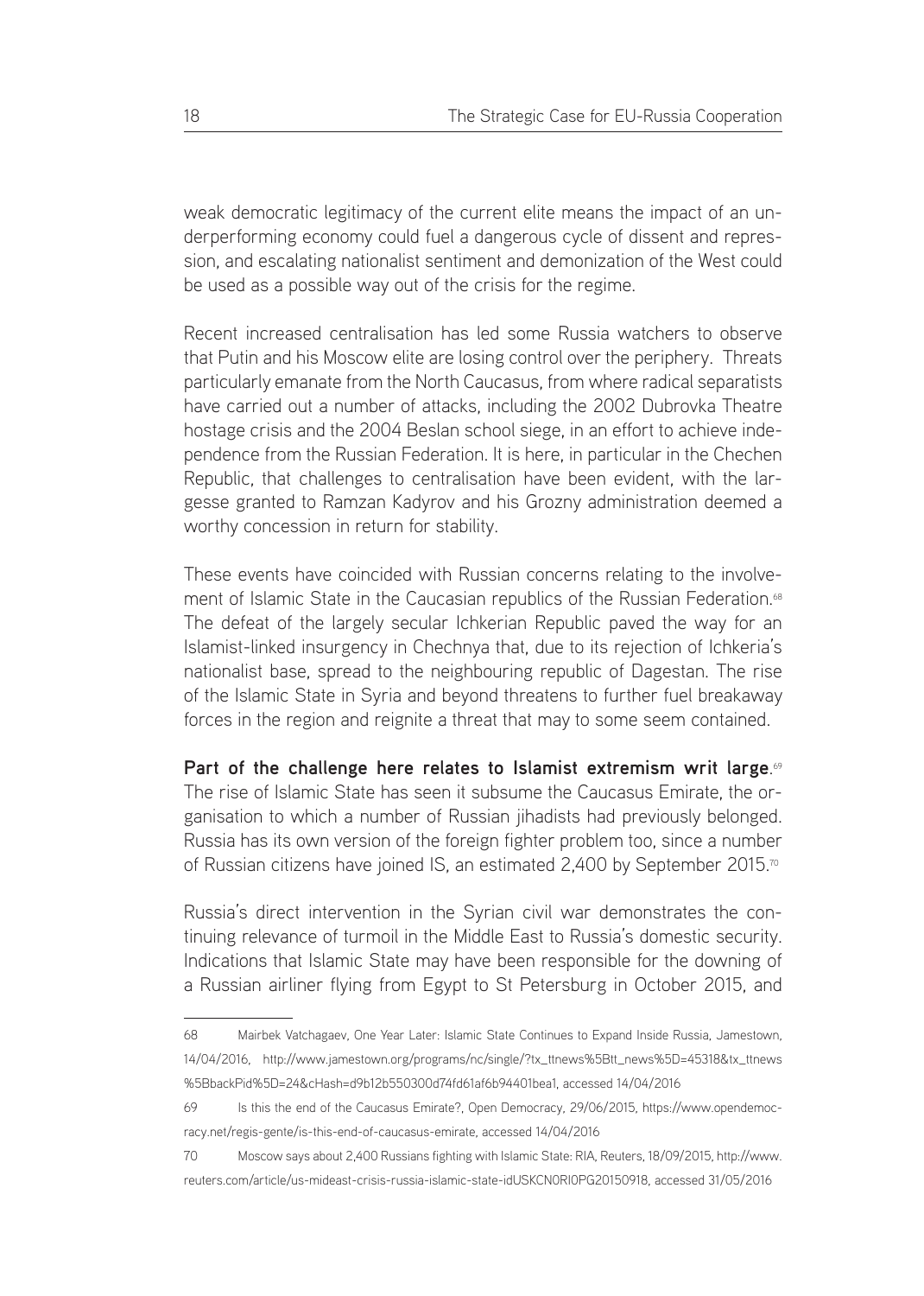the ability of IS to target civilians in cities like Paris, shows both how IS has targeted Russia in the past and how it could target Moscow or St Petersburg in future.

Moreover, the extent of Russia's military and civilian nuclear program and consequently large amount of nuclear materials accumulated may also make it a target for terrorists and criminal groups. Although Russia has made considerable progress regarding the physical security of its facilities and materials, concerns are still being expressed by outside experts regarding the insider threat, linked to the quality of personnel vetting processes and procedures of reaction to suspicious behavior.<sup>71</sup>

The **nuclear threat facing Russia** further emanates from traditional state-tostate tensions. A recent survey of views of analysts of nuclear issues noted that the risk of nuclear war between Russia and the West is arguably at its highest point since the end of the Cold War.<sup>72</sup> Over the next decade and beyond, the potential collapse of political stability in East Asia – most notably in North Korea – and in South Asia between India and Pakistan, could also bring about open and possibly nuclear conflict in Asia with serious consequences for Russia also. Although President Putin has from time to time referred to Russia's nuclear arsenal as a source of its security, in reality Russia is just as threatened by the erosion of the international non-proliferation regime, the possible re-nuclearisation of security in the Euro-Atlantic area, and the proliferation of nuclear weapons to more states in more unstable regions as anyone else.

Finally, in this brief review of Russia's threat environment, we turn to the issue of climate change. Some in Russia believe warmer temperatures associated with climate change will increase Russia's agricultural output, and open up new oil fields for exploration. Others that international efforts to reduce greenhouse gas emissions by moving to renewable energies potentially pose a threat to Russia's energy sector.

However, these narratives about the possible benefits of climate change to Russia and the threat to its economy posed by efforts at climate change miti-

<sup>71</sup> NTI Nuclear Security Index, http://www.ntiindex.org/countries/russia/?index=sabotage, accessed 14/04/2016

<sup>72</sup> Robert Berls Jr and Leon Ratz, Rising Nuclear Dangers: Assessing the Risk of Nuclear Use in the Euro-Atlantic Region, Nulcear Threat Initiative, October 2015, http://www.nti.org/media/pdfs/NTI\_Rising\_Nuclear\_Dangers\_Paper\_FINAL.pdf?\_=1443443566, accessed 14/04/2016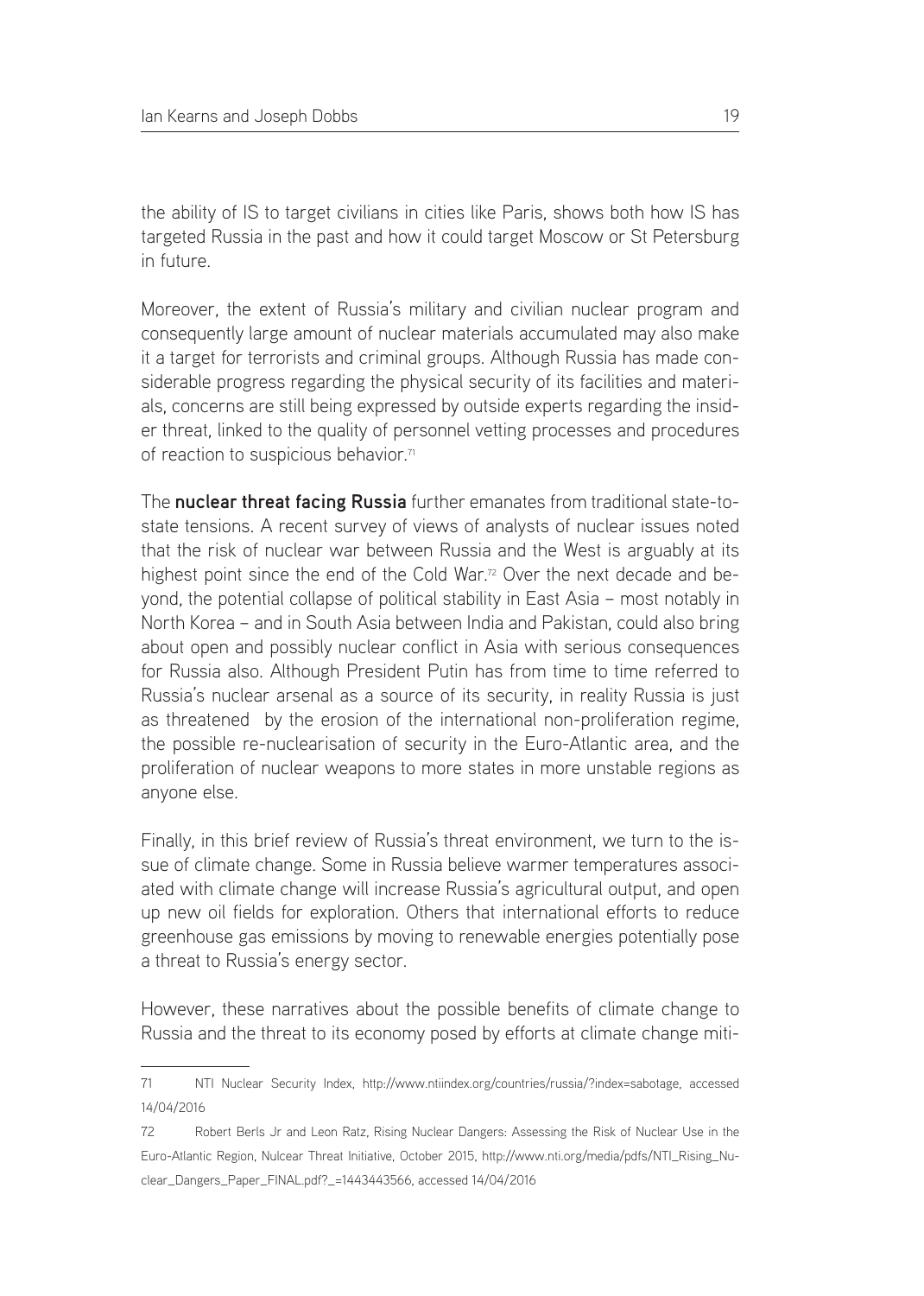gation are more than balanced by the down-sides for Russia of climate change itself. The risk of melting permafrost destroying critical pipeline infrastructure is just one of many domestic implications Moscow should consider.73 Flooding should also be a concern for Russia with floods on the country's Black Sea coast killing 171 people in 2012, and its Far East region suffering the largest floods in centuries in 2013.<sup>74</sup> This may be just a small sign of what lies ahead.

Climate change also threatens to destabilise Russia's neighbourhood, which in turn would have a significant knock-on impact on Russia itself. The profound impact that climate change is expected to have on Central Asia's agricultural sector<sup>75</sup> for example could cause socio-economic instability in an already fragile region with strong links to Russia, and generate enormous migration flows or increased regional reliance on China, to Russia's disadvantage. Slightly further afield the impact of climate change on a number of critical Asian states, including India and China, threatens economic development that Russia relies upon to fuel its desired pivot eastwards.

<sup>73</sup> Maria Sharmina and Christopher Jones, Discounting the Future of Climate Change in Russia, Open Democracy, 22/01/2015, https://www.opendemocracy.net/od-russia/maria-sharmina-christopher-jones/discounting-future-of-climate-change-in-russia, accessed 14/04/2016

<sup>74</sup> The heat is on to meet the climate challenge, Russia Beyond the Headlines, 18/11/2015, http:// rbth.com/politics\_and\_society/2015/11/17/the-heat-is-on-to-meet-the-climate-challenge\_541363, accessed 14/04/2016

<sup>75</sup> The Climate Challenge for Central Asia, World Bank, http://www-wds.worldbank.org/external/default/ WDSContentServer/WDSP/IB/2015/07/20/090224b08300ba64/1\_0/Rendered/PDF/The0climate0challenge0for0Central0Asia.pdf, accessed 14/04/2016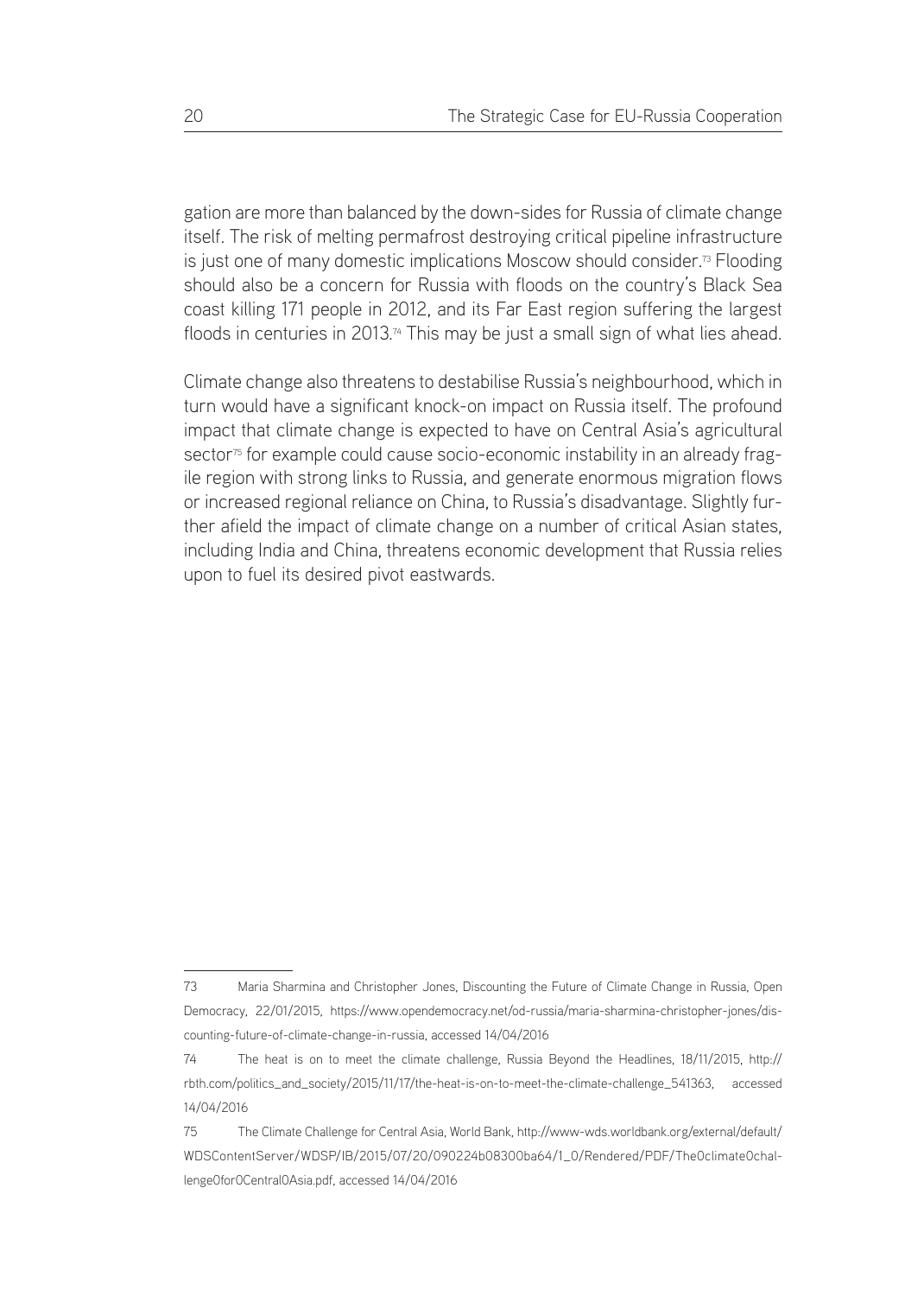## **Chapter Two: A SWOT Analysis of the EU**

#### **Strengths**

In spite of significant challenges to the Eurozone in recent years, the European Union's **economy** is its major strength. In 2015 the EU had a combined GDP of US\$16.23 trillion, representing 22.1% of the global economy, ahead of the US.76 Four European states, Germany, the UK, France and Italy, are ranked in the top ten global economies. 48 of the world's top 200 companies are based in the EU.<sup>77</sup> In 2014, the 28 member states of the EU accounted for 14.8% and 16.5% of global trade in goods and services respectively, ahead of the US and China.78 The EU's collective trade bargaining on behalf of its 28 members gives it a powerful voice in the World Trade Organisation, and the ability to negotiate beneficial terms in free trade agreements. The EU is home to three of the top 20 financial centres in the world (with London ranked number one), and five of its cities are classified as "global leaders".<sup>79</sup> The EU is also a leader in production of high-tech products, with US\$690.2bn in high technology exports in 2013, ahead of China on US\$558.6bn and the US on US\$155.6 billion.<sup>80</sup> The size and wealth of the EU has allowed it to become the l**ead trading partner to 80 countries worldwide, including Russia**. 81

The **EU's standards of education** strengthen its economic power. EU Universities are some of the best in the world, only surpassed by those based in the United States. The 2015 Shanghai Academic Ranking of World Universities ranks 192 EU institutions in the top 500 globally,<sup>82</sup> the Times Higher World Rankings based in London ranks 38 in the top 100,<sup>83</sup> and USNews ranks 27 in

<sup>76</sup> World Bank Data, http://data.worldbank.org/indicator/NY.GDP.MKTP.CD, accessed 14/04/2016

<sup>77</sup> The World's Largest Companies in 2015, Forbes, 06/04/2016

<sup>78</sup> Trade, European Union, February 2016, http://trade.ec.europa.eu/doclib/docs/2006/september/tradoc\_122532.pdf, accessed 14/04/2016

<sup>79</sup> The Global Financial Centres, Long Finance, September 2015, http://www.longfinance.net/images/ GFCI18\_23Sep2015.pdf, accessed 14/04/2016

<sup>80</sup> High Technology Exports, World Bank, http://data.worldbank.org/indicator/TX.VAL.TECH.CD/ countries/1W?display=graph, accessed 14/04/2016

<sup>81</sup> EU Position in World Trade, European Union, http://ec.europa.eu/trade/policy/eu-position-in-worldtrade/, accessed 14/04/2016

<sup>82</sup> Academic Ranking of World Universities 2015, Shanghai Jiao Tong University, http://www.shanghairanking.com/ARWU2015.html, accessed 14/04/2016

<sup>83</sup> World University Rankings 2015-2016, Times Higher Education Supplement, https://www.timeshighereducation.com/world-university-rankings/2016/, accessed 14/04/2016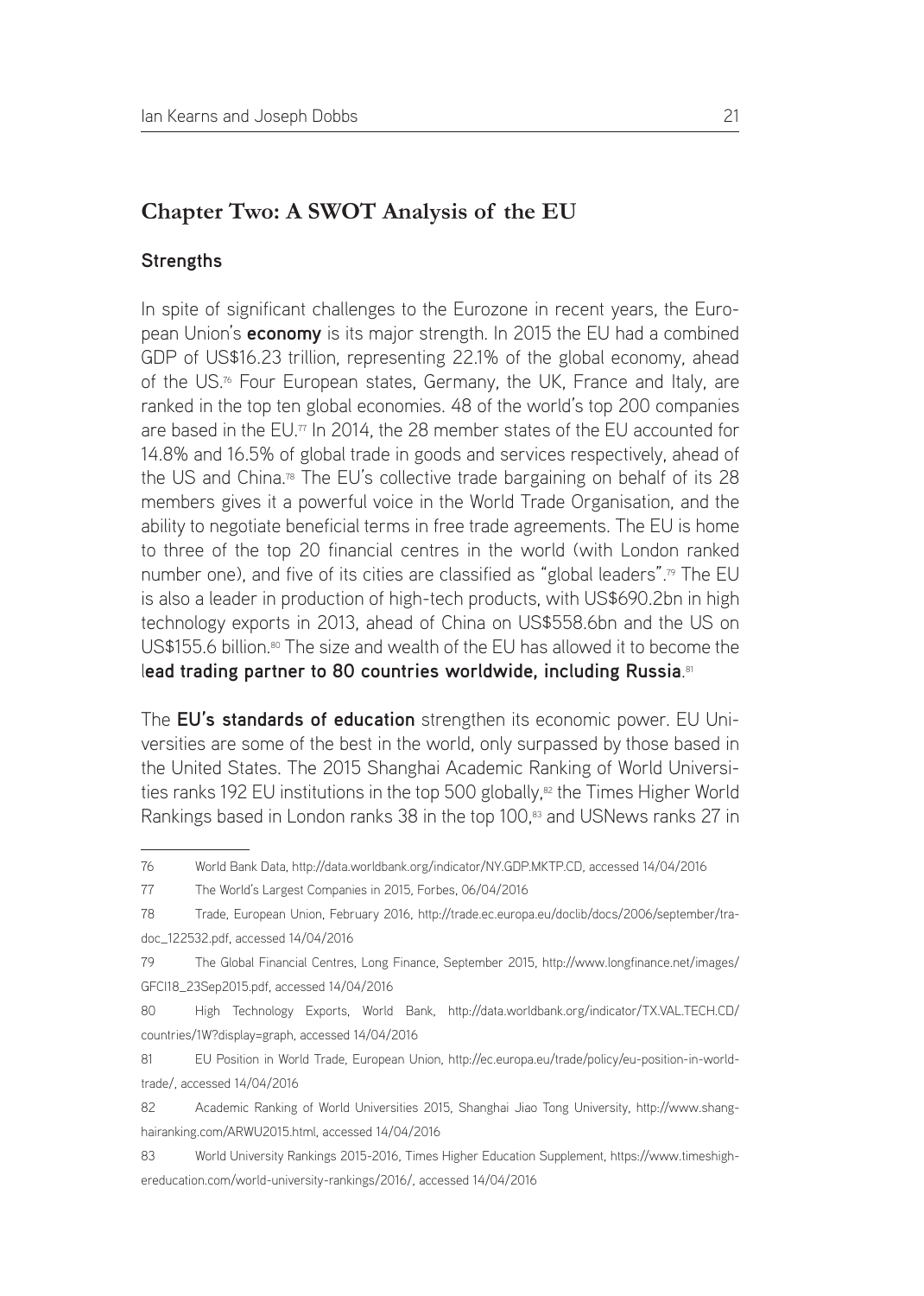the top 100.84 Moreover, some 36.9% of EU citizens gain a tertiary education, a percentage that has been rising consistently,<sup>85</sup> resulting in an average 17.6 years in education for EU citizens, ahead of Russia on 16 years.<sup>86</sup>

The EU's **population**, at approximately 507 million, around 6.9% of the world population, is another strength. It is this that underpins the enormous internal EU market in goods and services. The EU's life expectancy for both men and women,<sup>87</sup> moreover, is higher than the global average with women expected to live 83.3 years and men 77.8 years.<sup>88</sup> The EU's population is also relatively wealthy with a GDP per capita of approximately US\$36,447, although this is lower than the OECD average of US\$38,442 and well behind the United States US\$54,629.89

Collectively, and relative to others in the international system, the EU is also strong in military power. Europe's **defence is to large extent guaranteed by NATO**, of which 22 members are also members of the European Union, and NATO is the largest military alliance in the world. NATO countries spent a total of US\$904.9bn on their militaries in 2014. The majority of this expenditure came from the US, but European allies still managed to spend US\$292.2 billion.<sup>90</sup> Indeed, four EU powers are amongst the top 15 military spenders in the world, with the UK in fifth place, France in sixth, Germany in ninth, and Italy in 12th place.<sup>91</sup> In terms of nuclear weapons, two European NATO Allies, the UK and France, have independent nuclear capabilities, and the US has nuclear sharing agreements, involving the deployment of B61 tactical nuclear

<sup>84</sup> Best Global Universities, USNews, http://www.usnews.com/education/best-global-universities, accessed 14/04/2016

<sup>85</sup> Smarter, greener, more inclusive?, Eurostat, 2015, http://ec.europa.eu/eurostat/documents/3217494/6655013/KS-EZ-14-001-EN-N.pdf/a5452f6e-8190-4f30-8996-41b1306f7367, accessed 14/04/2016

<sup>86</sup> Education and Training Statistics, Eurostat, http://ec.europa.eu/eurostat/web/education-and-training/ data/main-tables, accessed 14/04/2016

<sup>87</sup> Word Health Organisation Life Expectancy Data, http://apps.who.int/gho/data/node.main.688, accessed 14/04/2016

<sup>88</sup> Life Expectancy at Birth, Eurostat, http://ec.europa.eu/eurostat/tgm/refreshTableAction.do?tab=table &plugin=1&pcode=tps00025&language=en, accessed 14/04/2016

<sup>89</sup> European Union Data, World Bank, http://data.worldbank.org/region/EUU, accessed 14/04/2016

<sup>90</sup> Military Expenditure Database, SIPRI, http://www.sipri.org/research/armaments/milex/milex\_database, accessed 14/04/2016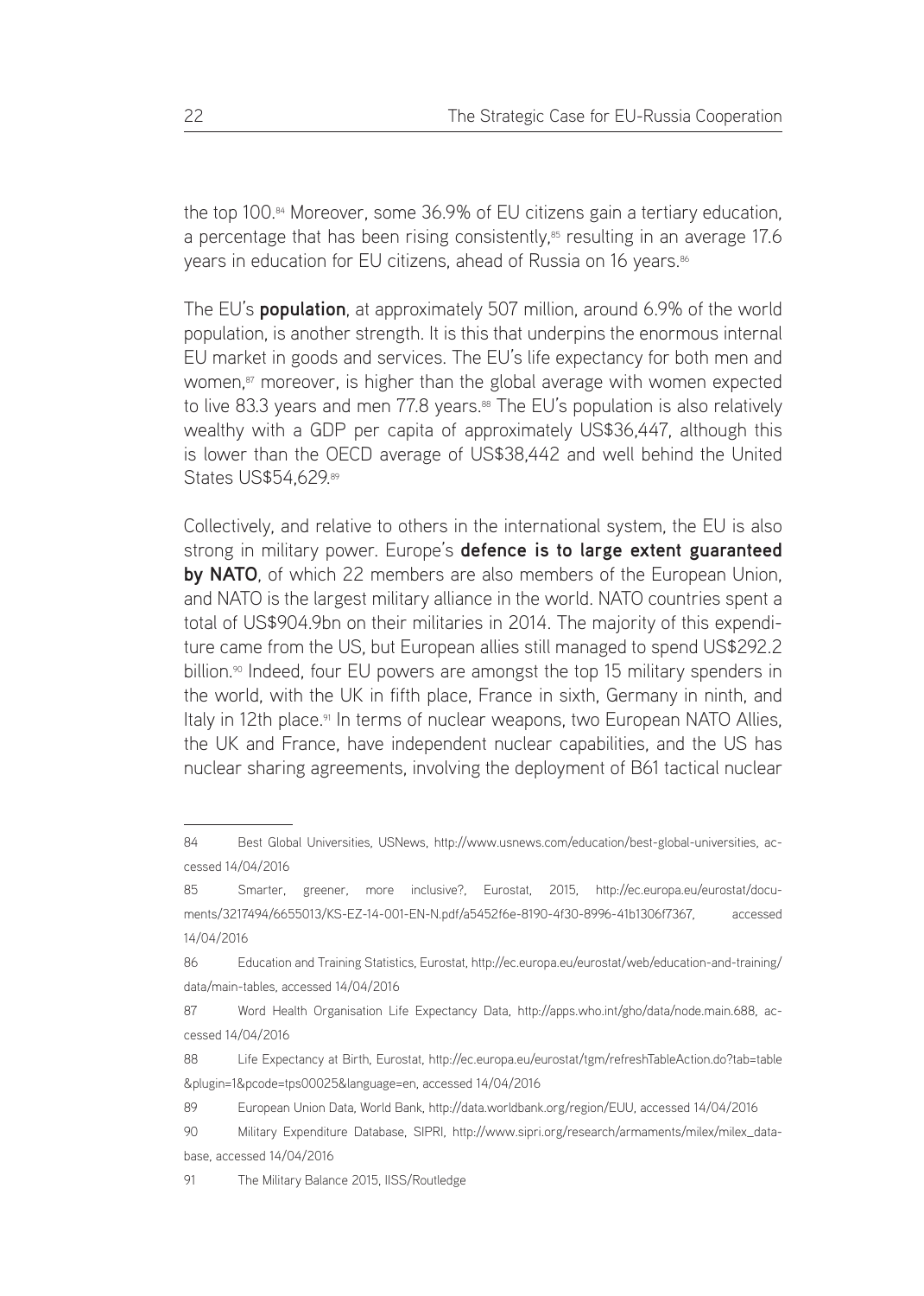weapons in Belgium, Germany, Italy, the Netherlands and Turkey.<sup>92</sup> Article 5 of the Washington Treaty stipulates that an attack on one Ally is an attack on all, providing collective security to all 28 NATO members.<sup>93</sup> The EU also has a solidarity clause, invoked for the first time by France in response to the terrorist assault on Paris in November 2015.94

Although European states have many challenges in terms of duplicated effort and difficulties in generating genuinely deployable military capability, by global standards, they are militarily strong, not weak.

The **transatlantic link, in part enshrined by NATO, is another of Europe's greatest strengths**. While never without its tensions and frustrations for both sides, the transatlantic relationship offers Europe a close partnership with the world's preeminent economic, diplomatic and military power. This gives European states a source of added strength, particularly when it comes to dealing with security challenges to Europe's east and south. Economically too, the relationship is vital. In 2014 total trade between the EU and the US reached more than US\$700bn, with both sides representing the other's largest trading partner and largest source of FDI.95

In addition to its strong economic and military position, the **EU's combined diplomatic footprint is enormous**. The EU's diplomacy is advanced by its prominent **role in international institutions** and fora and by the activities of its individual member states. Two current EU Member States, the UK and France, hold permanent seats on the UN Security Council. Four EU Member States are part of the G7 (with the EU holding a seat in its own right), and the EU sits in the G20 alongside four of its Member States. The EU represents its 28 members at the World Trade Organisation and in climate change negotiations.

EU foreign policy was also further strengthened by the Lisbon Treaty, which brought into existence the European External Action Service (EEAS) and resulted in the appointment of a High Representative for Foreign and Security Policy, a position currently occupied by former Italian Foreign Minister,

94 What is article 42.7 of the Lisbon Treaty?, POLITICOEurope, 11/17/2015, http://www.politico.eu/article/

<sup>92</sup> Nuclear Threat Initiative, http://www.nti.org/country-profiles/united-states/, accessed 14/04/2016

<sup>93</sup> Nuclear Threat Initiative, http://www.nti.org/country-profiles/united-states/, accessed 14/04/2016

what-is-article-42-7-of-the-lisbon-french-government-terrorist-attacks-paris-treaty/, accessed 14/04/2016

<sup>95</sup> EU in the US, European Union External Action Service, http://www.euintheus.org/what-we-do/euus-facts-figures/, accessed 14/04/2016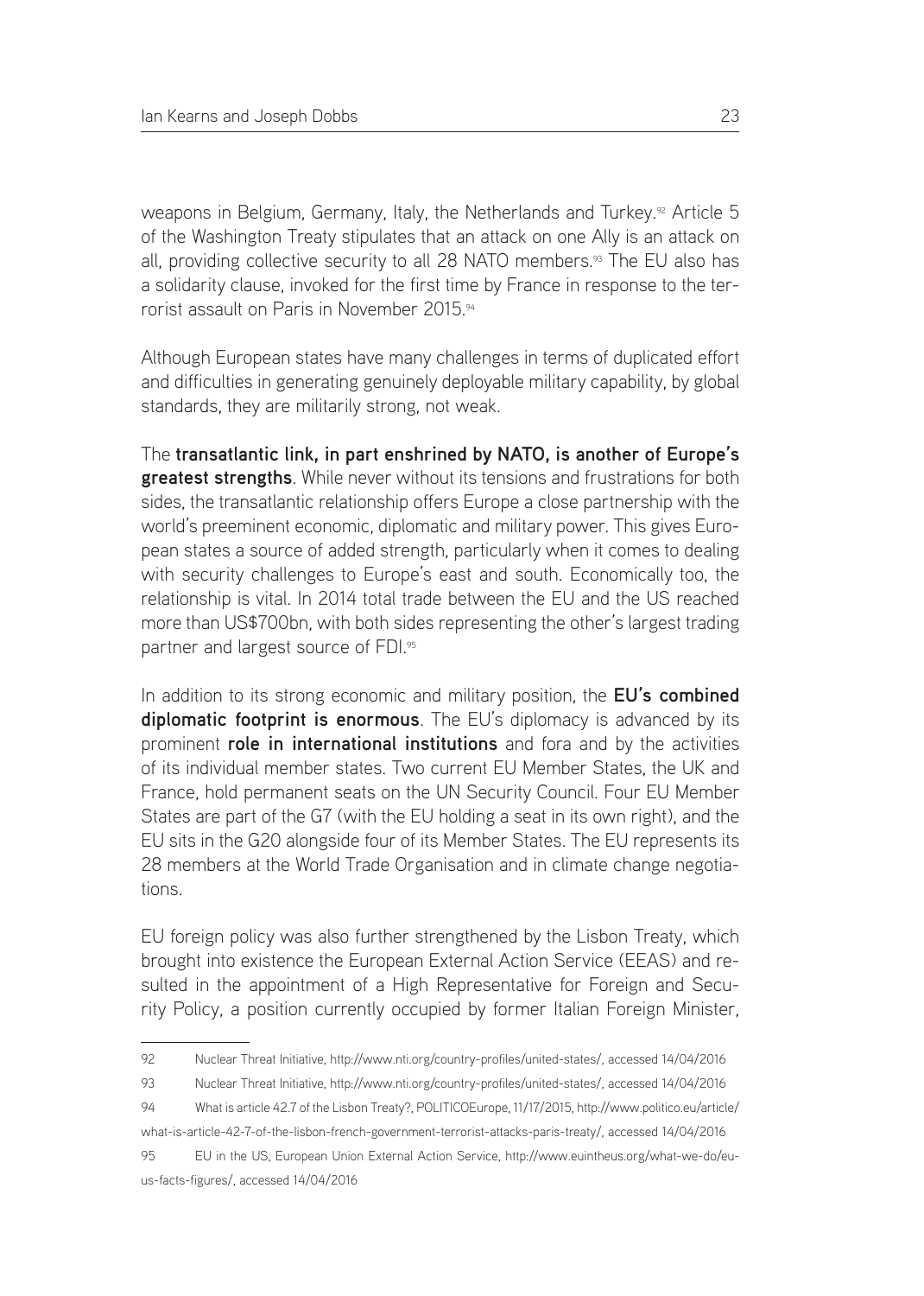Federica Mogherini. The EU, while still finding its role has had some notable successes, In particular **its role in securing a nuclear deal with Iran** demonstrates the Union's potential. In international development, the EU is also the world leader, collectively serving as the largest aid donor, spending approximately 0.43% (€56.2bn) of gross national income (GNI) on aid, with a commitment to raise this to 0.7% by 2030.<sup>96</sup>

The EU's diplomatic wing, the EEAS, has 139 delegations or offices around the world.97 Many Member States maintain vast diplomatic missions, in particular the UK, France and Germany. In Beijing, Moscow, New Delhi and Washington, as well as a number of other critical capitals, all 28 Member States have embassies, alongside the EEAS's own mission. In total the EU and its Member States has around 57,000 diplomats deployed globally.<sup>98</sup>

EU Member States also have **vast collective soft power**. A 2015 ranking by Monocle Magazine, taking into account business and innovation, culture, government, diplomacy and education, ranked 13 EU Member States in the top 25 globally in terms of soft power, with Germany ranked number one.<sup>99</sup> A more recent 2016 survey, by Portland Communications, ComRes and Facebook, saw 16 EU states in the top 30.100 The EU's soft power allows it to better attract investment, tourism and strengthens its capacity to act diplomatically around the world.

**The combination of the size of the internal EU market, Europe's military spending, the EU's diplomatic footprint, and its soft power has translated into significant EU influence in its own neighbourhood**. This is in part demonstrated by the expansion of the organisation in recent years. Starting as an economic grouping between France, Germany, Italy and the Benelux countries, the enlarged European Union is now home to 28 members. The EU has established itself as an attractive model of economic development and

<sup>96</sup> Development and Cooperation, European Union, http://europa.eu/pol/dev/index\_en.htm, accessed 14/04/2016

<sup>97</sup> European External Action Service, http://eeas.europa.eu/delegations/index\_en.htm, accessed 14/04/2016

<sup>98</sup> Mark Leonard and Hans Kundnani, Think Again: European Decline, Foreign Policy, 29/04/2013, http:// foreignpolicy.com/2013/04/29/think-again-european-decline/?wp\_login\_redirect=0, accessed 14/04/2016

<sup>99</sup> Monocle Soft Power Survey, November 2015, http://monocle.com/film/affairs/soft-power-survey-2015-16/, accessed 14/04/2016

<sup>100</sup> The Soft Power 30, Portland Communications, 2015, http://softpower30.portland-communications. com/ranking, accessed 14/04/2016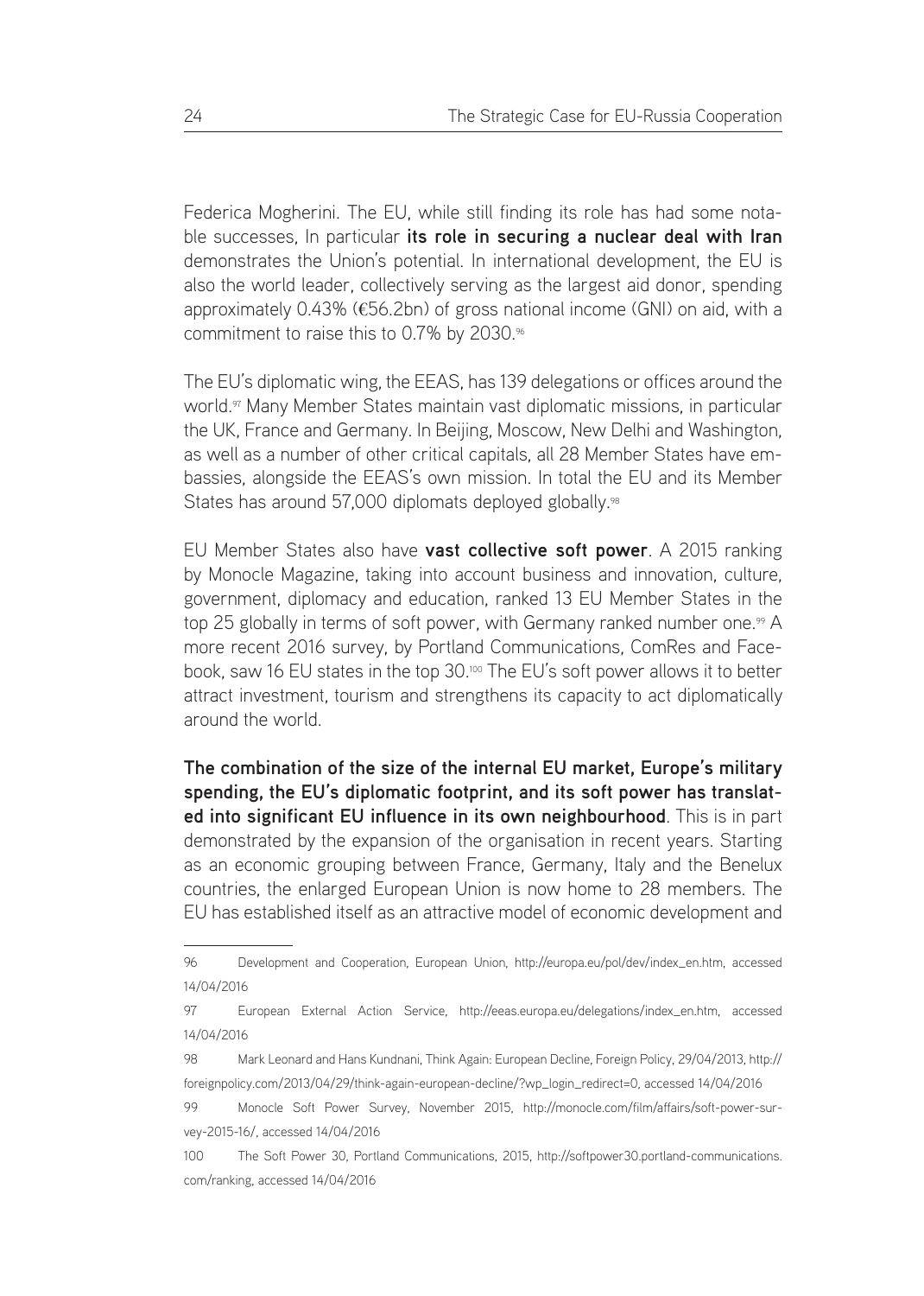major economic opportunity for countries in its neighbourhood. Iceland, Norway and Switzerland all participate in the EU's internal market, even though they are not members, while many less developed economies on Europe's periphery have signed preferential trade deals with the EU. Turkey has been a membership candidate since 1999, and while relations have been strained by the length of negotiations and other issues, its membership applicant status allows for closer ties between Ankara and Brussels. The European Neighbourhood Policy (ENP), and specifically the Eastern Partnership (EaP), have helped develop ties with countries for whom membership is either not a goal or not yet possible. While these projects are not without their many flaws,<sup>101</sup> they give the EU notable strength in its relationship with its neighbours.

#### **Weaknesses**

**Alongside its many strengths Europe has many weaknesses**, exposed and compounded by the Global Financial Crash of 2008. The ensuing sovereign debt crisis in the Eurozone led to Greece, Ireland, Portugal, Spain and Cyprus all needing bailouts. The crisis, though not originating in Europe, was perpetuated by an economic imbalance within the Eurozone, excessive borrowing by some EU governments, and the structural flaw of a monetary union (i.e. the Eurozone) operating without a corresponding fiscal union.<sup>102</sup> The Eurozone also suffered as a result of some countries, such as Greece, being admitted while not meeting what ought to have been the real economic criteria for membership.

In 2009, the most acute year of the economic crisis, the EU's economy shrank by 4.4% (compared to 2.8% in the US). Since then the EU's economic growth has been weaker than that of the US in every year between 2009 and 2014, except for 2011, with the EU's growth on average 1.3% lower every year.<sup>103</sup> The EU's productivity moreover, while relatively high in global terms (at US\$46.74 per hour worked),104 is lower than the G7 average, and that of the United

<sup>101</sup> Adam Hug (ed.), Trouble in the Neighbourhood?, Foreign Policy Centre, February 2015, http://fpc.org. uk/fsblob/1681.pd, accessed 14/04/2016

<sup>102</sup> Stephen Pickford et al, How to Fix the Euro, Chatham House, March 2014, https://www.chathamhouse.org/sites/files/chathamhouse/home/chatham/public\_html/sites/default/files/20140300FixTheEuroPickf ordSteinbergIglesias.pdf, accessed 14/04/2016

<sup>103</sup> GDP Growth, World Bank, http://data.worldbank.org/indicator/NY.GDP.MKTP.KD.Z, accessed 14/04/2016

<sup>104</sup> GDP per hour worked, OECD, https://data.oecd.org/lprdty/gdp-per-hour-worked.htm, accessed 14/04/2016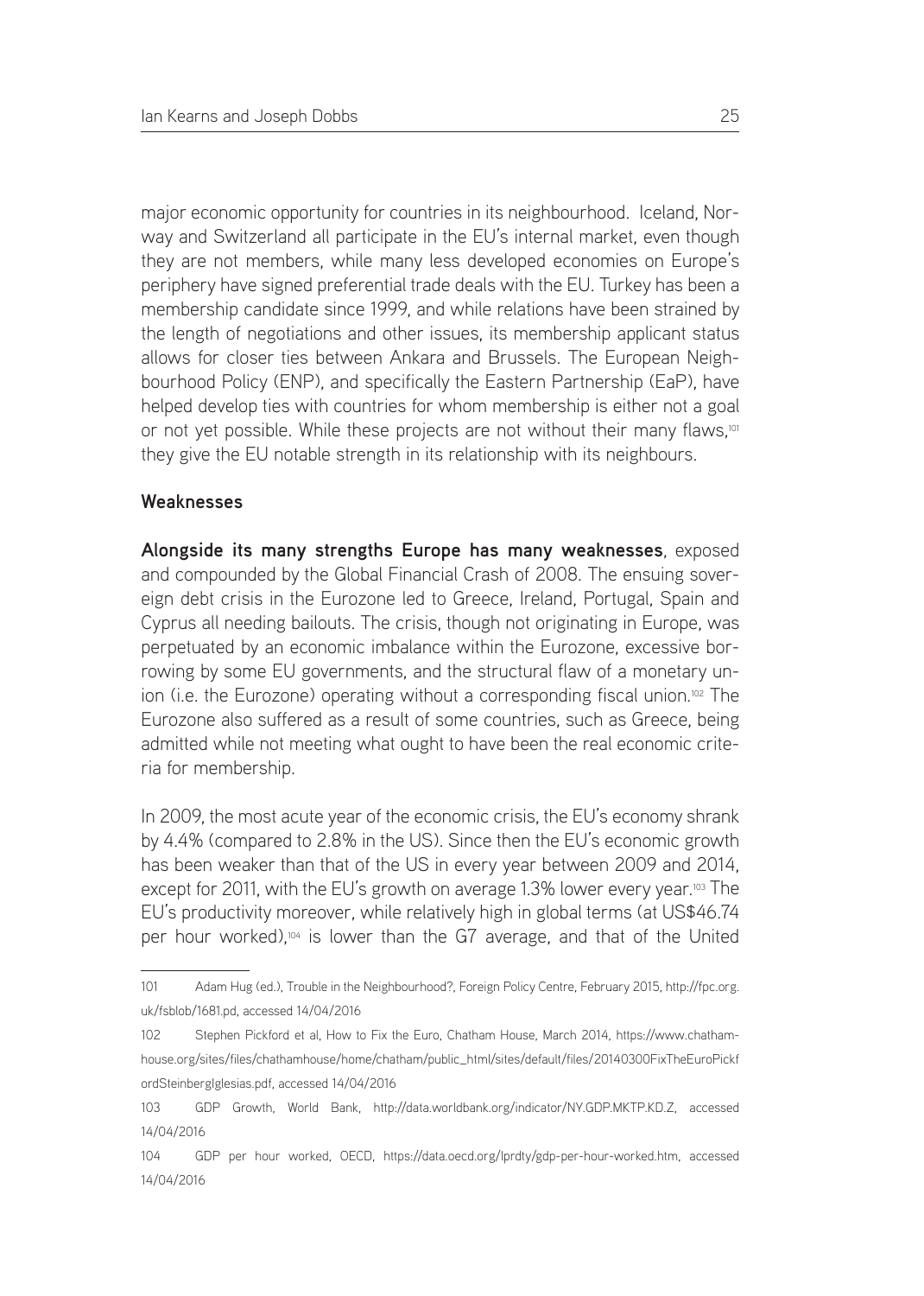States. Weak innovation is also a major concern for the EU, indicated by the fact that residents of the EU filed only 108,450 patent applications in 2014 (of which 44.4% were filed in Germany), compared with 285,096 from the US, 265,959 from Japan and 164,073 from South Korea, despite the much smaller population in each of these states.<sup>105</sup>

Within this wider economic picture, **the EU's lack of energy security is a**  further weakness.<sup>106</sup> In 2015, the EU produced around 3.2% of the world's gas but accounted for approximately 11.4% of gas consumption. The same disparity is true in terms of oil with the EU accounting for near 1.4% of global production, and over 13.5% of consumption.<sup>107</sup> This production deficit has resulted in the EU relying on energy imports from its periphery, most notably from Russia. In 2013 Russia accounted for 33.5% of the EU's crude oil imports, and 39% of its gas imports,<sup>108</sup> and Gazprom accounted for nearly 30% of the gas consumed in the EU.109 The dependence on Russian gas is most acute in the east, with some Member States relying on Russia for nearly 100% of their gas supplies. This gives significant power to Russian state owned energy giants, such as Gazprom and Rosneft, with the former being accused of manipulating prices and unfairly controlling pipelines.110 While there have been successes in developing Liquid Natural Gas (LNG) terminals, efforts to reduce this dependency on Russia will take a great deal of investment and time, with Russia remaining a critical supplier for the foreseeable future.

Despite the EU's overall population size being a strength the Union is now also facing **a demographic challenge that is undoubtedly one of its most profound long-term weaknesses**. Currently the EU is classed as an "aged" society, with over 14% of its population aged 65 and above. Based on analysis of UN population projections, the EU will become a "super-aged" society

109 Russian Gas Imports to Europe – A Fact Sheet, Clingendael, http://www.clingendaelenergy.com/files. cfm?event=files.download&ui=9C1DEEC1-5254-00CF-FD03186604989704, accessed 14/04/2016

<sup>105</sup> Patent Applications, World Bank, http://data.worldbank.org/indicator/IP.PAT.RESD, accessed 14/04/2016

<sup>106</sup> Jacques Lesourne, La sécurité énergétique européenne et les relations extérieures de l'Union et des pays membres, IFRI, 02/03/2015, , accessed 14/04/2016

<sup>107</sup> Statistical Review of World Energy 2016, BP, http://www.bp.com/en/global/corporate/energy-economics/statistical-review-of-world-energy.html, accessed 14/04/2016

<sup>108</sup> Energy Production and Imports, Eurostat, May 2015, http://ec.europa.eu/eurostat/statistics-explained/ index.php/Energy\_production\_and\_imports#Data\_sources\_and\_availability, accessed 14/04/2016

<sup>110</sup> European Commission Press Release, 22/04/2015, http://europa.eu/rapid/press-release\_IP-15- 4828\_en.htm, accessed 14/04/2016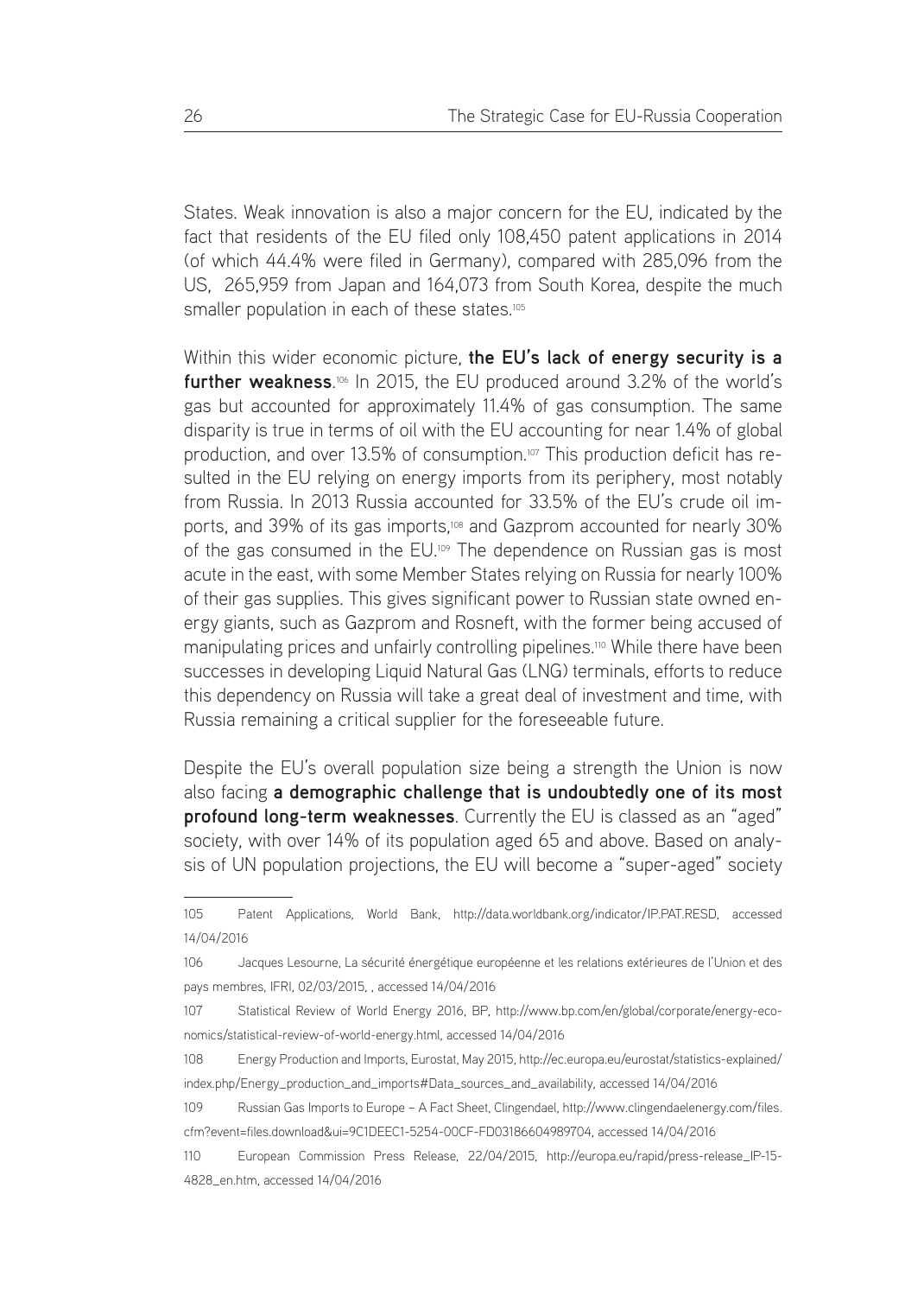(more than 21% aged 65 and above) by 2021, and by 2030 some 28.68% of the EU's population will be over 65. Meanwhile, the working age population (aged 20-64) will fall by 20.65 million by 2030, despite a 4.14 million (0.82%) increase in overall population. The EU's dependency ratio in 2014 was 281 people aged 65 and over for every 1000 aged 15-64, and EU projections predict that this will rise to around 390:1000 by 2030.<sup>111</sup> Unless significant and unpopular further increases in the retirement age are introduced across Europe, this is going to mean rising pension and health-care costs that can only be paid for either by citizens themselves or by an increase in the already sluggish productivity rate among those in work. Germany's total age-related spending as a percentage of GDP will increase by 3.9% percentage points by 2040 and nine other EU member states will face an above two percentage point increase, namely Belgium, Ireland, Latvia, Lithuania, Malta, the Netherlands, Austria, Slovenia and Finland.112

European countries are therefore facing a profound challenge to their established welfare models and social contracts while, to date at least, doing little to suggest they can muster either the political will to address the retirement challenge or the productivity levels of those still in work. The ultimate consequence could be declining living standards and fewer welfare benefits for citizens all amid what are perceived to be inflexible government responses, constrained in their nature by the need for fiscal harmonisation across the Eurozone.

**While the national effects of Eurozone unity could be unpopular with citizens in some countries, disunity is also a major weakness across the EU**. Many of the EU's strengths are predicated on the notion that EU countries work together. On many issues, such as external trade, this is the case, but on other critical issues is not. Within the Eurozone, the possibility of a Greek exit, or Grexit, has been much discussed. The Grexit debate was one of the most pressing illustrations to date of a growing disunity between northern and southern European countries inside the Union, and between the fiscally austere and those in favour of higher spending.113

<sup>111</sup> Projected Old Age Dependency, European Union, http://ec.europa.eu/eurostat/tgm/table.do?tab=tabl e&init=1&language=en&pcode=tsdde511&plugin=1, accessed 14/04/2016

<sup>112</sup> The 2015 Ageing Report, European Union, August 2014, http://ec.europa.eu/economy\_finance/publications/european\_economy/2014/pdf/ee8\_en.pdf, accessed 14/04/2016

<sup>113</sup> Douglas Elliott, How might Greece fall out of the eurozone?, Brookings Institute, 20/02/2015 http:// www.brookings.edu/blogs/order-from-chaos/posts/2015/02/20-how-might-greece-fall-out-of-eurozone-elliott, accessed 14/04/2016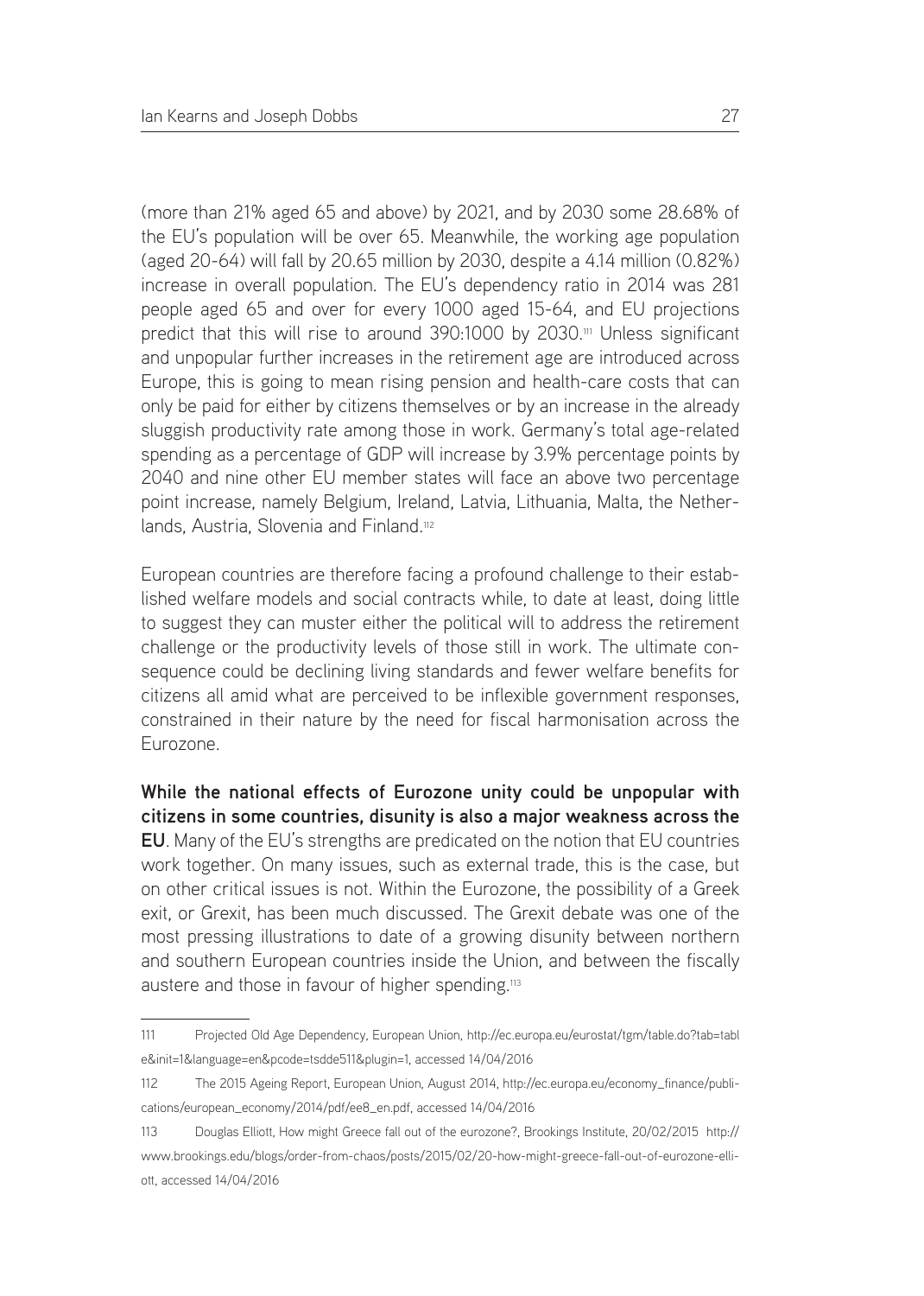Divisions over how to respond to the dramatic influx of migrants from the summer of 2015 have been another.<sup>114</sup> The inability to work in unison weakens the EU's ability to deal with its problems, and limits its potential in terms of external relations. Moreover, the combination of an ageing population, (which might imply the need for higher rates of immigration to boost economic growth), with high levels of social and political antipathy to immigration inside many member states could pit the goals of future economic growth, social cohesion, and European solidarity against each other. This toxic mix could put the entire European economic and social model at risk while raising profound questions over the future of the whole European integration project.

Faced with these challenges, the **EU political system is also often slow to act**, a major weakness in a rapidly changing world. On the two major crises of recent years, the migrant crisis and the sovereign debt crisis, EU leaders have struggled to cobble together lowest common denominator solutions that buy time but don't resolve fundamental aspects of either crisis. While this in itself is no mean achievement, with the EU existing in an increasingly volatile security and economic environment, the inability to respond swiftly and decisively to crises is a significant weakness.

EU Member States have further been **divided on critical foreign policy questions facing Europe**. In the east, for example, there is division over how best to deal with Russia. With regard to potential new members, the EU is divided as to whether or not to admit Turkey, and will be divided on whether or not to pursue membership negotiations with Ukraine or Georgia in future. More long-term, the lack of unity between the major EU players, namely the French, British and Germans, on how to engage with emerging powers like China is also a major weakness.<sup>115</sup>

#### **Opportunities**

If the EU can manage its very significant and perhaps existential challenges and act in a unified manner it **has the opportunity to be a more effective** 

<sup>114</sup> Europe's Migration Crisis, Council on Foreign Relations, 23/09/2015 http://www.cfr.org/migration/ europes-migration-crisis/p32874, accessed 14/04/2016

<sup>115</sup> Olivier de France and Nick Witney, Europe's Strategic Cacophony, ECFR, 25/04/2016, http://www. ecfr.eu/publications/summary/europes\_strategic\_cacophony205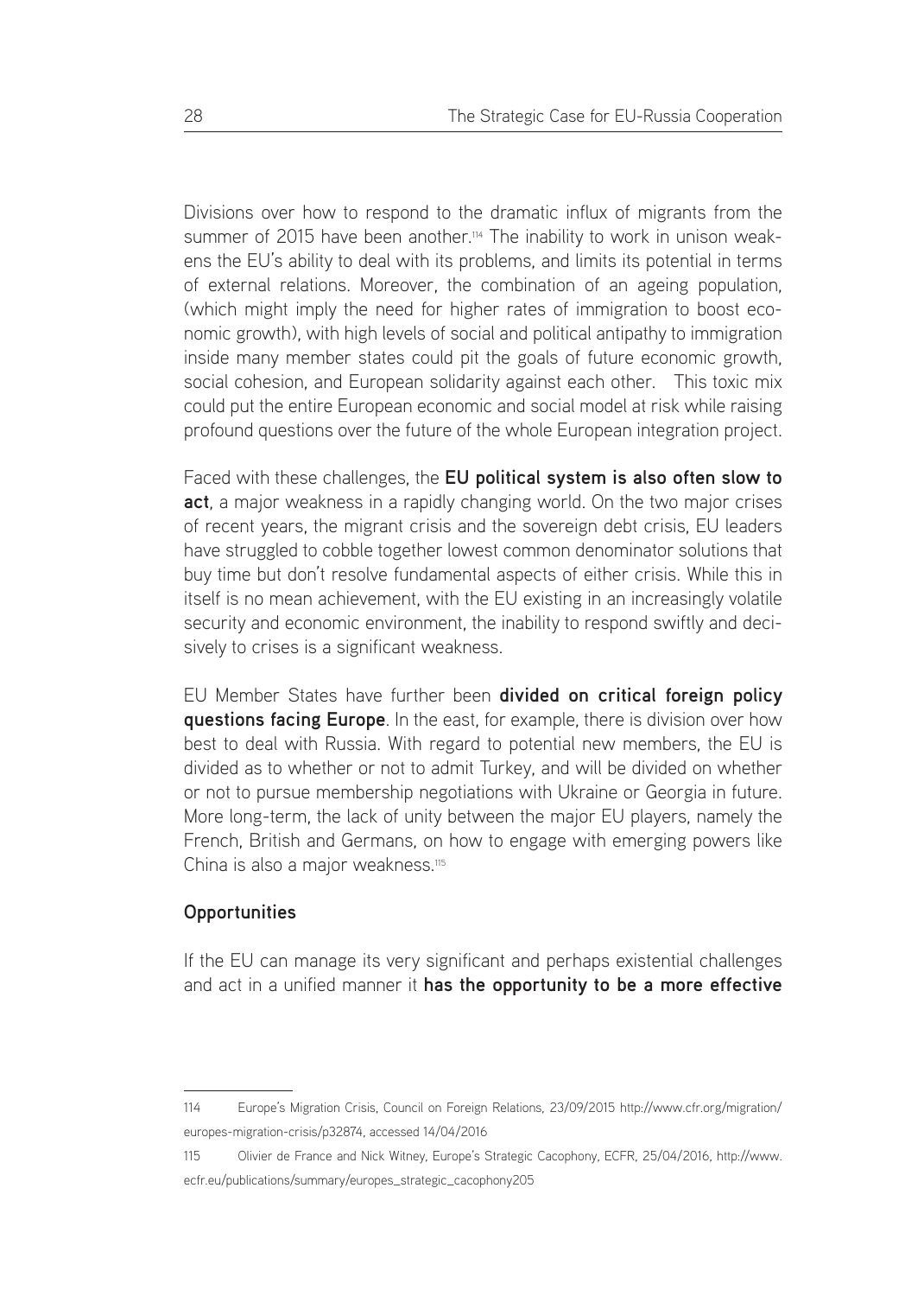**actor on the world stage**, an ambition envisaged in the 2016 EEAS Global Strategy.<sup>116</sup>

The complementarities of the EU, a developed consumer market and services economy with powerful intellectual capital, and emerging manufacturing powers in need of export markets and advanced technologies, strengthens the EU's position when it comes to building durable relations with emerging powers. Moreover, as emerging powers like China develop large surpluses, the EU can act as a relatively safe investment opportunity, if it can manage and overcome the weaknesses and challenges currently hindering it. In 2012, when excluding Hong Kong and Macao, 14.17% of China's FDI stock abroad was invested in the European Union, more than in the United States, and significantly more than in Russia.117 Across the BRICS economies, the EU accounted for 45.93% of all FDI stock in the host economies, and is host to 45.95% of all FDI from the BRICS economies.118

Through these engagements with rising powers, and the further pursuit of infrastructure development deals, trade deals and enhanced bilateral investment relations, the EU could also influence the terms on which the rising powers, China included, play larger roles in international affairs. China's Silk Road project and the Asian Infrastructure and Investment Bank provide early opportunities for EU-Chinese relations to develop.119

A potential Free Trade Agreement with t**he United States could further give the EU the opportunity to increase its trade and by extension its growth rates**. One independent report argues that the EU would see a 0.5% annual increase in its GDP by 2027 if it were to secure a comprehensive TTIP.120 Moreover, the combined force of EU and US trade would allow both sides to further position themselves as normative drivers of global trade. However, TTIP would not be without its negative impacts, with the possibility that a free trade zone between the US and the EU would disproportionately benefit

118 Ibid.

- 119 Allessandro Arduino, The New Silk Road, ECRAN, May 2014, http://eeas.europa.eu/china/docs/division\_ecran/ecran\_is114\_paper\_91\_the\_new\_silk\_road\_alessandro\_arduino\_en.pdf, accessed 14/04/2016
- 120 Reducing Transatlantic Barriers to Trade and Investment, European Union, March 2013, http://trade. ec.europa.eu/doclib/docs/2013/march/tradoc\_150737.pdf, accessed 14/04/2016

<sup>116</sup> Shared Vision, Common Action: A Stronger Europe, EEAS, 28/06/2016, https://europa.eu/globalstrategy/en/shared-vision-common-action-stronger-europe, accessed 06/07/2016

<sup>117</sup> Bilateral FDI Statistics, UNCTAD, http://unctad.org/en/Pages/DIAE/FDI%20Statistics/FDI-Statistics-Bilateral.aspx, accessed 14/04/2016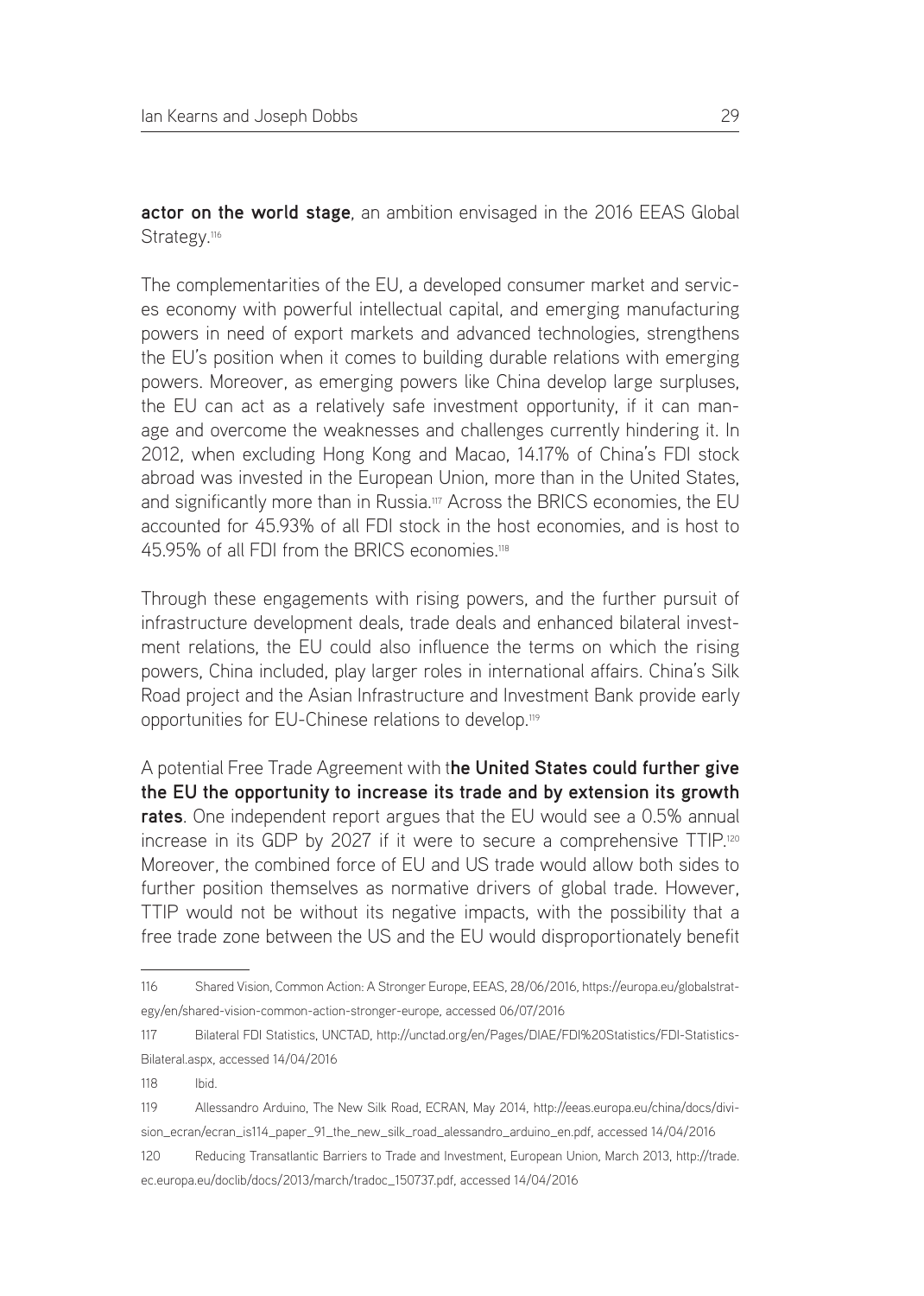larger and "older" members of the EU possibly perpetuating problems related to the internal cohesion amongst the 28 Member States.<sup>121</sup> Despite concerns however, TTIP offers the EU the opportunity to spur growth and strengthen its alliance with the US.

Europe also has the opportunity to control more of its own destiny when it comes to energy security. Energy policy is often dealt with at the national level, and there have long been calls to integrate Member States into an energy union.122 This energy union, if made a reality, would allow the EU to negotiate common prices, and make better use of its pipelines. This in turn would help reduce Russia's ability to use its energy to influence the political decisions taken in EU Member States. Reliance on Russian gas can also be alleviated by increasing imports from Norway, and increasing Member States' LNG import capacity.<sup>123</sup> Increased energy integration in the European Union would also reduce the costs of maintaining significant excess capacity in some Member States, harmonise prices across the EU, and decreasing the cost of renewables and decarbonisation.124 This would also substantially increase the competitiveness of EU industry, which must currently compete with others in world markets while paying more for energy.

The EU even has opportunities with regard to migration. While the current migration crisis weighs heavily on policy makers in Brussels the economic benefits that hundreds of thousands and even millions of young migrant workers could bring to Europe over the next two decades could be enormous. Given the challenge facing the EU of an ageing population, the attraction of importing skilled workers to help EU countries remain competitive is economically obvious.125 This opportunity comes however with the risks to social cohesion already mentioned and visible on TV screens every night and the opportunity will only be seized if the politics of immigration and social integration can be successfully managed.

<sup>121</sup> A Fresh Start for TTIP, ECFR, February 2015, http://www.ecfr.eu/page/-/ECFR124\_-\_TTIP.pdf

<sup>122</sup> Sebastian Dullien et al, A Fresh State for TTIP, ECFR, February 2015, http://www.gmfus.org/publications/bolstering-european-energy-security, accessed 14/04/2016

<sup>123</sup> Vladislav Inozemtsev, Can Europe Survive Without Russia's Natural Gas?, GMFUS, March 2015

<sup>124</sup> Dieter Helm, The EU Energy Union More than the sum of its parts?, Centre for European Reform, November 2015, https://www.cer.org.uk/sites/default/files/publications/attachments/pdf/2015/pb\_helm\_ energy\_9nov15-12259.pdf, accessed 14/04/2016

<sup>125</sup> Demetrios Papademetriou and Madeleine Sumption, Shared Challenges and Opportunities for EU and U.S. Immigration Policymakers, Migration Policy, October 2011, http://www.migrationpolicy.org/research/EUIshared-challenges-opportunities-eu-us-immigration-policymakers, accessed 31/05/2016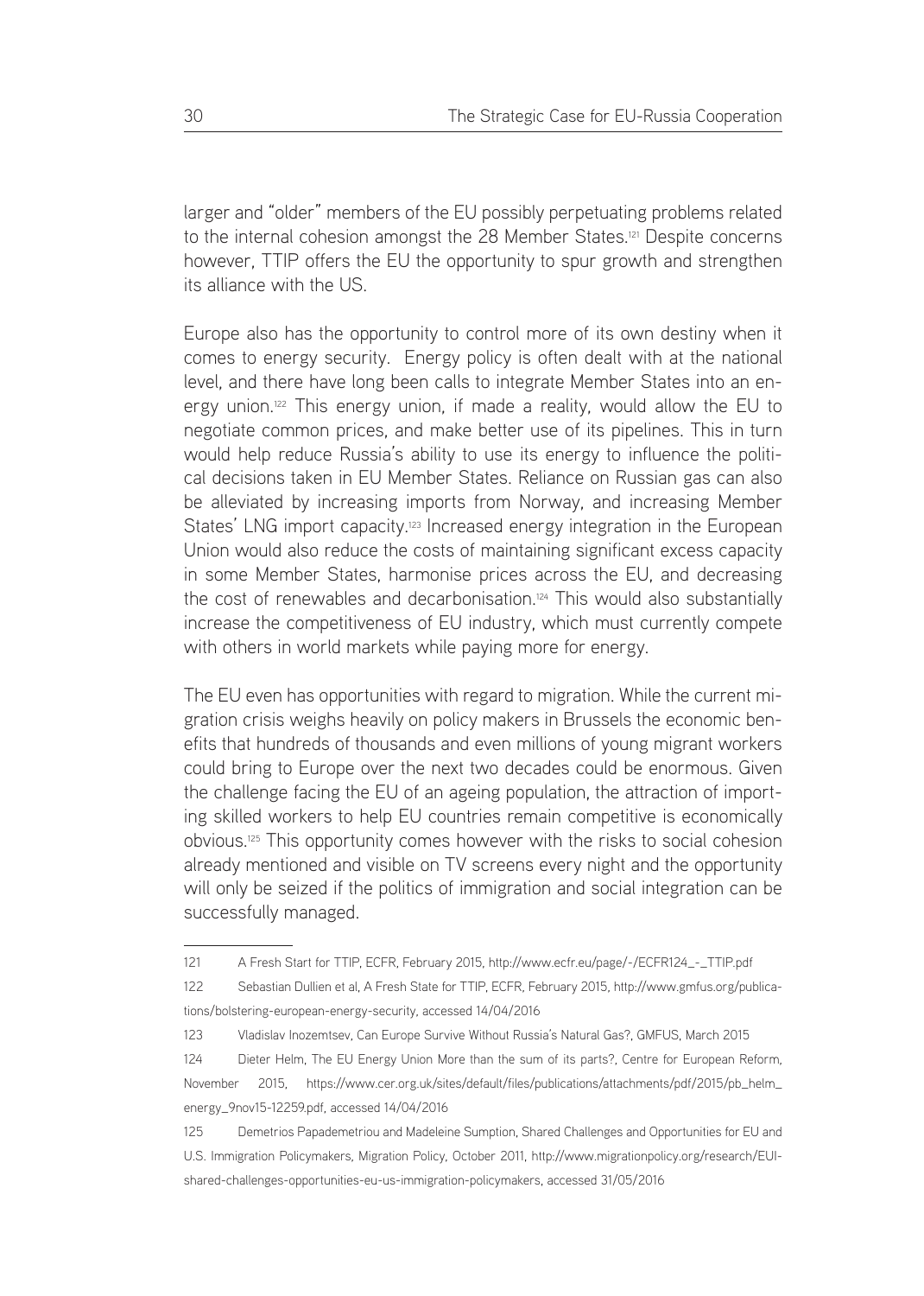Finally, individual EU member states or groups of states could further help the EU to seize global opportunities for deeper and mutually beneficial relations with other parts of the world or could help the EU to play a more constructive and influential role on the world stage. For the remaining period of the United Kingdom's membership, it has institutional partnerships with Canada, Australia, India and 49 other states through the Commonwealth. The UK also has a so-called 'special relationship' with the United States. France, Spain and Portugal have relationships with their global linguistic communities. Some smaller states can play important roles on specific issues. Finland, for example, plays a significant role in the Arctic, and along with Norway has a track record of being a respected conflict mediator. Many individual parts of the European body politic can add value and, if better coordinated with each other, could contribute to a more impressive and influential whole.

#### **Threats**

The EU faces significant external and internal threats. Some of these are specific and direct threats to Europe. Others represent threats to the international order that Europe has come to rely on and has benefited from in recent decades.

**With regard to direct threats, there is little doubt that Russia's current behaviour in Eastern Europe falls into this category**. Close military encounters between Russian and NATO country jets flying without their transponders activated risk the threat of serious military incidents. The risk of war and even nuclear war between Russia and the west is arguably at its highest point since the end of the Cold War.<sup>126</sup> The threat of Russia's use of hybrid warfare tactics is acutely felt in the Baltic States and beyond and while the reality of the threat may be doubted by some other EU members, Russia remains, on balance, high on the overall EU threat agenda.

Russia's control over more than a third of the EU's energy supplies further poses a challenge on its own. And there are widespread concerns that Russia supports, directly and indirectly, populist movements in Europe with the intention of fostering disunity within the EU. A US investigation has been

<sup>126</sup> Robert Berls Jr and Leon Ratz, Rising Nuclear Dangers: Assessing the Risk of Nuclear Use in the Euro-Atlantic Region, Nulcear Threat Initiative, October 2015, http://www.nti.org/media/pdfs/NTI\_Rising\_Nuclear\_Dangers\_Paper\_FINAL.pdf?\_=1443443566, accessed 14/04/2016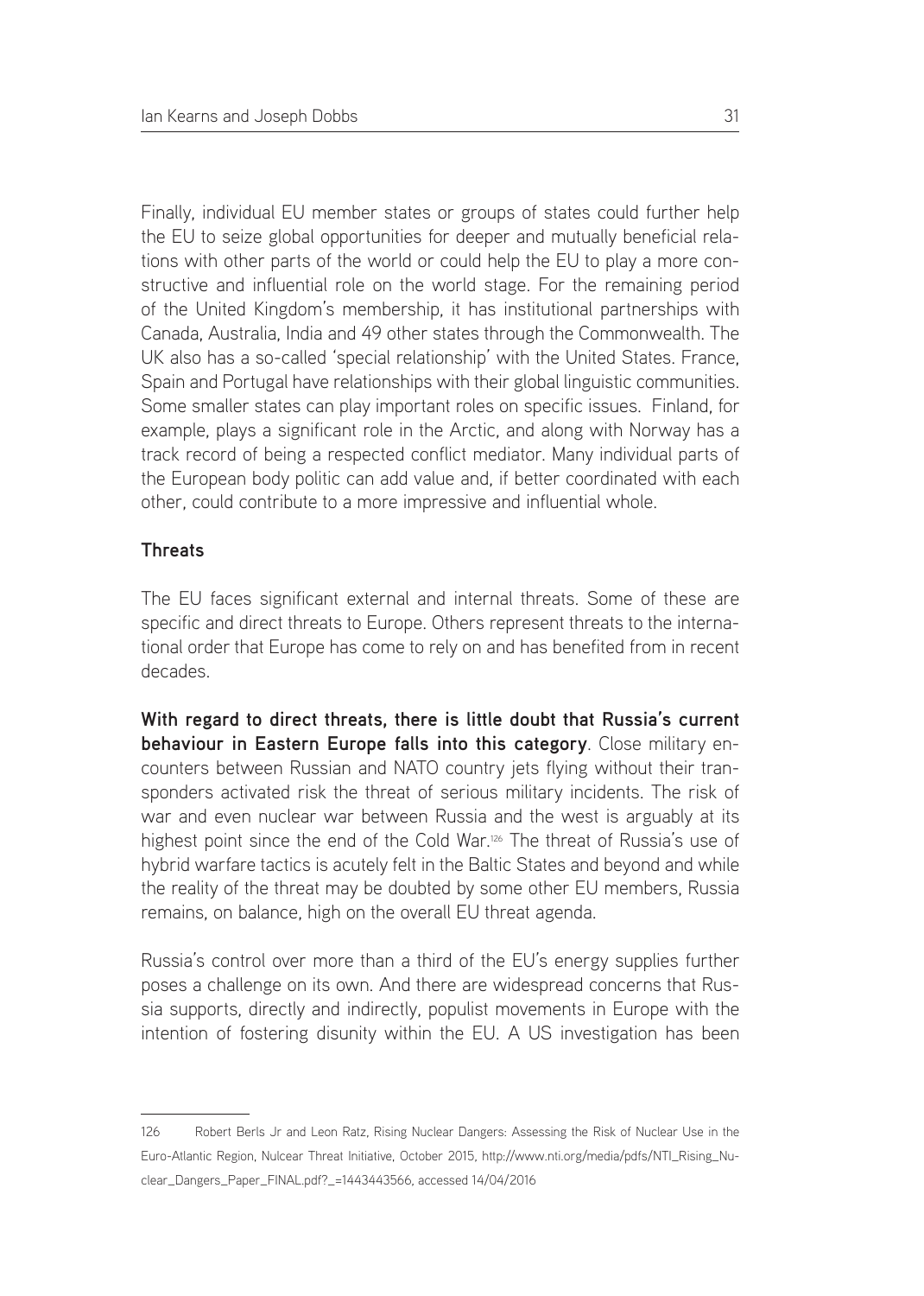launched into Russia's influence over political parties in Europe, with France, the Netherlands, Hungary, Austria and the Czech Republic all in focus.<sup>127</sup>

Indirectly, Russia's influence on so-called frozen conflicts in Eastern Europe and the South Caucasus, and its strong role in the Middle East, show that Russia can take actions that threaten EU interests. Russia's emerging partnership with China also demonstrates its potential to undermine an international order shaped in the Western interest. Finally, Russia's vision of the common neighbourhood is at times directly at odds with that of the EU, threatening the EU's efforts to secure its interests in the Eastern European region.

**Instability in the Middle East and North Africa** also already poses a significant threat to the European Union. Threats to the regimes in Tunisia, Egypt and Libya, the potential for an even more protracted civil war in Syria and Northern Iraq, and the possibility of another escalation in the Israel Palestine conflict, all could further perpetuate the destabilising flow of migrants into Europe where the effect may be to increase domestic tensions and Euro-sceptic sentiment<sup>128</sup>

**The EU faces a significant threat from transnational terrorist movements**  emanating from Europe's periphery but recruiting and operating within EU borders too. The situation in Syria poses a particular threat given the number of Europeans fighting with the Islamic State there. The risk of highly trained, extremely radicalised fighters returning to the European Union is grave.129 Moreover, the world's unsecured nuclear material means any terrorist threat could also be a nuclear threat.

**This is a challenging set of international circumstances for the EU to navigate both now and in the future and even more profoundly, it must attempt their navigation while managing new potential difficulties in the transatlantic relationship and the existential threat of its own break up.**

<sup>127</sup> Peter Foster, America to Investigate Russian Meddling in the EU, The Telegraph,16/01/2016, http:// www.telegraph.co.uk/news/worldnews/europe/russia/12103602/America-to-investigate-Russian-meddlingin-EU.html, accessed 14/04/2016

<sup>128</sup> Europe's Volatile Southern Neighbourhood, Clingendael, April 2015, http://www.clingendael.nl/ publication/europe%E2%80%99s-volatile-southern-neighbourhood-policy-options-north-africa, accessed 14/04/2016

<sup>129</sup> Daniel Byman and Jeremy Shapiro, Be Afraid. Be a Little Afraid, Brookings, November 2014, http:// www.brookings.edu/~/media/research/files/papers/2014/11/western%20foreign%20fighters%20in%20 syria%20and%20iraq%20byman%20shapiro/be%20afraid%20%20web.pdf, accessed 14/04/2016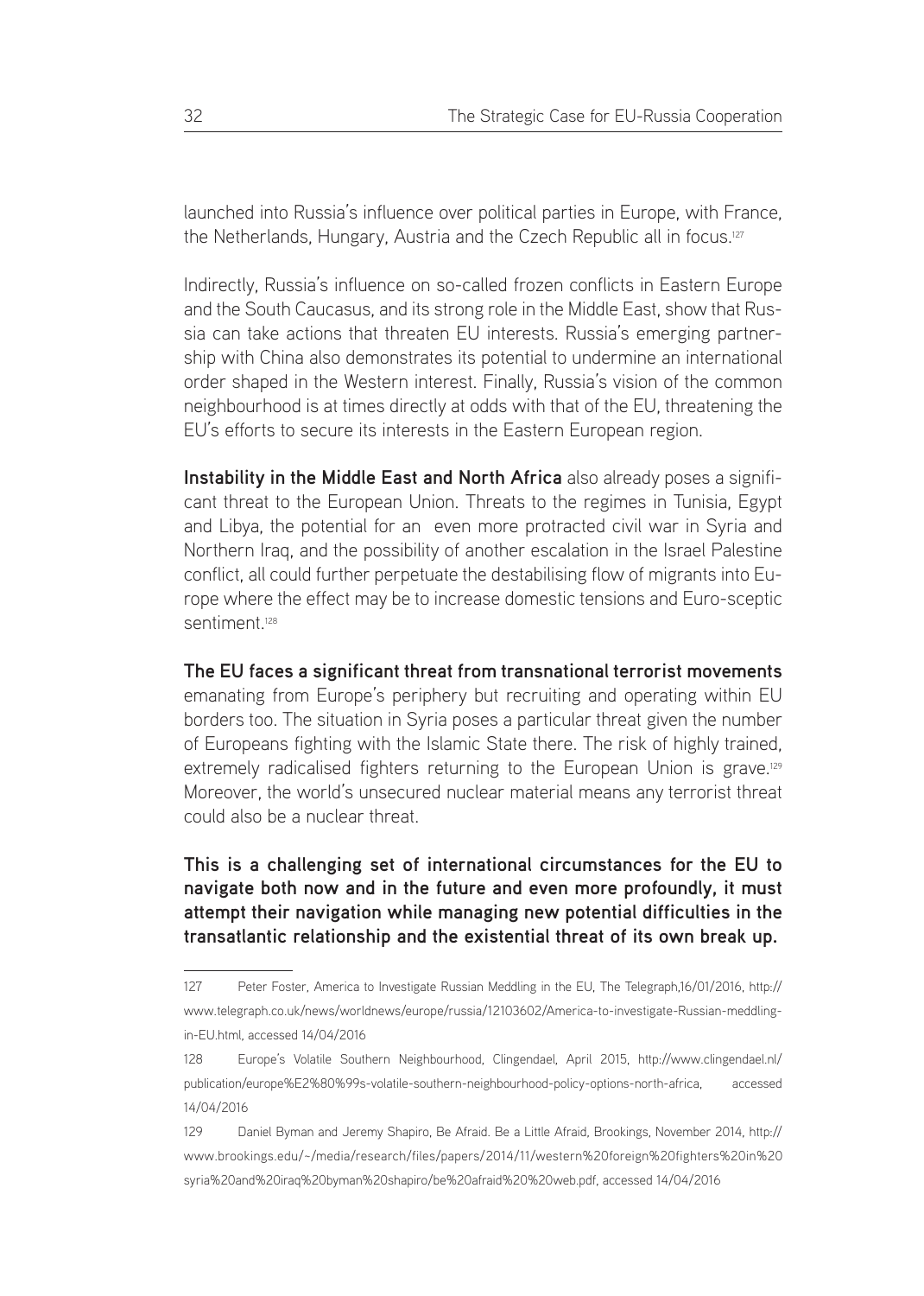While **the transatlantic relationship** remains strong, recent disagreements over European states' interest in the AIIB,130 increasing US involvement in Asia which limits Washington's attention span for matters European,<sup>131</sup> the controversial imbalance in US and European defence expenditures, and concerns in some parts of Europe over the terms of a Transatlantic Trade and Investment Partnership have shown that it is also under considerable strain. It was, close observers may argue, ever thus, but the diffusion of power to more powers internationally is complicating this picture in potentially worrying ways. The scenario of some Western countries choosing closer relations with rising powers over continued prioritisation of US-EU integration cannot be entirely excluded.132 US support remains critical to the EU's security and will remain so for as far into the future as one can see. Even in European 'led' operations in Libya and Mali, US military support was critical.133 Any weakening of transatlantic cooperation could therefore threaten the ability of the EU to deal effectively with the other threats it faces.

**External challenges like that from Russia or the migration crisis are also linked to a threat of potential break-up of the EU**, because of the way they contribute to and help stoke discontent, disunity and division inside the European Union.

Few can doubt that that such discontent and division exists. Economic instability in Greece and the bitterness associated with several bail-out packages still poses a threat and a so-called Grexit from the Eurozone would serve as a blow to future economic and political cooperation across the continent. Perhaps even more starkly the vote for a Brexit in the UK showed just how deep discontentment with the EU runs in some places. The United Kingdom Independence Party's popular support furthermore, is in part based on the belief that the free movement of peoples inside the EU has impacted nega-

<sup>130</sup> Thomas Wright, A special argument: The U.S., U.K., and the AIIB, Brookings, 13/03/2015, http:// www.brookings.edu/blogs/order-from-chaos/posts/2015/03/13-special-argument-us-uk-asian-infrastructure-investment-bank-wright, accessed 14/04/2016

<sup>131</sup> Judy Dempsey, NATO After Rasmussen and the U.S. Pivot to Asia, Carnegie Europe, 09/01/2014, http://carnegieeurope.eu/strategiceurope/?fa=54124, accessed 14/04/2016

<sup>132</sup> Nicholas Watt et al, US anger at Britain joining Chinese-led investment bank AIIB, The Guardian, 13/03/2015, http://www.theguardian.com/us-news/2015/mar/13/white-house-pointedly-asks-uk-to-use-itsvoice-as-part-of-chinese-led-bank, accessed 14/04/2016

<sup>133</sup> Luis Simon, Europe, the rise of Asia and the future of the transatlantic relationship, Chatham House/ International Affairs, September 2015, https://www.chathamhouse.org/publication/ia/europe-rise-asia-andfuture-transatlantic-relationship, accessed 14/04/2016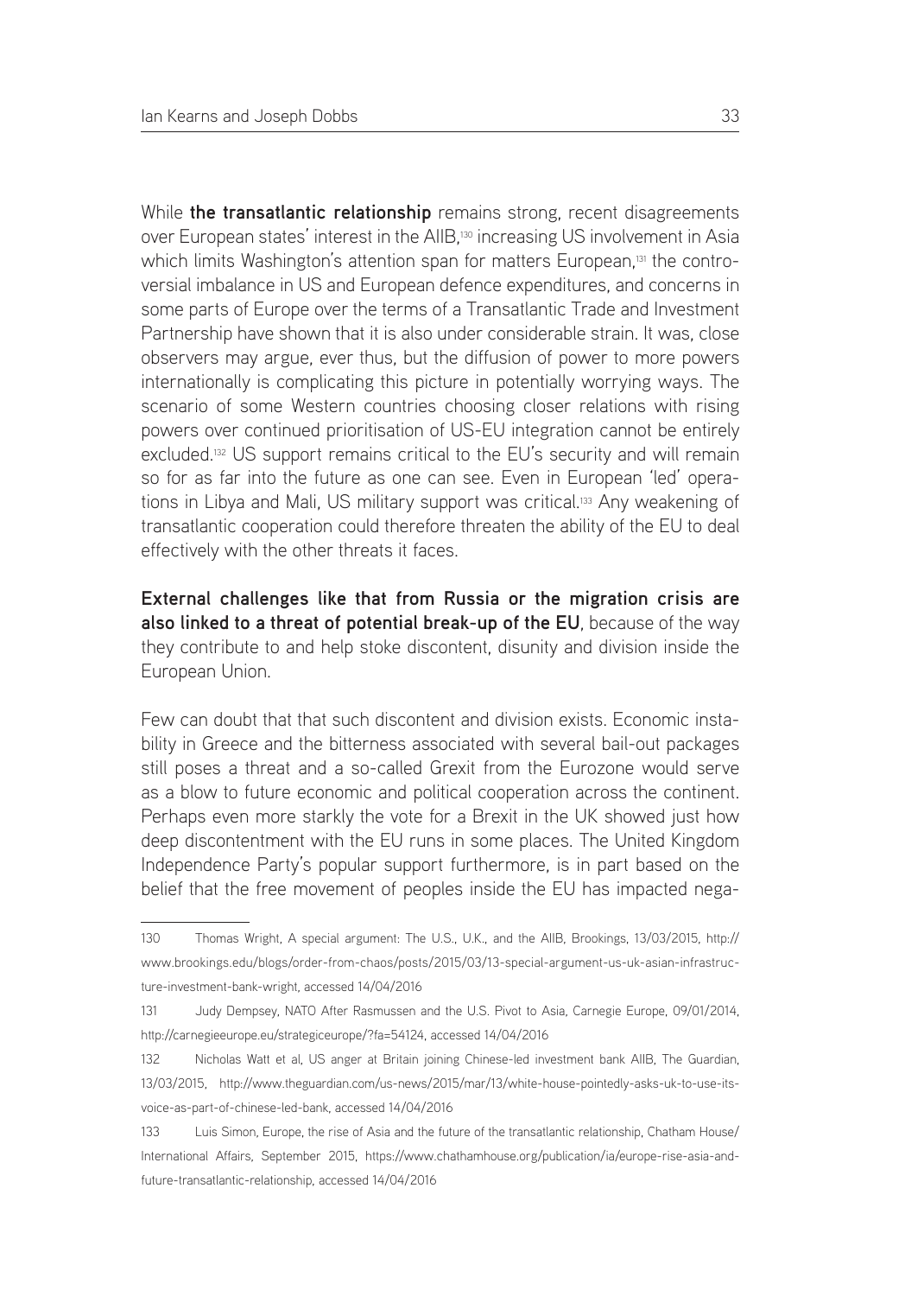tively on the lives of British citizens, and also in part on the belief that the EU is too bureaucratic, too undemocratic and too dictatorial. Similar views and political trends are visible across the EU,134 perhaps most prominently in the Front National in France.

These problems are internal to the EU but there is evidence that such parties both receive Russian support and encouragement and that they exploit the migration crisis for political advantage. The internal and external threats to the EU are therefore linked.

The EU's ability to rise to any of the challenges outlined in this paper, or to seize any of its opportunities, has also been significantly threatened by the impending loss of the United Kingdom. The UK has one of the EU's best militaries, one of the best intelligence services, a diplomatic reach perhaps only challenged by France, a permanent seat on the UN Security Council, and a seat at the G7, the G20 and has the world's leading financial centre. Losing the UK means losing 15.94% of the EU's economy, and 12.77% of its population, but also means the EU losing significant global muscle. Brexit could well encourage anti-EU movements across the continent, further threatening the very existence of the EU, and setting back cooperation in Europe by decades. The success of peaceful separatist movements, for example in the Scottish or Catalonian cases, could also test the European political environment and have serious and destabilising consequences for the EU as a whole.

Turning to the wider challenges facing the current international order, EU interests are further threatened by the global challenges of renewed great power competition, nuclear proliferation, climate change, and the development of new regional multilateral bodies whose existence is designed to undermine or by-pass more established institutions.

With regard to the first of these, over the next few decades, the EU may find its core interests deeply affected by any evolution of US-China relations, should these develop in the direction of competition and conflict rather than cooperation. Tensions between China and its neighbours over sovereignty in the South and East China Seas has the potential to escalate,135 with the US po-

#### 134

<sup>135</sup> Bonnie Glaser, Conflict in the South China Sea, CFR, April 2015, http://www.cfr.org/asia-and-pacific/ conflict-south-china-sea/p36377, accessed 25/04/2016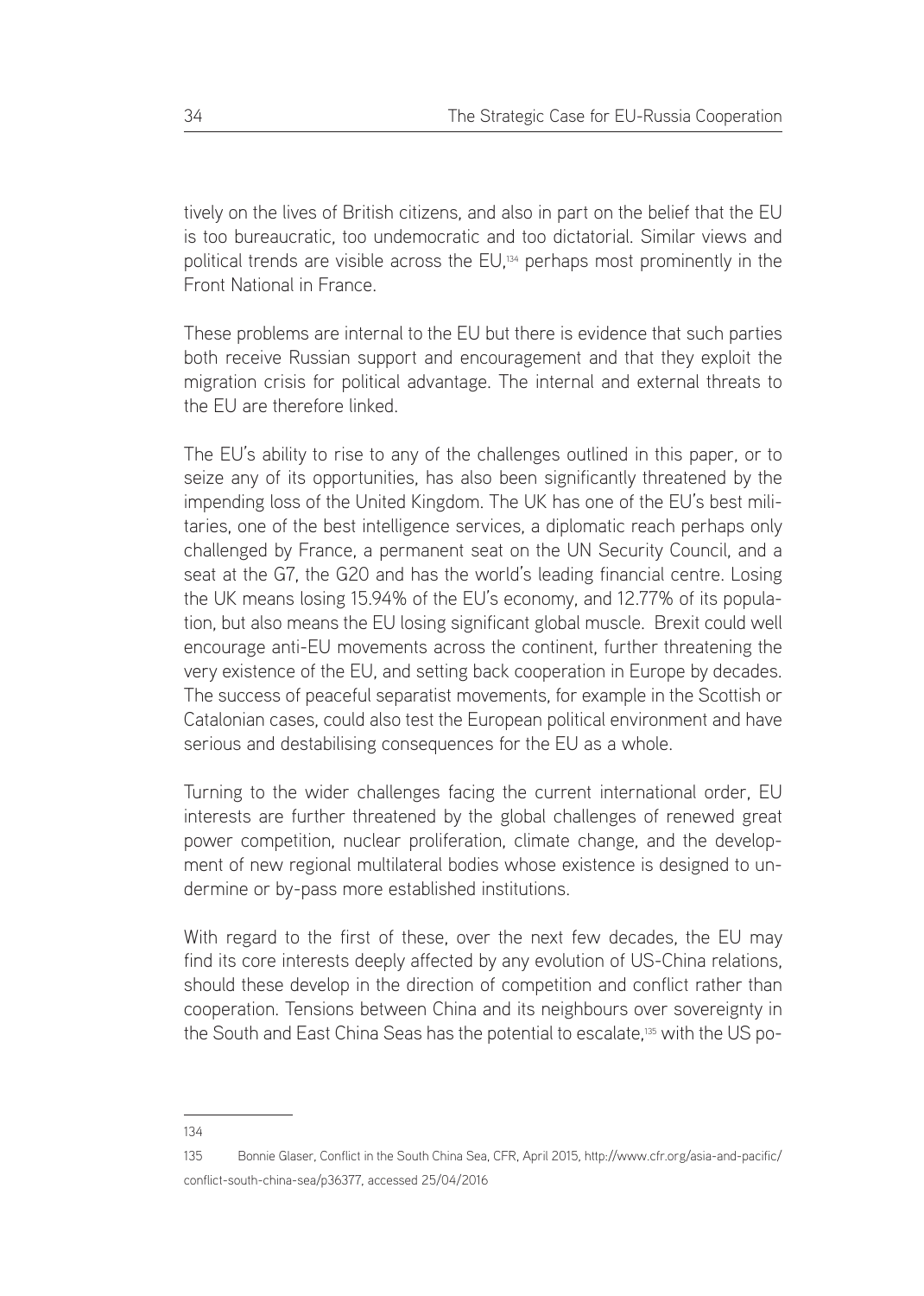tentially drawn in, in support of one of its allies in the region.136 The instability caused by this, both geopolitically and economically, could be to the detriment of the EU's opportunity to develop productive relations with China in Eurasia, especially if the EU is forced to take a position in support of the US.

On the nuclear challenge, the potential collapse of political stability in East Asia – most notably in North Korea – and in South Asia between India and Pakistan, could bring about open conflict involving nuclear weapon use with all the catastrophic humanitarian and environmental consequences that would follow. Moreover, The EU is as threatened by the erosion of the international non-proliferation regime, which could see the number of nuclear powers rise, as any other actor.

On climate change, while it will be developing countries that most acutely feel the negative impacts in the coming decade, the EU will not escape the effects. Indeed, current migration flows to Europe may be significantly multiplied as the disruptive effects of climate change take their toll on Asia, the Middle East, and North Africa. More parochially perhaps, but none the less important for that, Europe will face the threat of increased flooding, diminished crop yields, weaker snowfalls in winter destinations, and retreating shorelines, all with costly economic consequences. The global economic disruption caused by the negative impacts of climate change will also impact EU growth prospects, increase the risk of competition over resources and potentially increase the incidence of armed conflict in inter and intra national politics.<sup>137</sup>

As the Arctic opening continues, this region also may become a source of new threats. Any future **competition and tension in the Arctic**, brought about by the increased economic opportunity resulting from opening trade routes and accessible resources there, or by increased strategic competition with Russia, would be a significant threat to several EU Member States, and to the EU as a whole.

Finally, in this short review of the threats facing the EU, the **organisation is challenged by emerging regional multilateral bodies that undermine, or by-pass rather than reinforce, established international institutions**. From a UN Security Council that a large part of the world no longer sees as

137 The European Union in a changing global environment, European External Action Service, http://eeas. europa.eu/docs/strategic\_review/eu-strategic-review\_strategic\_review\_en.pdf, accessed 14/04/2016

<sup>136</sup> For example see – EU sides with United States on South China Sea incident, Reuters, 30/10/2015, http://www.reuters.com/article/us-southchinasea-usa-eu-idUSKCN0SO22G20151031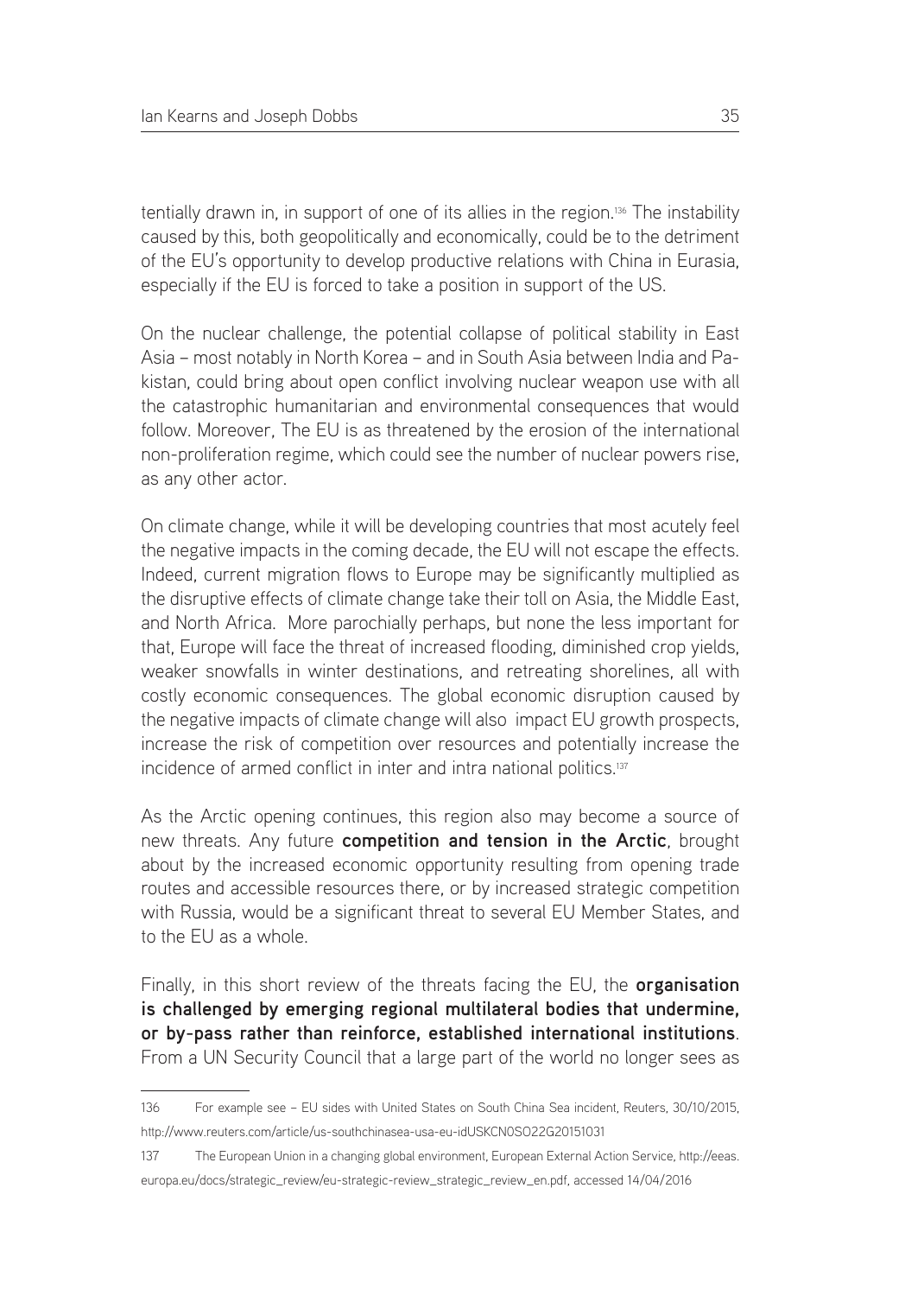representative, to an international financial system that developing nations see as unfair, most established international institutions are being challenged by the claims of rising powers. Organisations such as the BRICS forum, the Asian Infrastructure and Investment Bank (AIIB), and the Shanghai Cooperation Organisation (SCO) have also emerged to show that the emerging powers of the 21st century do not only have to play in and by the rules of 20th century institutions. The EU has to decide, fundamentally, whether it is a status quo power in relation to all this or whether it will attempt to welcome and work with the grain of change. If it gets this choice wrong, it could find itself on a collision course with many emerging powers.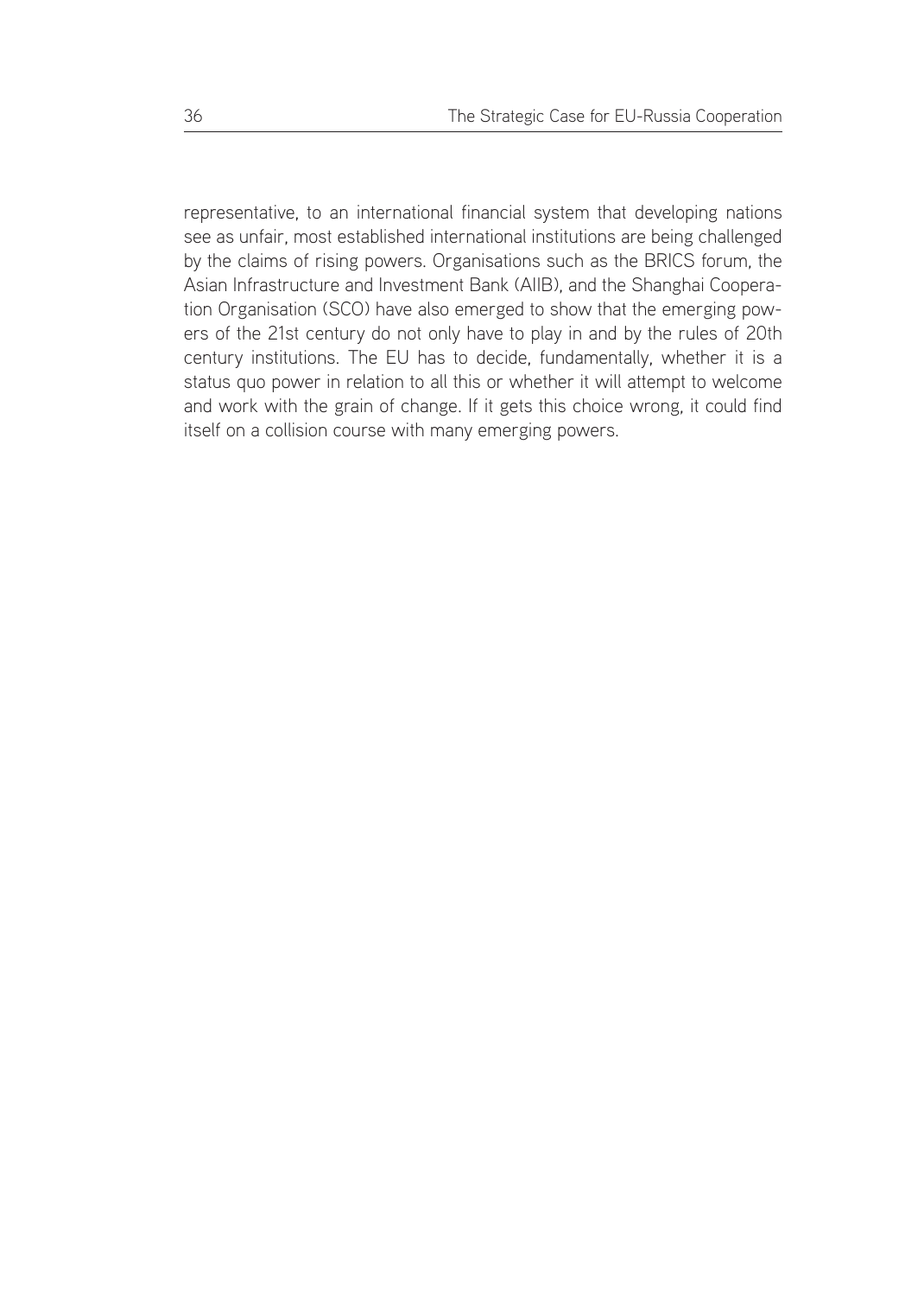## **Chapter Three: Strategic Rationale for Cooperation**

In Chapters One and Two we have presented SWOT analyses of Russia and the European Union. In this chapter we turn our attention to the costs and consequences of the current confrontation between them and ask what that confrontation means for the strengths, weaknesses, opportunities and threats of each In doing so, we address the question of whether a strategic rationale for cooperation between Russia and the EU exists, in both the short and longterms, and if so, in what that rationale might be said to consist. The chapter continues to use the SWOT approach as the organising principle for the material that is presented.

#### **Strengths Diminished**

First, we address the issue of how the confrontation between Russia and the West is impacting on the strengths of both Russia and the EU.

Turning to Russia first, it seems clear that Russian strength is being diminished by the ongoing confrontation.

In current circumstances, Russia is likely to miss the big prize that would otherwise be within its reach, namely that of being a bridge power that uses its energy resources, military power, size and reach not only to connect the established markets of Europe with the growth markets of Asia but also to help shape the political and economic structure of the entire Eurasian landmass. This is primarily because Russia's economy is hamstrung by EU sanctions and reduced world market prices for energy. EU sanctions against Russia have "severely harmed Russia" according to President Putin,<sup>138</sup> with former Finance Minister Alexei Kudrin claiming that Russia's GDP is 1.5% smaller as a result.<sup>139</sup> As a consequence, Russia has a capital shortage that is slowing the pace at which it can develop its energy and other infrastructure projects in the Russian Far East. The European end of the possible bridge is burning and at the Chinese end, the bridge has yet to be built and can't be built any time soon without the help of western capital

<sup>138</sup> Putin – The Interview, BILD, 11/01/2016, http://www.bild.de/politik/ausland/wladimir-putin/russianpresident-vladimir-putin-the-interview-44092656.bild.html, accessed on 14/04/2016

<sup>139</sup> Western sanctions cost Russia 1.5% of GDP – Alexei Kudrin, Russia Beyond the Headlines, 21/11/2015, http://rbth.com/business/2015/11/21/western-sanctions-cost-rusia-15-of-gdp-alexei-kudrin\_542921, accessed 14/04/2016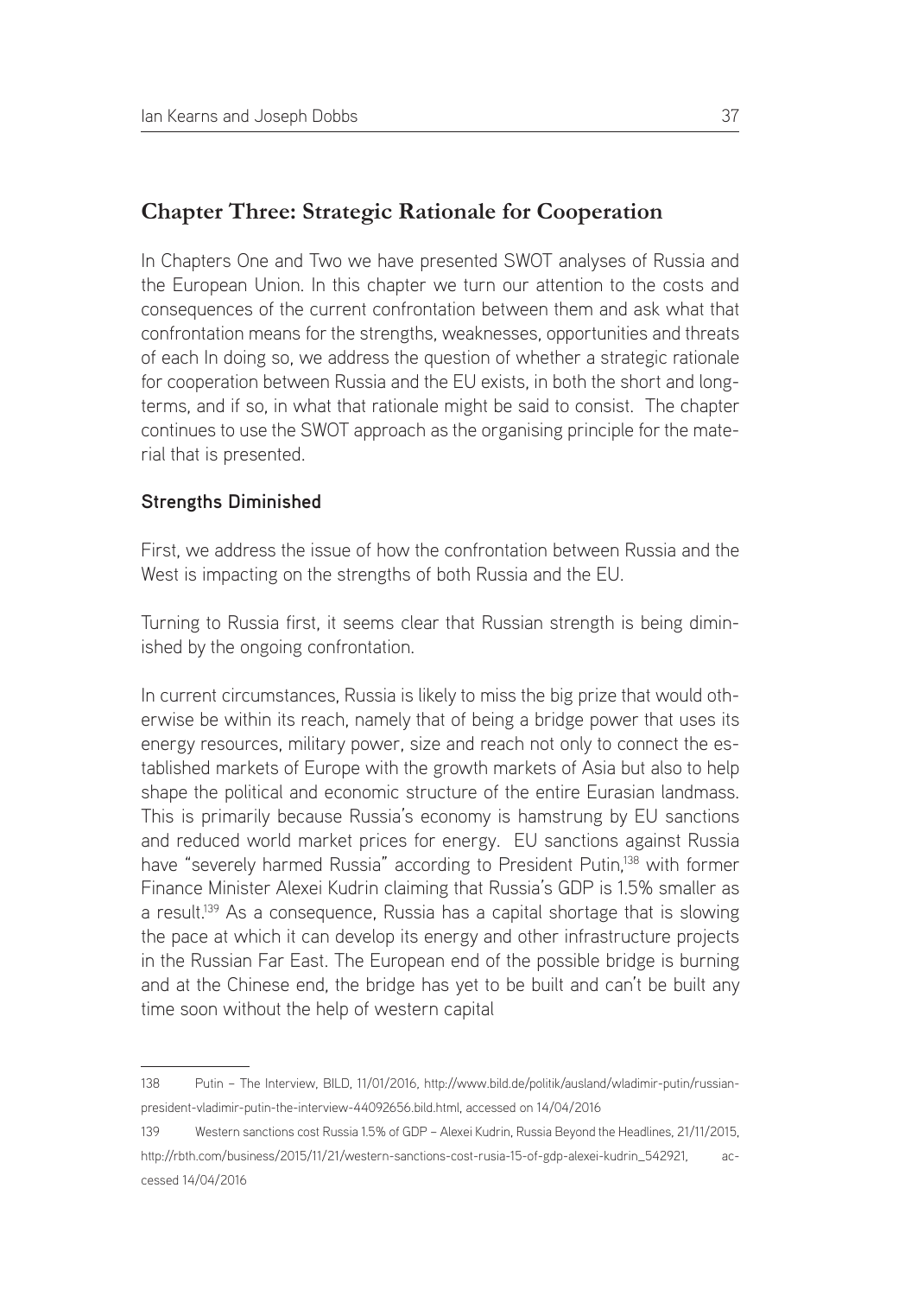In big picture terms, despite President Putin's apparent speed and flexibility in making tactical changes to Russia's foreign policy positioning, this would appear to leave Russia without a long-term national strategy for maintaining its status as a major power.

The implications of this overall reality are already becoming evident with regard to the specific areas identified in Chapter One as Russia's strengths.

For example, even with the leadership's strong commitment to defence, the speed at which Russia can continue with its military modernisation programme is being affected by the state's shrinking economy and budgets. In 2016 Russia's military expenditure is expected to increase by less than 1%,140 falling far short of the high pace of growth experienced in recent years. The Ukraine crisis is also having a particular impact on Russia's military modernisation, according to Deputy Prime Minister Dmitry Rogozin, who has said that the non-delivery of parts from war-torn Ukraine is hampering the construction of new warships.<sup>141</sup>

Elsewhere, in late 2015, due to low oil prices and Western sanctions, the Russian government also made significant cuts to its space programme.142 In March 2016 Prime Minister Dmitry Medvedev cut funding for Russia's space programme by 30%, delaying a possible manned moon mission by five years and scrapping a potentially cost saving reusable rocket.<sup>143</sup>

Russia's economic crisis and ongoing geopolitical tensions may also impact on its exports of civilian nuclear technology. The negative political climate facing Russian companies in the EU and wider neighbourhood could impact on Moscow's ability to secure new contracts, and present potential problems with existing contracts. Both Moscow and Ankara have issued veiled threats with regard to Russia's contract to build a nuclear power plant in Akkuyu,

<sup>140</sup> Russian military spending to increase by less than 1%, Moscow Times, 26/10/2015, http://www. themoscowtimes.com/news/article/russian-military-spending-to-increase-by-less-than-1-next-year/540362. html, accessed 14/04/2016

<sup>141</sup> Rogozin admits Ukraine crisis hurting frigate programmes, ISH Janes 360, 05/06/2016, http://www. janes.com/article/52031/rogozin-admits-ukraine-crisis-hurting-frigate-programmes, accessed 14/04/2016

<sup>142</sup> Russia to rewrite space program as economic crisis bites, Reuters, 29/12/2016, http://www.reuters. com/article/us-russia-space-idUSKBN0UC1CU20151229, accessed 14/04/2016

<sup>143</sup> Russia slashes space funding amid economic woes, Al Jazeera, 18/03/2016, http://www.aljazeera.com/news/2016/03/russia-slashes-space-funding-economic-woes-160318042813889.html, accessed 14/04/2016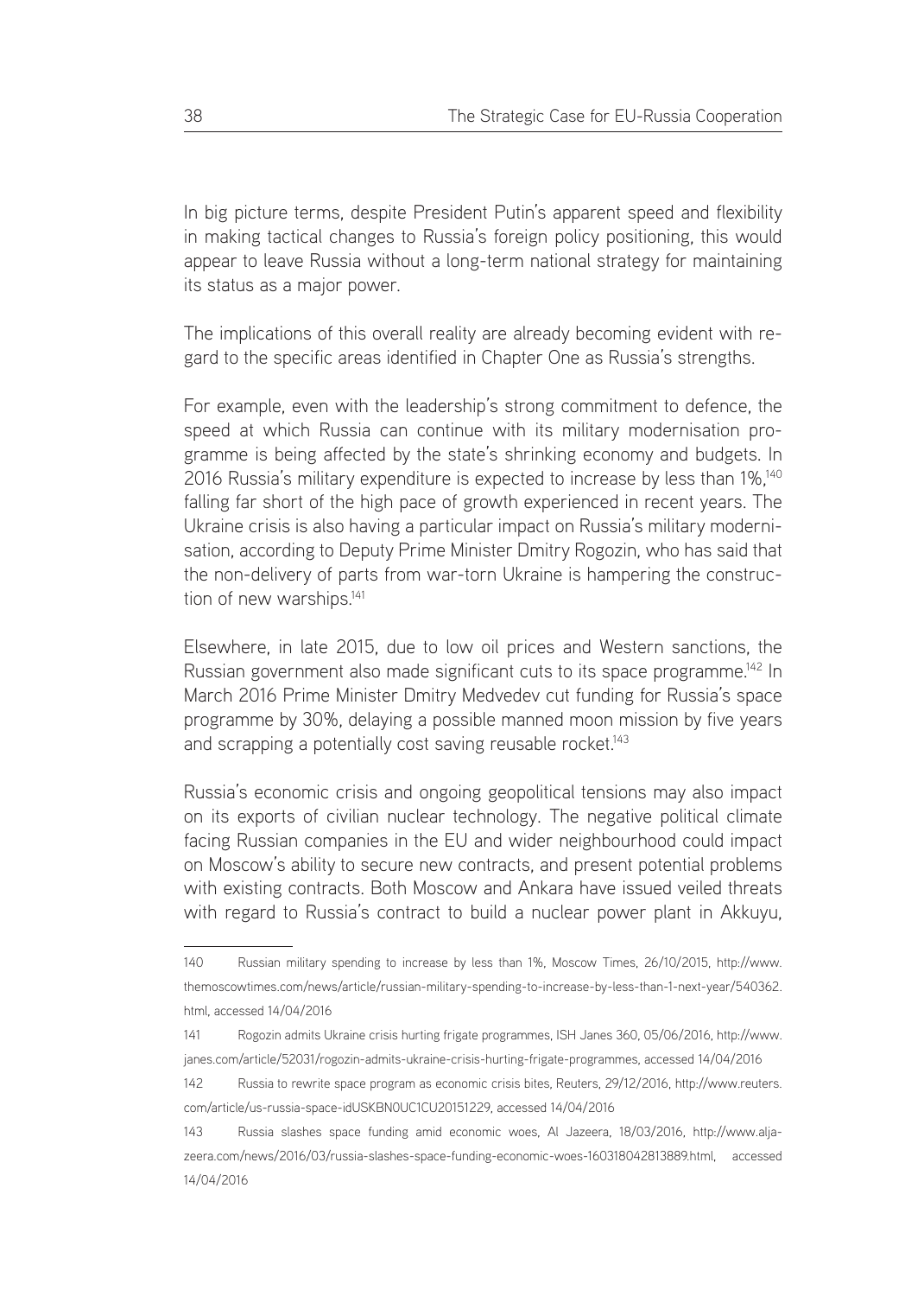Turkey, demonstrating the potential impact of deteriorating relations on what has been to date a successful Russian industry.<sup>144</sup>

Russia is not, however, the only party being affected by the confrontation with the West. The crisis in relations with Russia is also raising fundamental questions with regard to the core strengths of the EU.

Just as economic sanctions are impacting negatively on Russia, so are they having a negative impact on the EU economy. Russian counter sanctions and the EU's own sanctions against Russia are expected by the European Commission to have cost the EU 0.3% of GDP in 2014 and 0.4% of GDP in 2015, with the impact being more severe in countries with a high economic exposure to Russia, such as the Baltic States and Germany.145 This damage is being caused at a time of slow or non-existent growth in many parts of the Union.

The confrontation with Russia, moreover, is undermining EU unity. Behind the façade of unity with regard to the sanctions on Russia, the confrontation has exposed disunity and deep mutual mistrust among many EU member states on how they should approach the entire relationship with Russia. While sanctions have been consistently renewed, there is growing dissent amongst those EU Member States keen to return to a process of engagement with Russia. The EU is also divided on a controversial German plan to build Nord Stream 2, a Russian gas pipeline that will bypass the traditional Ukrainian route. The pipeline is strongly opposed by some in Europe.

The same tensions are impacting on the clarity of the EU offer to states in the shared neighbourhood, via the Eastern Partnership Programme. While some member states would quite like to see further EU enlargement to the east, others are fundamentally against this idea. In this climate the EU's influence in the region is beginning to diminish. In Georgia, long the most avidly European focused country in the Caucasus, reforms are losing steam leading

<sup>144</sup> PUTIN AND ERDOGAN: TOO ALIKE TO GET ALONG?, Newsweek, 13/03/2016, http://europe.newsweek.com/putin-and-erdogan-too-alike-get-along-436100?rm=eu, accessed 14/04/2016; Angered by air strikes, Turkey's Erdogan warns Russia on energy ties, Reuters, 08/10/2015, http://uk.reuters.com/article/ukmideast-crisis-turkey-russia-idUKKCN0S20JA20151008, accessed 14/04/2016

<sup>145</sup> Economic Impact on the EU of sanctions over Ukraine conflict, European Parliament, 10/2016, http:// www.europarl.europa.eu/RegData/etudes/BRIE/2015/569020/EPRS\_BRI(2015)569020\_EN.pdf, accessed 14/04/2016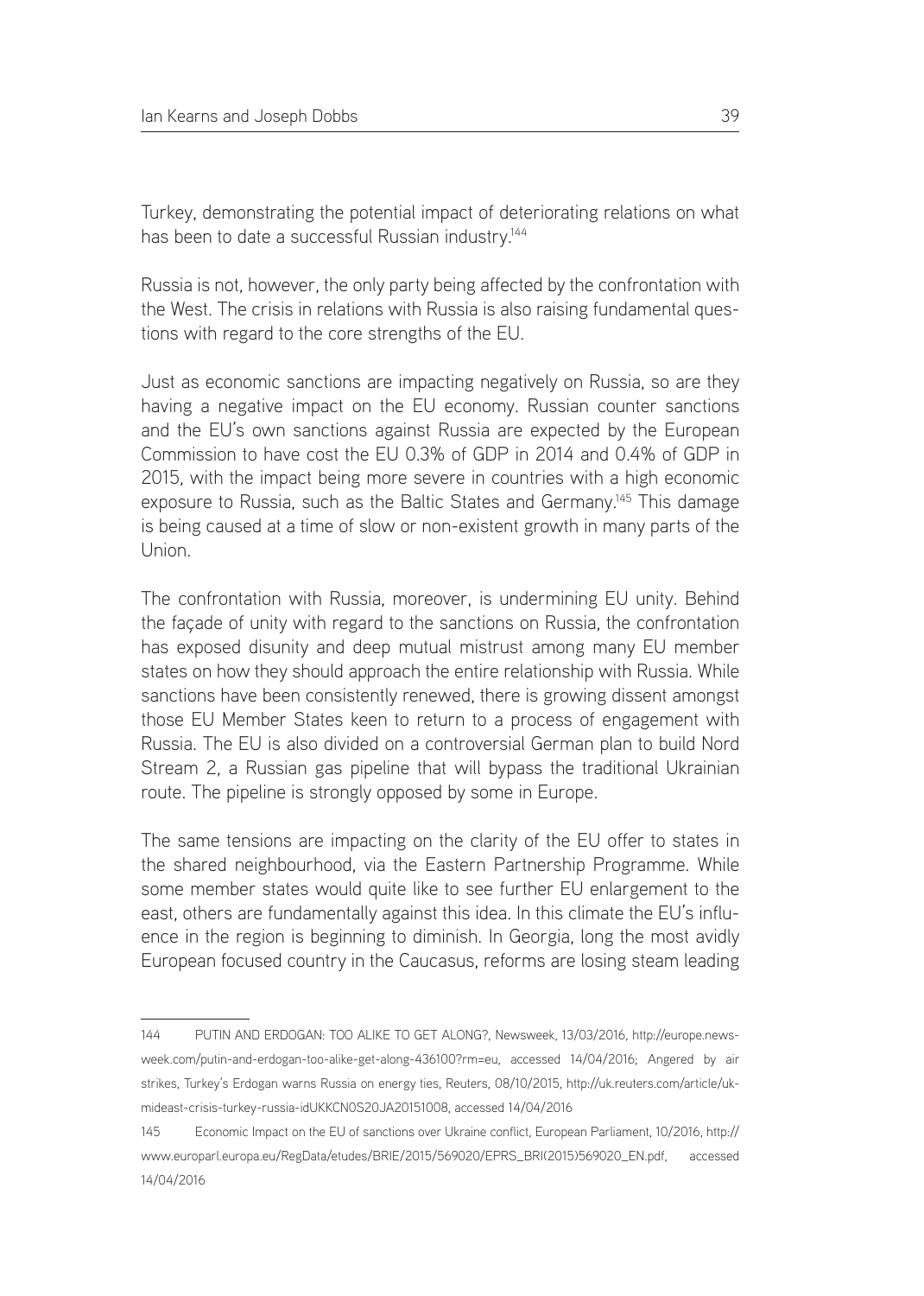to concerns that Tbilisi's turn westward is waning.146 With regard to Armenia, the 2013 decision to join Russia's Custom Union and Armenia's joining of the Eurasian Economic Union in January 2015, demonstrates Yerevan's positioning closer to Moscow. Concerns with regard to the EU's relationship with its neighbours in the east come despite 13 years of the European Neighbourhood Policy (ENP) and seven years of the Eastern Partnership (EaP).

Similar tensions among Europeans are evident inside NATO. While all allies agree that NATO had to react to Russian actions in Ukraine and beyond, there are differences regarding the extent to which the Alliance should beef up its deterrence and defence posture in the East. A number of countries, with Germany in the lead, prefer to stick to the 1990s pledge of no permanent stationing of significant combat forces on the territory of Eastern members, and remain wary of calls to strengthen the nuclear deterrence posture of the Alliance. Some eastern European members would like to see a renunciation of the 1990s deployment restraints. Once again, Russia and how to relate to it is an issue that is dividing Europeans and undermining the strength that comes from European unity.

Moreover, as noted in the previous chapter, the close partnership between the European members of NATO and the EU with the United States, clearly a major strength, is also being tested by recent developments. Despite strong rhetoric on the importance of transatlantic unity in the face of Russian aggression and the need for strategic adaptation to meet the threat, tensions over transatlantic burden-sharing are once again coming to the fore. These are ever present in the transatlantic relationship and to some extent are being driven by Europe's inability to take independent action in places like Libya, but it is the need for significant investment to meet the perceived new Russian threat that is bringing the issue, and renewed tension over it, into sharpest relief. It is notable that – according to a 2015 Pew survey – only 49% of Americans had a favourable view of NATO.<sup>147</sup> At some point in future, this sentiment may translate into a re-thinking of the US involvement in European security by US decision-makers, regardless of the outcome of the US presidential elections.

<sup>146</sup> Maciej Falkowski, GEORGIAN DRIFT: The crisis of Georgia's way westwards, OSW, 02/2016, http:// www.osw.waw.pl/sites/default/files/pw\_57\_ang\_georgian\_drift\_net.pdf, accessed 14/04/2016

<sup>147</sup> Bruce Stokes, Views of NATO and its role are mixed in U.S., other member nations, Pew Research, 28/03/2016, http://www.pewresearch.org/fact-tank/2016/03/28/views-of-nato-and-its-role-are-mixed-in-us-other-member-nations/, accessed 14/04/2016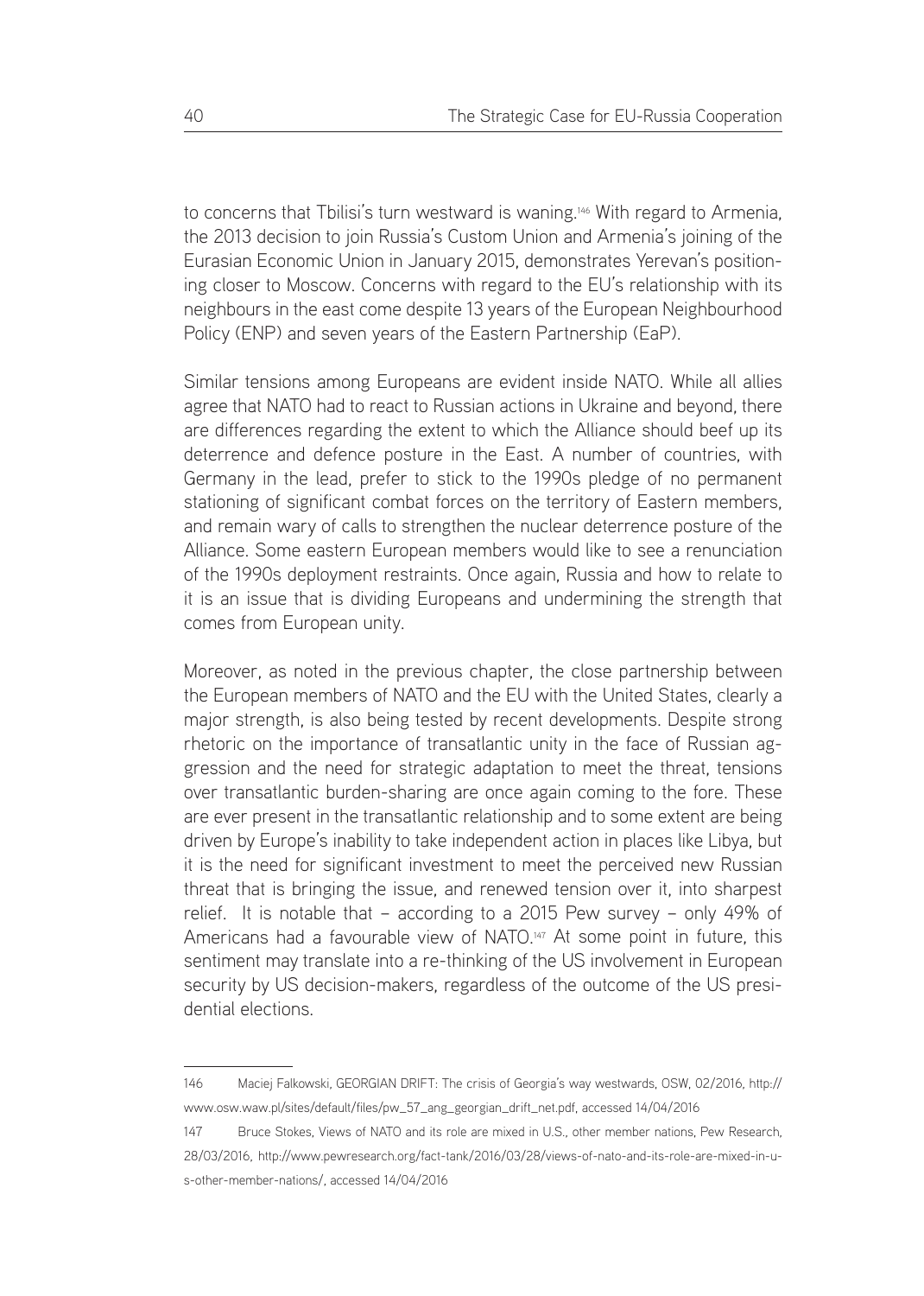#### **Weaknesses Exacerbated**

If EU and Russian strengths are both being diminished by the current state of relations between them, then the weaknesses of both are being exacerbated too.

For the EU, the confrontation with Russia, particularly over how to handle Syria and the refugee challenge posed by the war there, for example, is combining with demographic decline and the toxic politics of immigration inside the EU to raise questions about whether, in the short term, the Union can actually survive in its current form. Longer term, this is also raising questions about whether the EU can find a politically viable way of using immigration as a solution to its aging population challenge. If it cannot do so, the EU may not be able to keep its economy growing. Relative decline may accelerate. It is perhaps for this set of reasons that some western policy-makers claim the refugee crisis, and financial support to populist parties inside the EU, have both been effectively 'weaponised by Russia to damage the EU by exacerbating the disunity within it.<sup>148</sup>

The damage may not stop there. One other possible consequence of the refugee crisis for Europe is that, as several EU member states take tougher approaches to incoming migrants, instances of violence at the borders of the Union, should they become more common, may damage the EU's reputation and undermine its soft power. And the confrontation with Russia is also damaging the EU's energy security. The tension in the current relationship clearly exposes a number of EU member states reliant on Russian energy supplies to possible disruption, Bulgaria, Estonia, Finland, Lithuania and Romania most acutely.149

The exacerbation of Russian weaknesses is, if anything, even more acute. Unless energy prices rise significantly, the current trajectory of EU-Russia relations is likely to condemn Russia's economy to long term stagnation and decline. Without EU capital and technology, the Russian economy will not be diversified and modernised and its state finances will slide deeper into crisis over time. This will weaken Russian power further. A specific consequence is

<sup>148</sup> Josh Rogin, How Russia is 'Weaponiszing' Migration to Destabilize Europe, Bloomberg, 24/03/2016, https://www.bloomberg.com/view/articles/2016-03-24/how-russia-is-weaponizing-migration-to-destabilizeeurope, accessed 01/07/2016

<sup>149</sup> Chi-Kong Chyong & Vessela Tcherneva, Europe's vulnerability on Russian gas, ECFR, 17/03/2015, http://www.ecfr.eu/article/commentary\_europes\_vulnerability\_on\_russian\_gas, accessed 14/04/2016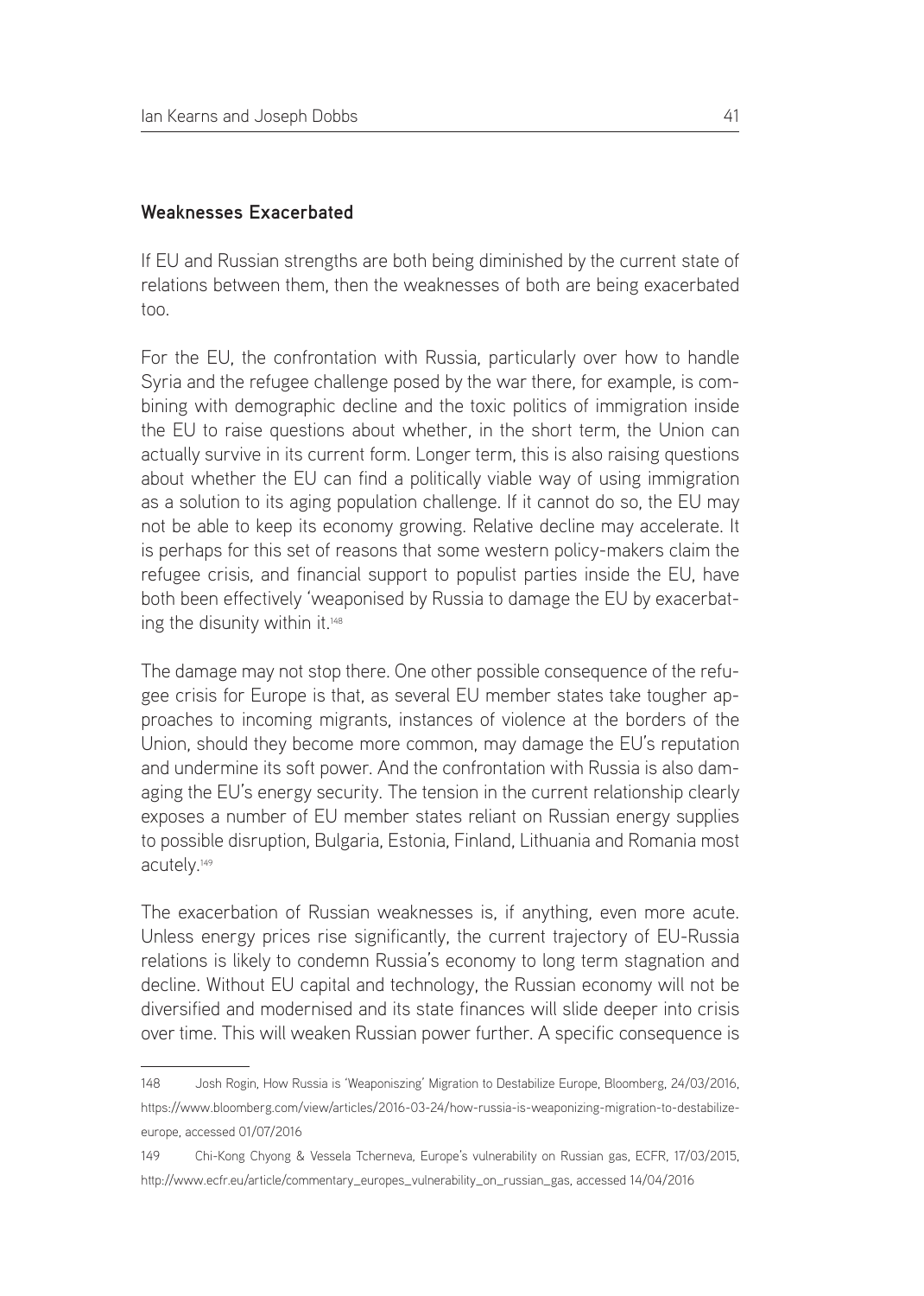likely to be a reduced Russian ability to control events in its near abroad, without resort to coercive measures. Russia's reputation and already limited soft power will be further diminished in Eastern Europe as a result, as radically increased pro-EU, and anti-Russian sentiment in Ukraine is already beginning to demonstrate.

Russia's already weak negotiating hand with China will also get weaker as a result of its confrontation with the EU and there is a risk that Russia could become economically and politically penetrated and heavily influenced by China. In 2016 thus far Gazprom has already accepted a loan of US\$2.17bn from the Bank of China, its largest received foreign loan to date, following on from China's increased stake in an LNG project in the Arctic.150

Since Russia's actions in the Euro-Atlantic security sphere have provoked negative reactions in many of its western neighbours and among NATO members, it is further likely that far from becoming more secure in the West, Russia's sense of insecurity will only get worse as a result of current Russia-West tensions. Indeed it is possible that as the confrontation results in new deployments of military technology in the Euro-Atlantic area, particularly in Anti-Access/Area-Denial (A2/AD), that the vulnerability of both sides to a sudden military attack may increase.

The overall picture for both the EU and Russia becomes bleaker still when one considers that the current confrontation between them is adding direct costs to both, rather than bringing benefits.

Both Russia and the West are paying a significant price in terms of the increased cost of military deployments and exercises that are aimed at each other. They are doing so, as noted above, in difficult economic circumstances.

Russia's total military expenditure in 2015 was estimated to be 5.4% of GDP, an increase of 0.9% as compared with the previous year.151 Strained relations with Russia have prompted other European countries to also increase their defence spending at a time when few can afford it. Most Central and Northern European countries are doing this<sup>152</sup> while the increased challenge from Russia has been used to justify increases in the UK and Germany.

<sup>150</sup> Atle Staalesen, China increases stake in Yamal, Barents Observer, 25/08/2015, http://barentsobserver.com/en/energy/2015/08/china-increases-stake-yamal-25-08, accessed 14/04/2016

<sup>151</sup> The Military Balance 2016, IISS, Routledge 2015, p. 170.

<sup>152</sup> Ibid.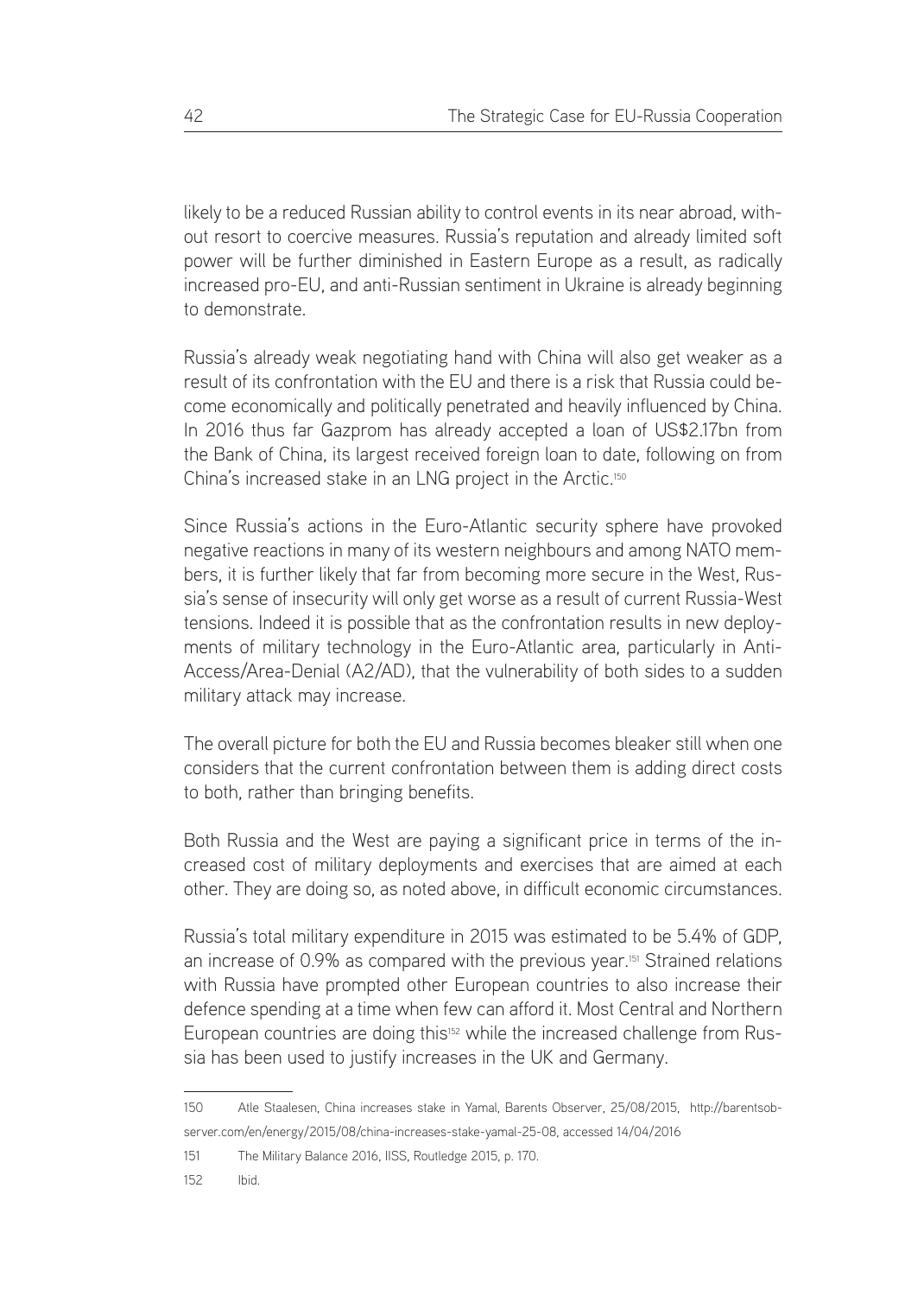The conflict in Ukraine is also bringing its own direct costs. The military costs of Russia's engagement in Eastern Ukraine may have approached 1 billion USD for the first 10 months of the fighting.<sup>153</sup> Between 2014 and 2015 Ukraine's exports to Russia and imports from Russia fell by 51% and 41% respectively.154

According to Russian government estimates at the time of annexation, Crimea was expected to cost the Kremlin \$4.5 billion every year, which when added to a delayed 2.8 billion dollar bridge to connect the peninsula to Russia is a significant burden on Moscow's balance sheet. Furthermore, the International Crisis Group estimates the cost of Russia's support for the Donetsk and Luhansk People's Republics, if maintained at current levels, to amount to \$1 billion a year.<sup>155</sup>

The EU, for its part, has felt compelled to pledge around 11 billion euros to support Ukraine's beleaguered economy.

## **Opportunities Missed**

There is also no doubt that the current crisis in relations is preventing mutually beneficial cooperation in a number of areas and is resulting in a number of opportunities for both the EU and Russia being missed.

For example, there is a win-win available on energy relations if only both sides could manoeuvre the politics of their relationship into a position where it can be grasped. In the short term, for Russia, the EU represents the best chance of access to a stable energy export market and a steady flow of revenue to Russian state coffers. This is especially true since there are energy infrastructure problems in the Russian Far East and China, the other potential growth market, is undergoing a slowdown. Russian energy providers can reach the EU market today and with little by way of major additional capital investment. From the EU's perspective, despite moves towards renewable energies and non-Russian energy sources, Russia still represents the most

<sup>153</sup> Maksymilian Czuperski et al, Hiding in Plain Sight: Putin's War in Ukraine, Atlantic Council, 15/10/2015, http://www.atlanticcouncil.org/publications/reports/hiding-in-plain-sight-putin-s-war-in-ukraine-and-borisnemtsov-s-putin-war, accessed 14/04/2016

<sup>154</sup> State Statistics Service of Ukraine, https://ukrstat.org/en/operativ/operativ2015/zd/ztt/ztt\_e/ ztt1215\_e.htm, accessed 14/04/2016

<sup>155</sup> Russia and the Separatists in Eastern Ukraine, International Crisis Group, 05/02/2016, http://www. crisisgroup.org/~/media/Files/europe/ukraine/b079-russia-and-the-separatists-in-eastern-ukraine.pdf, accessed 14/04/2016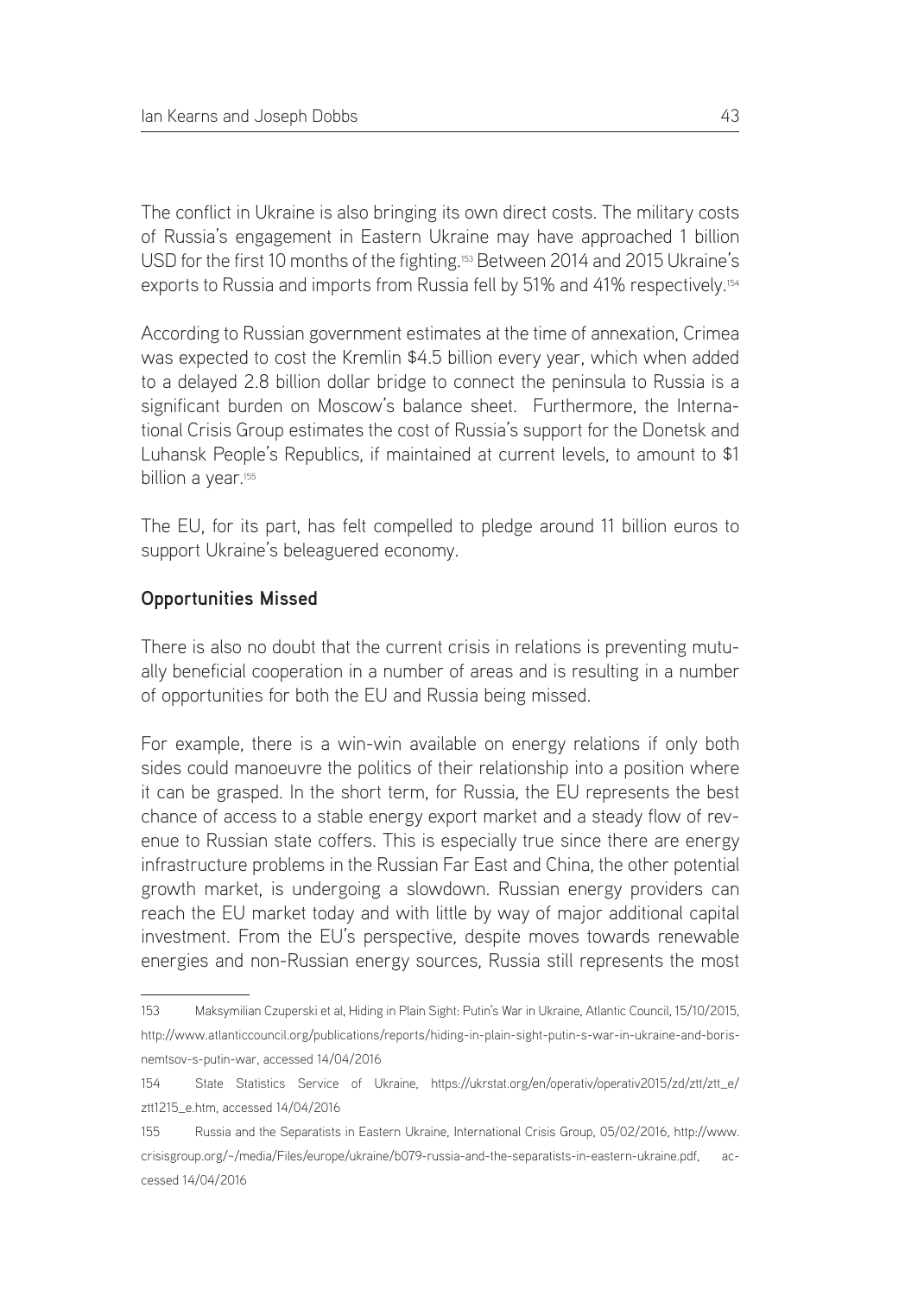convenient source of energy for many countries in Europe. If the EU were to turn its back on Russian suppliers, this would not only damage Russia but European energy prices would likely rise, damaging the EU's economic competitiveness further.

A further mutual gain is also available on broader economic cooperation. Russia's energy dependent economy will need to be diversified and made more productive if the country is to thrive. The EU can provide Russia with the capital investment, technology, access to research and development and educational cooperation that will be necessary to make this happen. Without it, given that none of Russia's potential partners in Asia can offer all these things on the same scale as the EU, Russia will miss the opportunity to restructure its economy to meet the challenges of the 21st century.

At the same time, for the EU, a thriving Russian economy, as opposed to one contracting and mired in enormous structural problems, has the potential to be a major export market for EU consumer goods and services. Russia represents, after all, a domestic consumer market of 143 million people. Were the Russian economy to grow rapidly, it could serve as a major locomotive for the advancement of the economy of the whole European continent, helping the EU out of its current sluggish growth and, in some places, stagnation. Again, therefore, the current confrontation is coming at a high price.

The development of broad EU and Russian economic cooperation would also make it possible for the two sides to work together more easily on developing the economies of the countries in the shared neighbourhood. This is vitally important, and not only for the people who live there. It is in neither side's interest for Ukraine's economy to fail, for example, as the ensuing instability would impact both the EU and Russia financially, and increase migration flows in both directions, flows which have already seen 317 thousand Ukrainians relocate to Russia according to the UNHCR, with a further 275,000 estimated to be internally displaced within Ukraine.<sup>156</sup>

The countries of the shared neighbourhood as a whole also represent an additional combined market of approximately 75 million people. If they can be helped by both the EU and Russia to develop, rather than be a venue for competition between the two, everyone would be a winner.

<sup>156</sup> 2015 UNHCR subregional operations profile - Eastern Europe, UNHCR, http://www.unhcr.org/ pages/49e48d4d6.html, accessed 14/04/2016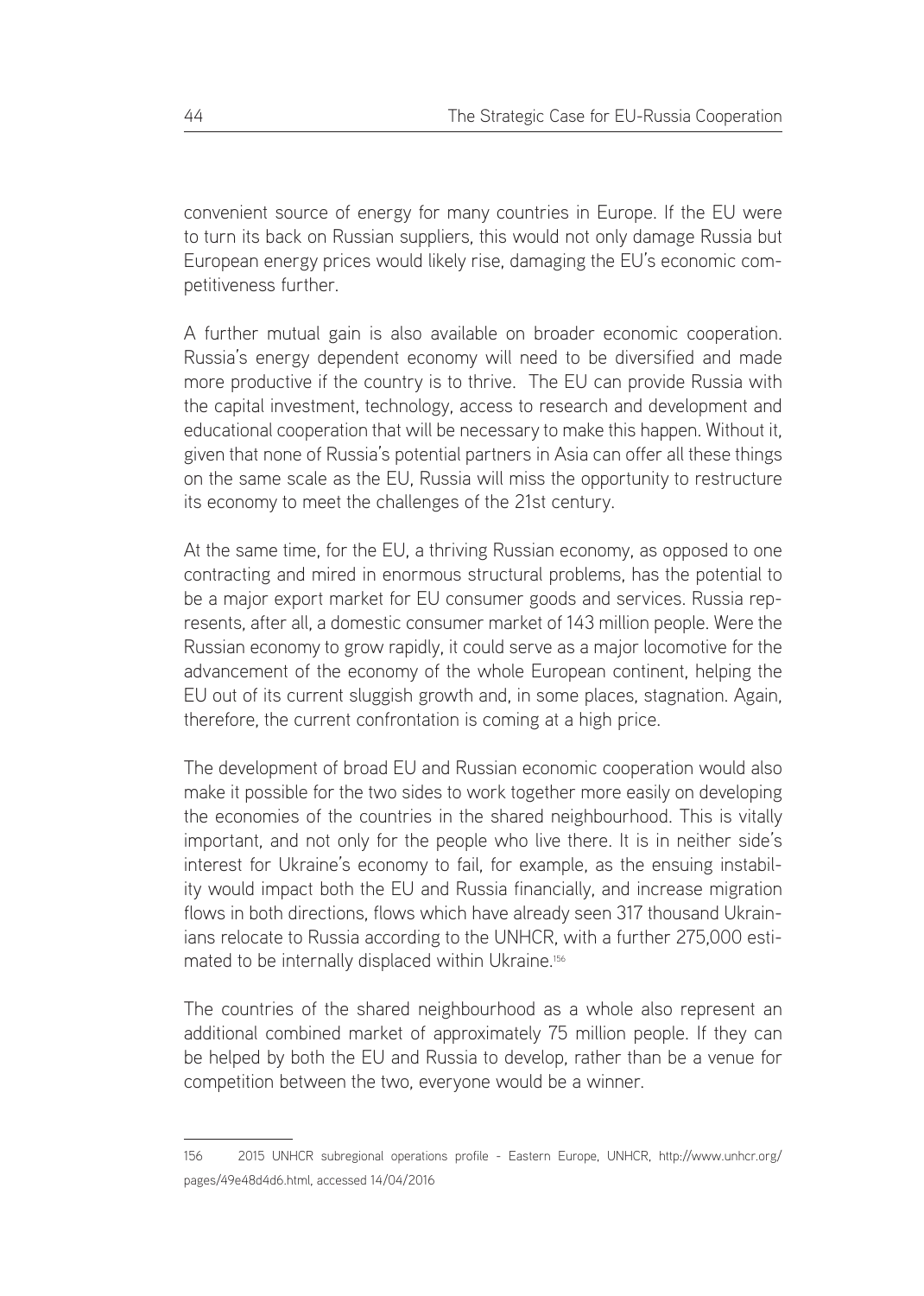Finally, with regard to missed economic opportunities, if Russia and the EU remain locked in confrontation, it is possible that neither will be able to fully seize the enormous opportunity presented by China's "One Belt, One Road" project to link the economies of the entire Eurasian landmass. While some in Europe might think that Russia could be isolated and by-passed as a transit route with little impact on European-Chinese relations overall, that is highly unlikely. China is actively factoring a positive relationship with Russia into its plans and even if Russia were isolated, it could choose to act as a considerable spoiler and disruptive influence on the project throughout central Asia. Those in Russia who dream of a Greater Asia to replace the tarnished dream of a greater Europe, however, are equally likely to be disappointed. The EU and China already engage in trade relations worth over \$1bn a day and China is interested in infrastructure and investments that link its economy directly to the EU and not only to that of Moscow or Minsk. China's One Belt, One Road policy could be a massive opportunity for both the EU and Russia but the opportunity will be missed or diminished if each decides to allow its confrontation with the other to limit or damage the prospect.

## **Threats Unmanaged**

With regard to threats, it is clear that the confrontation is making it harder for each side to address them. This is because each is directing scarce resources toward the confrontation with the other and because several threats could be dealt with more effectively if the two sides worked together.

First, the current security situation in the Euro-Atlantic area is dangerous to both sides.

Basic principles of the European security system have been challenged following the Russian annexation of Crimea and its support for separatist forces in Eastern Ukraine. As the Russian and European narratives about the sources of the crisis differ considerably, there seem to be currently no common, universally accepted principles of European security to which all states in the Euro-Atlantic area subscribe.157 That translates into more uncertainty at the political level; and results in national and alliance planning being based on worst-case scenarios of possible aggressive action of the other side, and increased militarization of Russia – West relations.

<sup>157</sup> See e.g. Back to Diplomacy, Final Report and Recommendations of the Panel of Eminent Persons on European Security as a Common Project, November 2015.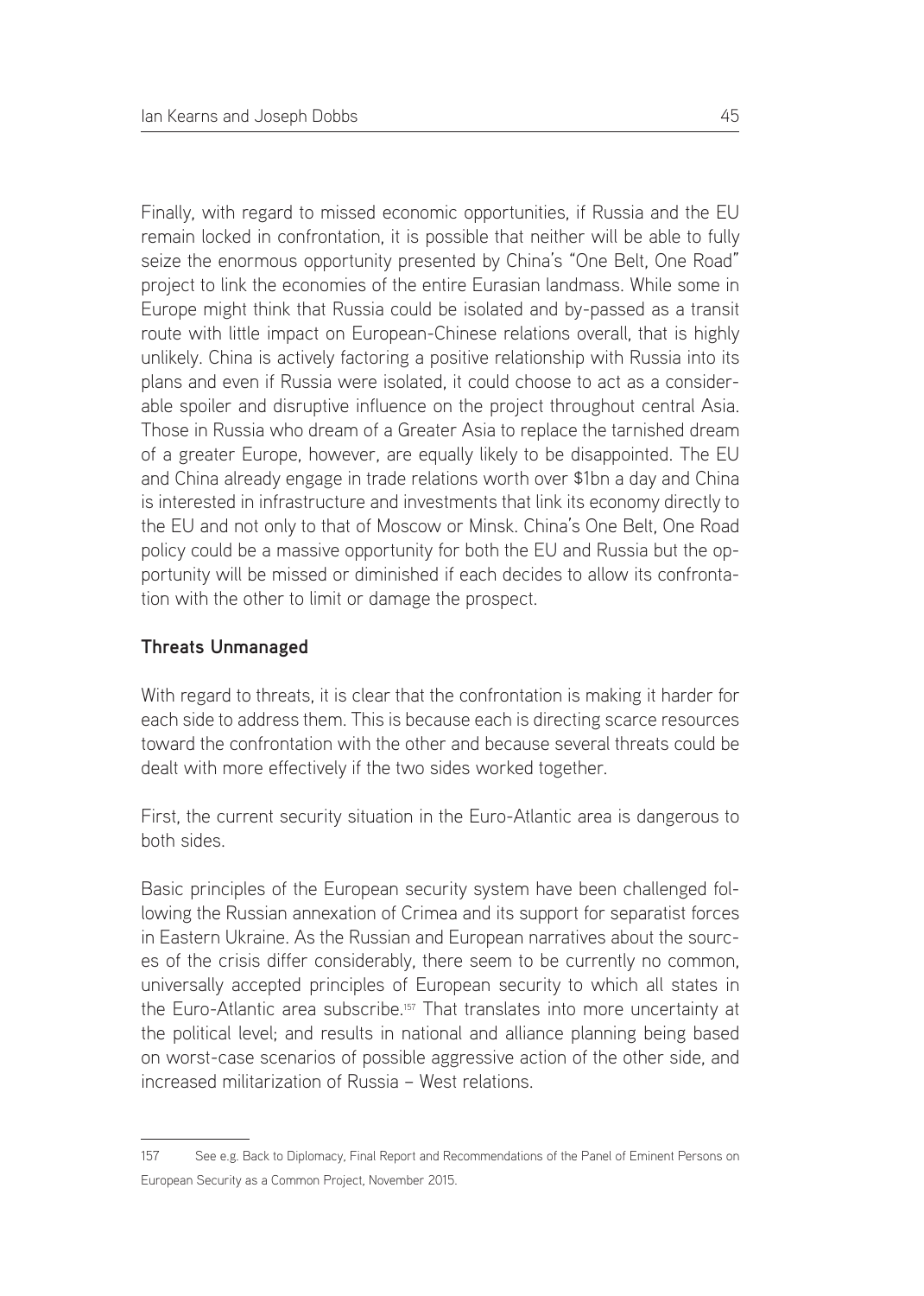One of the most worrying features of the crisis has been the increased frequency and gravity of close encounters and incidents involving Russian and other European military and security forces. The European Leadership Network recorded 66 separate incidents in the period between March 2014 and March 2015.158 Using a different methodology, the think tank Global Zero identified 146 incidents involving Russia and Western countries in the period between March 2014 and November 2015.159 Most of the incidents can be described as routine or 'near routine' situations, for example the interception of the other side's aircraft in international airspace, reconnaissance flights, or observation of movements of the other side's navy.

However, some incidents have been of a much more serious nature as they carried a high probability of causing casualties or even a direct military confrontation. These included violations of airspace of NATO countries and partners, dangerous manoeuvers by Russian airplanes in the vicinity of aircraft and ships of NATO countries and its partners, and large-scale Swedish and Finnish submarine hunts within their territorial waters. In a November 2015 incident, the Turkish air forces shot down a Russian Su-24, causing the death of one of the crew-members, and causing a major and dangerous diplomatic crisis between a NATO state and Russia.

Another consequence of the crisis has been a notable alteration of military deployments and exercising patterns of Russia and NATO countries, with consequences for other European states as well. During 2014-16, a number of major decisions on troop and equipment build-up were taken by Russia to strengthen its forces in the European part of the country, and to enable military actions inside Ukraine and solidify Russia's control over Crimea.160 Russia also increased the number and scale of its military exercises, which focused frequently on the areas bordering the NATO-protected area, Finland and Sweden. Many of these exercises were conducted without prior announcement. In 2015 alone, approximately 300,000 Russian troops, 1100 aircraft and 280 ships took part in such snap exercises organized throughout Russian ter-

<sup>158</sup> Thomas Frear et al, Russia West Dangerous Brinkmanship Continues, European Leadership Network, 12/03/2015, http://www.europeanleadershipnetwork.org/russia--west-dangerous-brinkmanship-continues-\_2529.html, accessed 14/04/2016

<sup>159</sup> Nuclear Weapons Countries: Military Incidents, Global Zero, 14/12/2015, http://www.globalzero.org/ files/military\_incidents\_updated\_12.14.15v.2.pdf, accessed 14/04/2016

<sup>160</sup> See: Major deployment decisions taken by Russia, directly linked to or relevant in the context of the 2014 crisis, European Leadership Network, http://www.europeanleadershipnetwork.org/medialibrary/2016/02/05/ b380960e/Major%20Russian%20deployments%20TABLE\_ELN.pdf, accessed 14/04/2016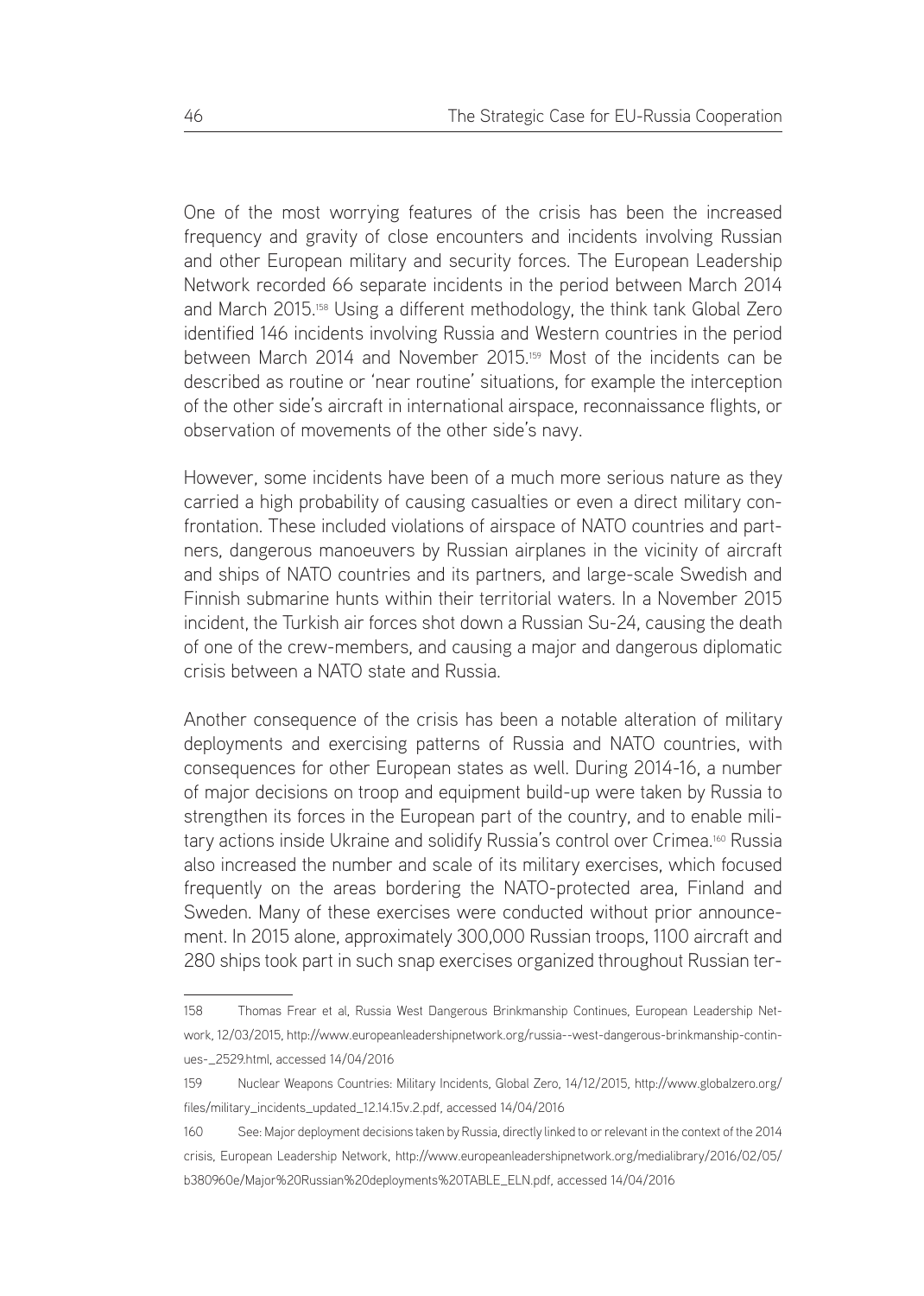ritory.161 The nature of these exercises and lack of advance notification made them especially destabilizing during a period of tension.

NATO has reacted to Russian actions by increasing, in turn, the number of its own exercises in the countries situated close to Russia and its overall military activity in these countries. According to NATO data, in 2014 it conducted 162 exercises under NATO's Military Training and Exercise Program (double the originally planned number), and 40 additional national exercises could also be counted as a part of the re-assurance measures.162 While in 2014-16 NATO troop deployments in Central Europe had a rotational character, the Alliance and its individual members (most notably the United States) started preparation for a more permanent framework for stationing equipment and military units in the region as part of its adapted 'modern deterrence' posture.

As a consequence, the situation in the Euro-Atlantic area has been developing along the lines of an action-reaction cycle similar to that anticipated in relationships characterised by a security dilemma, in which each side sees its own actions as purely defensive, but the other side perceives them as aggravating the situation. Additionally, a number of developments in military technology such as the increased use of longer-range precision strike conventional weapons, increased effectiveness of anti-access/area denial capabilities, or advances in cyber-warfare, are adding to instability by opening up the possibility of a sudden disarming strike. Finally, the existing arms control and confidence-building arrangements and mechanisms, which should have provided military predictability and stabilized the situation, have been either paralyzed (CFE) or proven largely irrelevant (Vienna Document).

The whole military to military relationship between Russia and the West is now a threat to both sides.

Secondly, both sides have failed in their attempts to respond effectively to the historic process of change underway in the Middle East and North Africa and both are paying a price. The EU and the West more widely has sought to support democracy movements that in many places are too fragmented or weak to provide stable government. It has also refused to negotiate with brutal dic-

<sup>161</sup> Slide (in Russian) included in: Combat training building-up, Extended board session of the Russian Defence Ministry, 11/12/15, http://eng.itogi2015.mil.ru/combat-training, accessed 14/04/2016

<sup>162</sup> The Secretary General's Annual Report 2014, NATO, January 2015, http://www.nato.int/nato\_static\_ fl2014/assets/pdf/pdf\_2015\_01/20150130\_SG\_AnnualReport\_2014\_en.pdf, accessed 14 January 2016.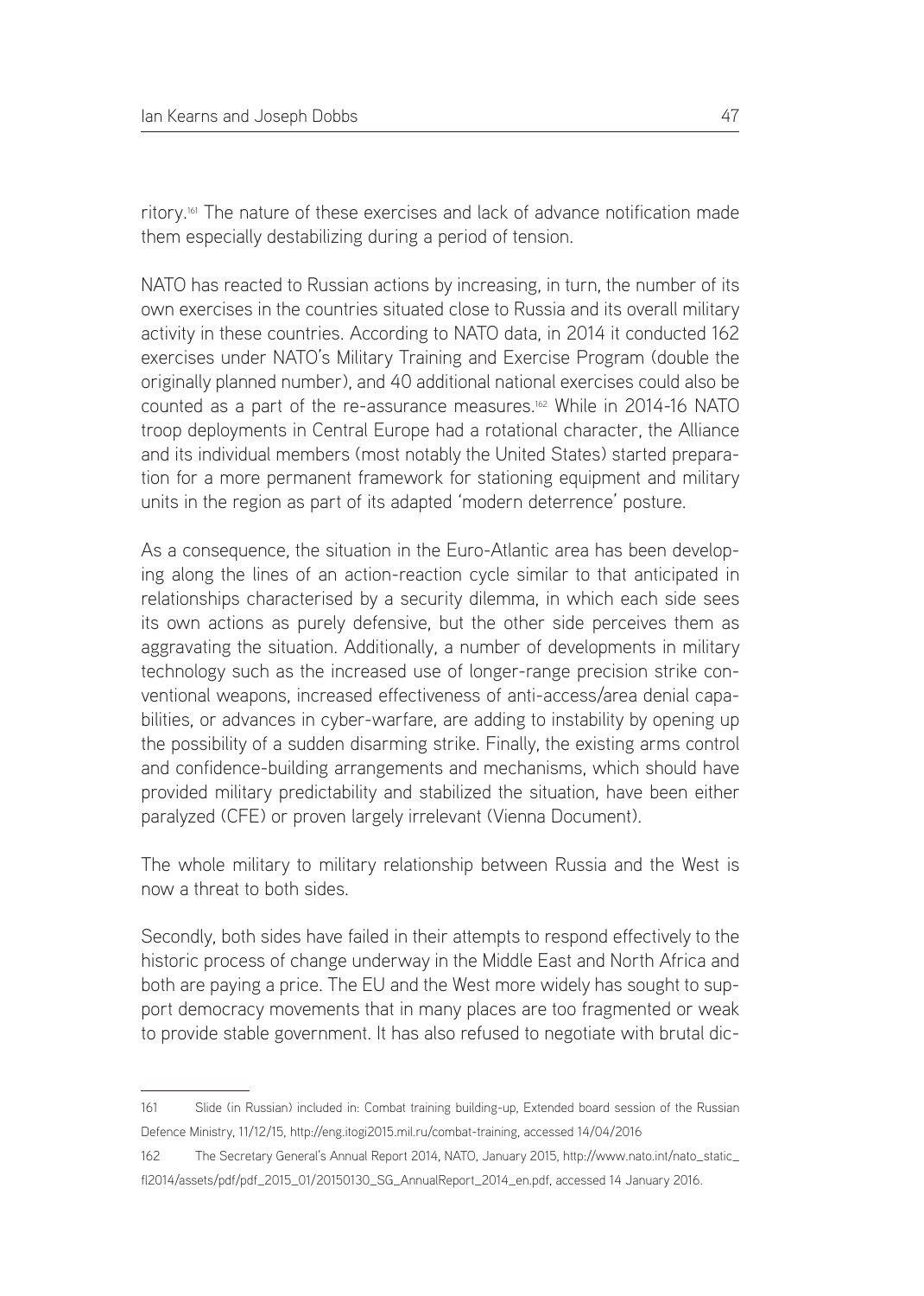tators like Assad while at the same time refusing to do what is necessary to remove them. The results have not been impressive.

The Russian strategy has fared little better, gaining increased credibility in the region. Where the West has ineffectually tried to support the forces of democratic legitimacy, Russia has supported those forces it believes can provide order. Most notably of course, and in direct opposition to western policy, this has included support for Assad. The problem is that just as the democratic forces have proved too weak to establish a new order in Syria, Libya and elsewhere, Assad himself has been shown to be too weak to provide order without direct Russian assistance. Neither the Russian strategy in support of order, nor the Western strategy in support of democracy, have worked.

As a direct consequence of these failed and contradictory strategies, both the EU and Russia face graver threats from the Syrian Civil War than they otherwise might. As already noted, the fragility of the EU has been exposed by flows of migrants fleeing to Europe from Syria and elsewhere, while Russia faces potential destabilisation of the Caucasus region and other parts of Russia where Islamist militants are seeking to gain a foothold. The Russian military intervention in Syria moreover, while being scaled back, has increased the risk of Russia and western powers being dragged into the Syrian civil war on opposing sides. The Turkey-Russia shoot-down incident of November 2015 and the simmering tensions in the Turkey-Russia relationship ought to have made this abundantly clear.

Third, and of course partially related in the form of Islamic State in Syria and Iraq, both Russia and the EU face a significant terrorist threat, as attacks in the EU and in Russia have demonstrated. Neither Russia nor the EU has all the intelligence and counter-terrorism capabilities it needs to deal with the threat by acting alone. Both face the challenge of home grown Islamist radicalisation and both have a 'foreign fighter' problem of nationals fighting for Islamic State in Syria and Iraq. At the EU level effective instruments to deal with counter-terrorism have not been developed and most of the operational cooperation is done at the state-to-state level and on an ad-hoc basis. This is often too constrained to be useful in foiling terrorist plots. If the EU, the UK after Brexit, and Russia could work together more effectively to deal with the terrorist threat, all would be better placed to contain and eventually overcome it.

Fourth, both EU countries and Russia are threatened by nuclear weapons.

Nuclear weapons remain a part of the Euro-Atlantic security landscape and if anything, the region is in danger of becoming more nuclearized rather than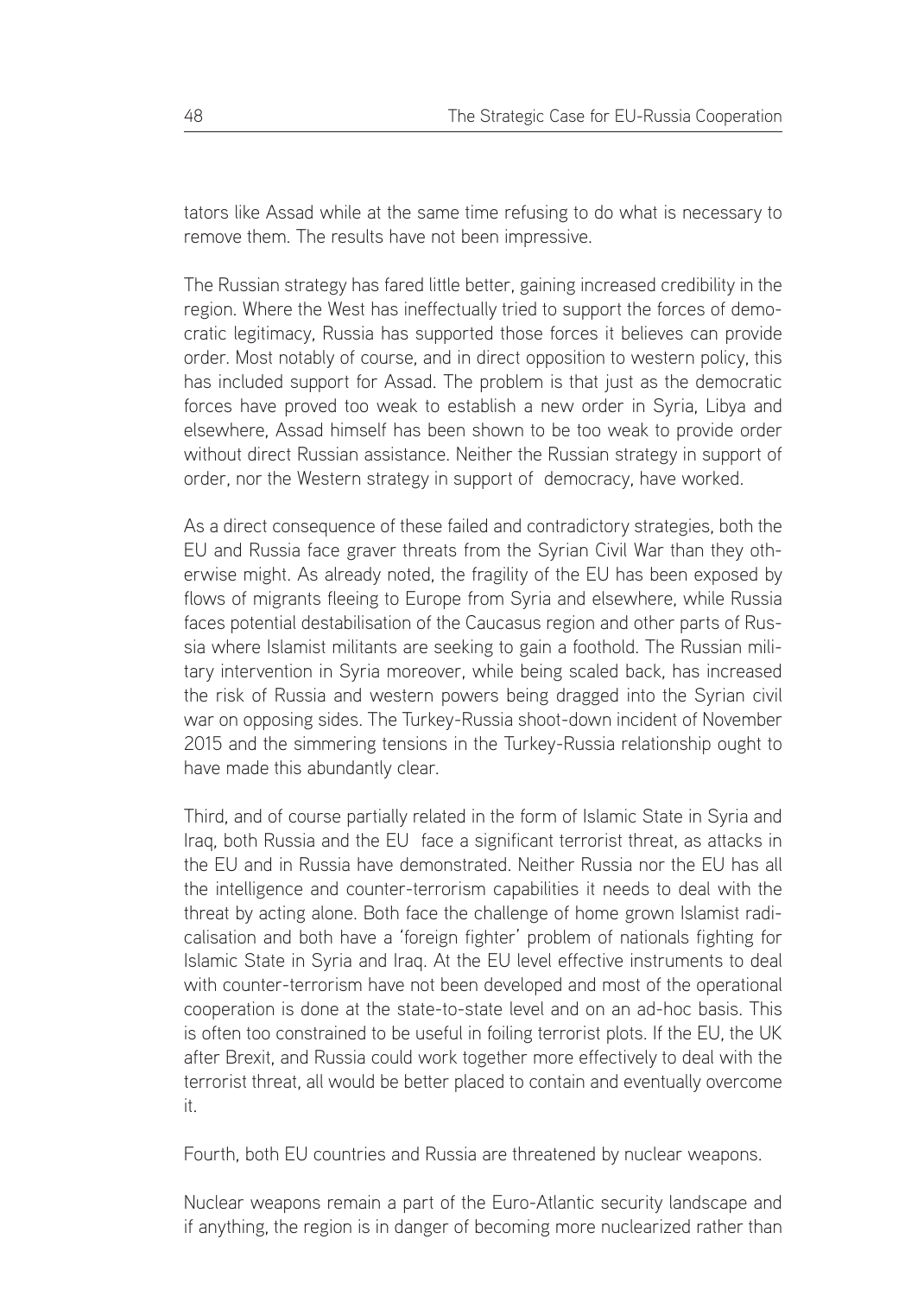less. There are thousands of nuclear warheads (strategic and tactical) in the European part of Russia, as well as U.S. B-61 nuclear weapons deployed in a number of European countries, plus UK and French nuclear forces. Whereas before the current crisis the discussion focused on the ways to reduce and ultimately withdraw US and Russian tactical weapons from European territory, we now observe a return of nuclear deterrence to Europe. From other European countries' perspectives, this process is driven primarily by Russian nuclear signalling, exercising and troubling rhetoric regarding the possible use of nuclear weapons.<sup>163</sup> In response, NATO has been working to review and adapt its own nuclear deterrence posture, with some suggestions going as far as deployment of nuclear weapons closer to Russia or working on new types of weapons. Moreover, Russia has called the rolling out of a US Anti-Ballistic Missile (ABM) system a "direct threat" to its nuclear deterrent capability.164

Both sides also face a real threat from nuclear terrorism. Russia is an essential partner in meeting this threat as the possessor of the world's largest nuclear arsenal and stock-pile of nuclear weapon related materials, as well as nuclear civilian facilities. It has also been the source of many of the recorded incidents of nuclear smuggling. If it is not actively doing all it can to secure its arsenals and materials then the EU and other actors in the international system will face an increased threat from loose nukes or a self-made nuclear weapon falling into the hands of terrorists. For this reason if no other it is deeply worrying that Russia decided not to participate in the 2016 Nuclear Security Summit in Washington. Whatever Russia does however, it cannot solve this problem without the aid of many other actors, including the EU. The EU and its member states play an essential role in terms of assuring that their own nuclear materials and facilities are adequately protected from terrorism and sabotage. This is an especially acute challenge given the recent wave of terrorist attacks and speculation that the Brussels airport attackers had been keeping a nuclear plant under surveillance. The EU is also important in supporting countries in its neighbourhood in securing their stocks of materials through technical and financial support. Ukraine, Belarus, Moldova, Georgia and Armenia might be countries where the interests of Russia and the EU countries evidently coincide to assure the highest levels of nuclear security and prevention of nuclear smuggling.

<sup>163</sup> See e.g. Nuclear-Backed "Little Green Men", PISM, July 2015, https://www.pism.pl/files/?id\_ plik=20165, accessed 14/04/2016

<sup>164</sup> Russia Calls New U.S. Missile Defense System a 'Direct Threat', New York Times, 12/05/2016, http:// www.nytimes.com/2016/05/13/world/europe/russia-nato-us-romania-missile-defense.html?\_r=0, accessed 01/07/2016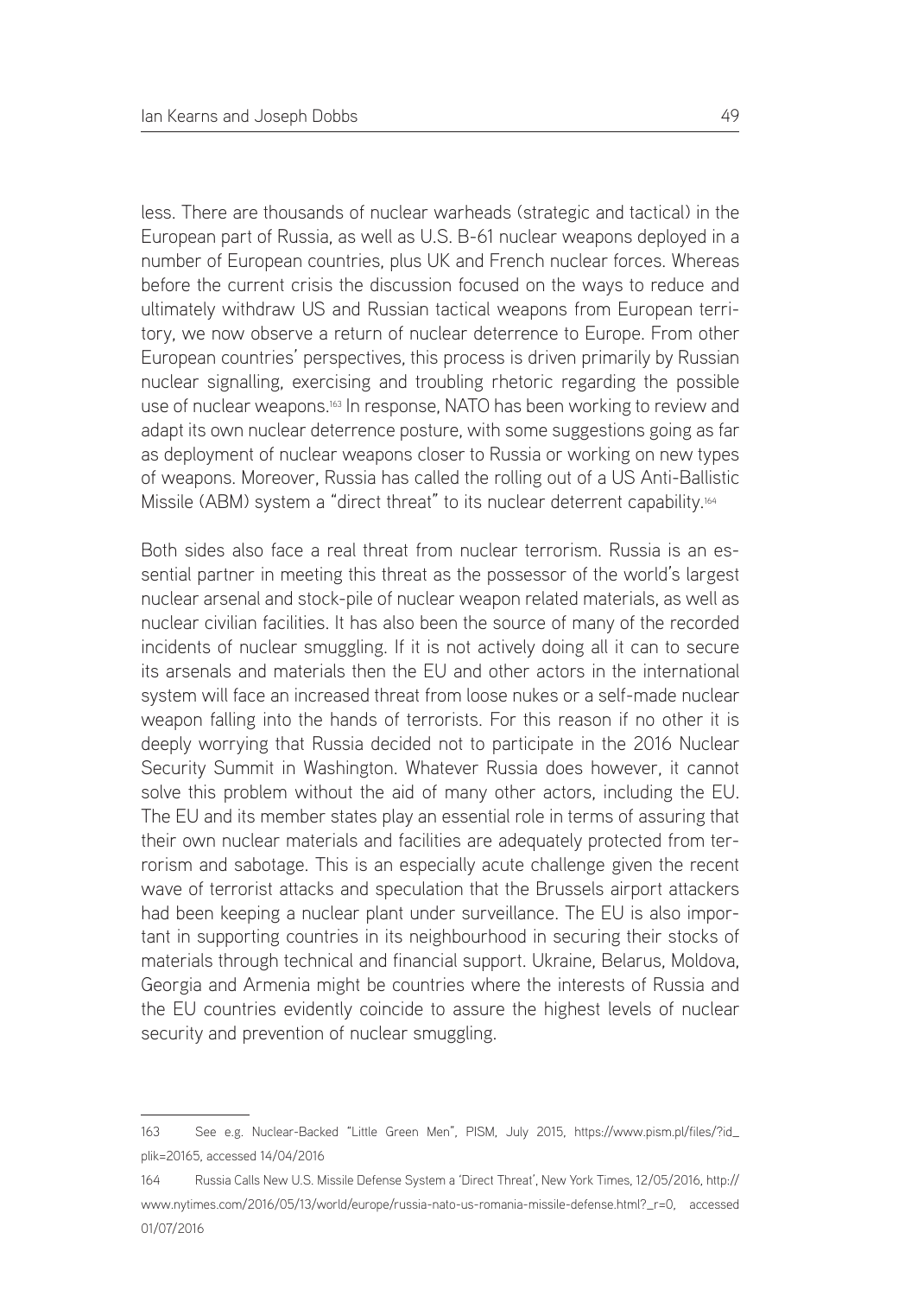# **Chapter Four: A Pathway to EU-Russia Cooperation**

This paper has outlined both Russia and the EU's strengths, weaknesses, opportunities and threats, and shown how these can either be amplified or diminished by cooperation. It has argued that, in mutual self-interest, there is a powerful strategic rationale for seeking a more cooperative relationship in the long-term, however difficult that may be. If not, the costs of confrontation will increase, threats will be less manageable, strengths will be diminished and opportunities will be missed. The fundamental question we turn to in this final chapter is how a path to a long-term future of cooperation can be pieced together out of the rubble of the adversarial and confrontational relationship of today. We suggest an 8 point plan as one way to approach the challenge.

### **1. Preventing the Relationship Worsening Further Still**

It would be dangerous to assume that the relationship has already reached its nadir. Earlier in this report we outlined a potentially catastrophic mix of dangerous military incidents, exercise patterns and deployments that have a potential to make the confrontation worse and more dangerous than it already is. It is vital that both sides appreciate the risks being run and that, since almost all EU member states are also members of NATO, that European countries and Russia, together with the US and Canada, address those risks through meaningful dialogue. Such dialogue could take place in the NATO-Russia Council, in the OSCE, or at bi-lateral level between individual European countries and Russia but whatever the venue the conversation needs to happen as an urgent priority. The interests of both sides would be damaged by a direct military confrontation, intentional or unintentional in origin.

Moves to strengthen NATO deterrence in Eastern Europe are not only now inevitable but should be welcomed. However, in isolation, they are not enough of a conflict prevention measure and need to be complemented by other initiatives. A number of options are available to help manage the ongoing dangerous military incidents and broader military activities. These include:

• Development of effective and universal procedures and mechanisms to avoid military incidents between EU/NATO members and Russia. At present, there is no mutually agreed mechanism in place to maximize the probability of avoiding and effectively managing close encounters or incidents between their militaries. The existing bilateral arrangements between Russia and some European states on preventing incidents do not cover all relevant countries; they are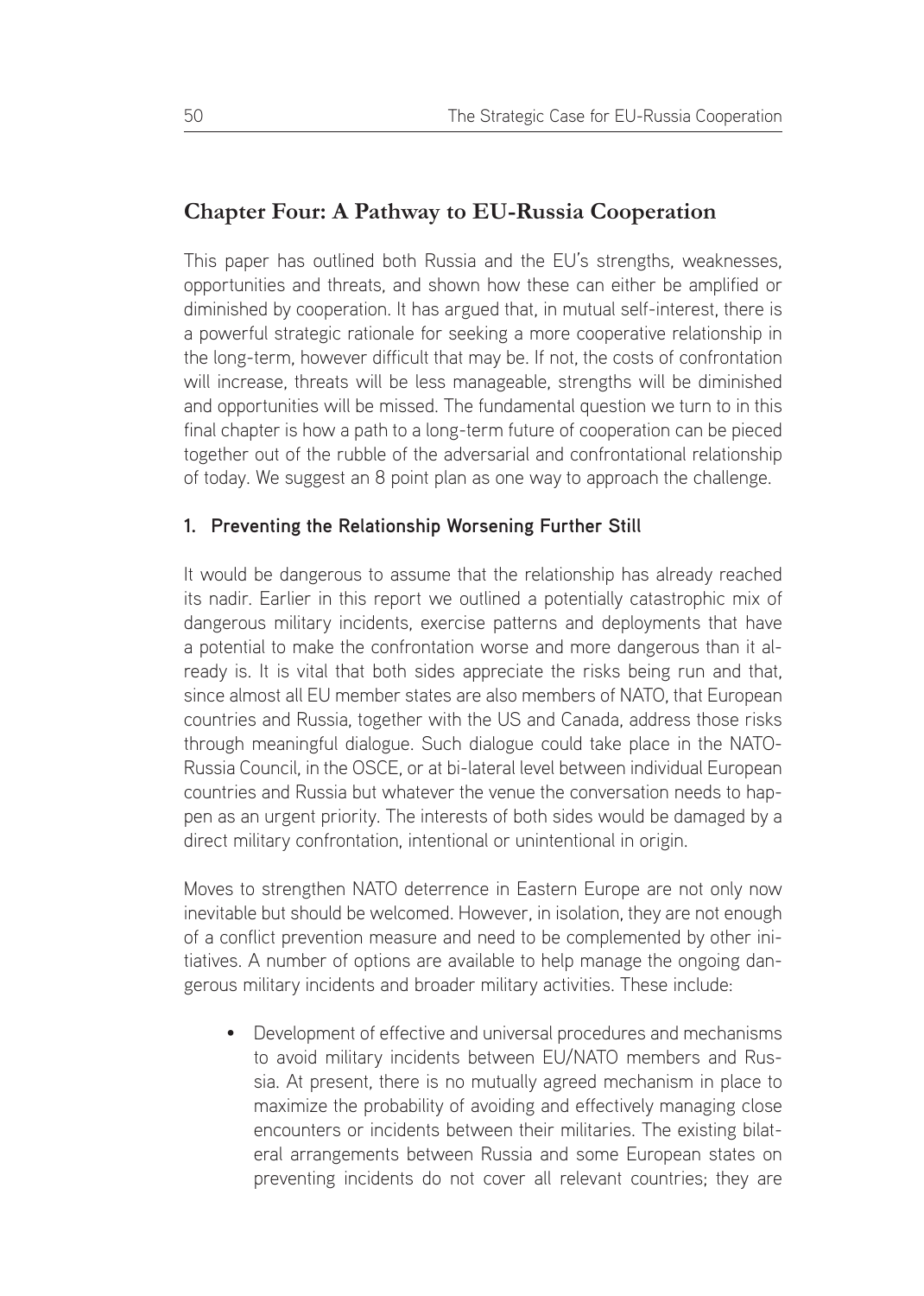partly outdated, and may be inadequate to deal with some challenges brought by advances in military technology. It may therefore be necessary to either conclude additional bilateral agreements, or move towards preparing multilateral sub-regional or pan-European agreements on preventing incidents. There is also a strong case for bringing the Cooperative Airspace Initiative back into operation.<sup>165</sup>

- Another option that could be pursued in parallel would involve working towards greater transparency of military activities through development of confidence-building measures between European countries. Ideas here include comprehensive exchange of information on major military exercises, deployments and other activities; broader participation of outside observes in exercises; and more effective procedures to deal with unusual military activities such as sudden concentrations of forces in border areas. Most of these measures could be introduced through the OSCE and via modification of existing arrangements such as the Vienna Document or Open Skies Treaty, where all EU members and Russia are participants.
- In addition the exercise of restraint regarding the strengthening of military posture along the EU – Russian border, including Russia refraining from introducing additional nuclear weapons in the area, is vital. Instead of the prolongation of the current action-reaction cycle between Russia and NATO regarding military deployment and activities, all sides could use the period after the NATO summit in Warsaw to pause any existing plans for putting additional military hardware in the border areas.

More generally, even the best devised mechanisms and detailed legal arrangements cannot stop deterioration of the EU-Russia relationship if there is no political will to follow military restraint and to avoid provocative behaviour. But there must be an effort to achieve a more stable strategic environment that is less at the mercy of events. Without such an effort, a major war in Europe is no longer unthinkable.

<sup>165</sup> Thomas Frear, Cleared for Takeoff: Dangerous Brinkmanship and the Case for the Cooperative Airspace Initiative, European Leadership Network, 20/06/2016, http://www.europeanleadershipnetwork.org/ cleared-for-takeoff-dangerous-brinkmanship-and-the-case-for-the-cooperative-airspace-initiative\_3812.html, accessed 06/07/2016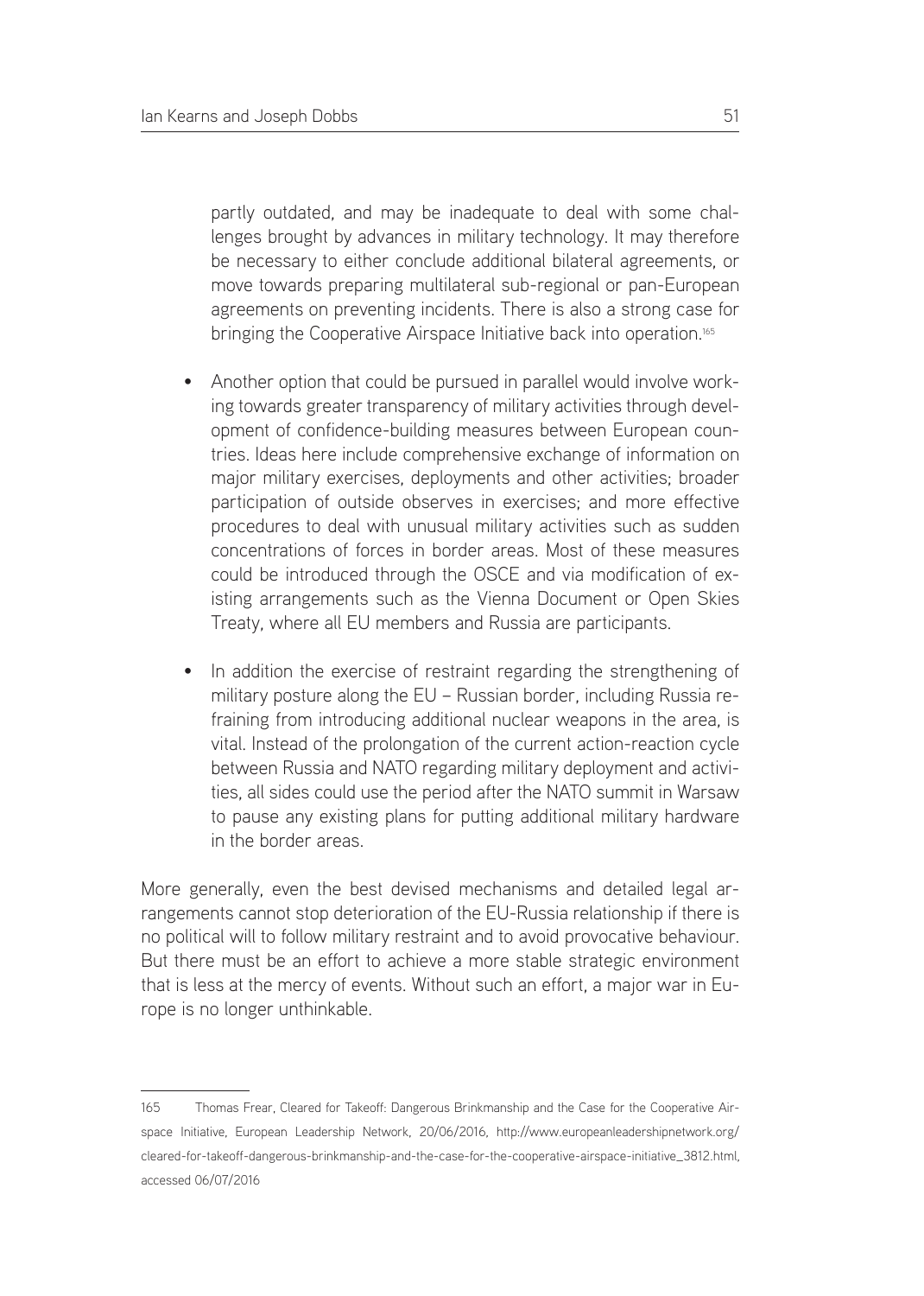## **2. A gradual lifting of EU sanctions on Russia in return for gradual but clearly evident implementation of the Minsk agreements**

While some of the EU's sanctions were introduced in response to Russian annexation of Crimea, and these sanctions should remain in place indefinitely, the main focus of sanctions should be on using them as leverage to reach a satisfactory conclusion to the Eastern Ukraine crisis. It is unlikely that the current Russian leadership would return Crimea to Ukraine, but it can – without compromising its position at home – support resolution of the conflict in Eastern Ukraine.

On the EU side, there is little support for discontinuation of the sanctions regardless of developments in Ukraine. The question of reviewing their application has been linked most prominently with the implementation of the Minsk agreements, and this linkage is likely to be maintained. In a recent survey of ELN members,<sup>166</sup> 52% of those surveyed supported the notion that the EU sanctions should be gradually phased out in return for gradual progress on the implementation of the Minsk 2 agreements, whereas 33% expressed the view that the sanctions should be kept in place – and possibly enhanced – until the territorial integrity of Ukraine is fully restored. Only 15% supported unconditional removal of sanctions.

# **3. A combined EU-Russian effort to provide assistance to all those affected by the conflict in Eastern Ukraine**

Even assuming that progress on resolving the conflict in Eastern Ukraine along the lines of the Minsk agreements can be achieved, the region will find itself in urgent need of assistance, from support to returning refugees and internally displaced persons, through de-mining and demobilization of armed groups, to re-building of infrastructure and development of the industrial and wider economic potential of the region. It is unlikely that Ukraine itself would find enough resources to engage in and finance such a major investment effort.

The European Union, in cooperation with the OSCE, UN, other international organizations and NGOs, can take a lead in helping to rebuild the region. The OSCE may also find it easier to act as an intermediary between Ukraine and

<sup>166</sup> ELN Members Survey on EU Russia Relaions, European Leadership Network, 06/06/2016, http:// www.europeanleadershipnetwork.org/eln-member-survey-on-eu-russia-relations\_3813.html, accessed 06/07/2016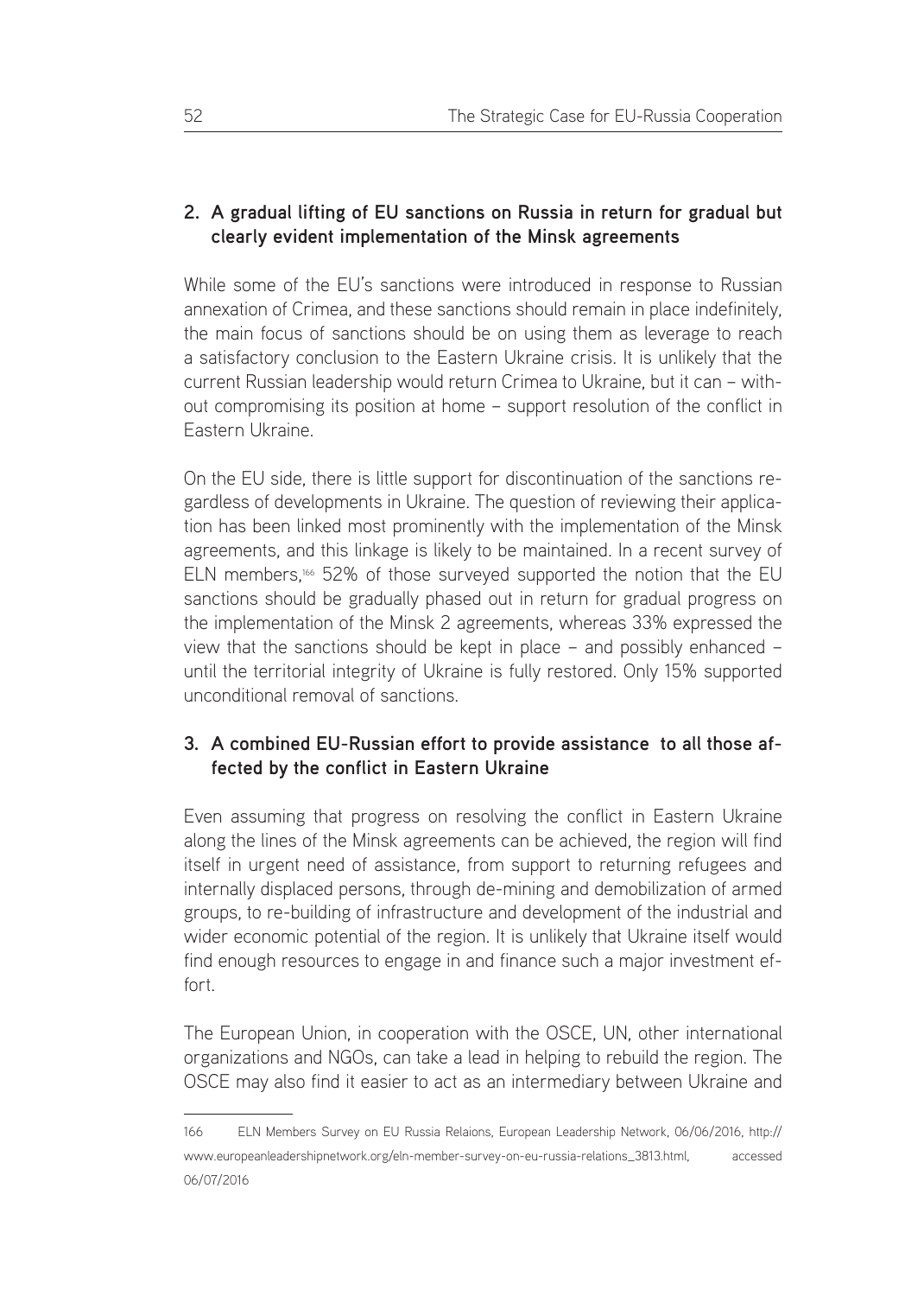Russia, which would most likely aim to stay involved in the affairs of parts of Donetsk and Lugansk regions, which it now de facto supervises. Under a new political framework, while the region would be controlled again by Ukraine but subject to special status, Russia could take part in the re-construction effort in some areas, as well as provide humanitarian assistance and work towards re-settlement of refugees currently living on its territory.<sup>167</sup> Longer term, it would be in everyone's interests to ensure that eastern Ukraine enjoyed productive economic relations with Russia as well as with the European Union.

## **4. Selective Engagement on other issues Based on Mutual Self Interest**

Here, the emphasis should be on:

- Continuing and enhancing dialogue on Syria and the Islamic State as outlined in the latest position paper of the Task Force on Cooperation in Greater Europe.<sup>168</sup> The Syrian Civil War has demonstrated its ability to wreak havoc for the civilian population of Syria, and threaten Russia and the EU. Moreover, given both Russia and several EU Member States' roles in Syria and in international governance, it is clear that a workable solution will be next to impossible without cooperation and eventual agreement between Russia, the EU and other interested parties.
- Counter terrorism cooperation. Cooperation between European and Russian intelligence and law enforcement agencies will be difficult without a degree of mutual trust. It would however, given that both sides are afflicted by the threat of Islamist terrorism, help decrease the threat to people from Lisbon to Vladivostok.
- Cooperation on nuclear issues: Implementing the Iran deal; dealing with the DPRK; improving the security of nuclear materials and strengthening of the entire NPT regime and process are all important here.

<sup>167</sup> Some 1.2 million Ukrainian refugees stay in Russia — Federation Council vice speaker, TASS, 16/12/2015, http://tass.ru/en/politics/844608, accessed 11/07/2016

<sup>168</sup> Countering the Threats from the Middle East, Task Force on Cooperation in Greater Europe, 04/05/2016, http://www.europeanleadershipnetwork.org/countering-the-threats-from-the-middle-east\_3720. html, accessed 17/05/2016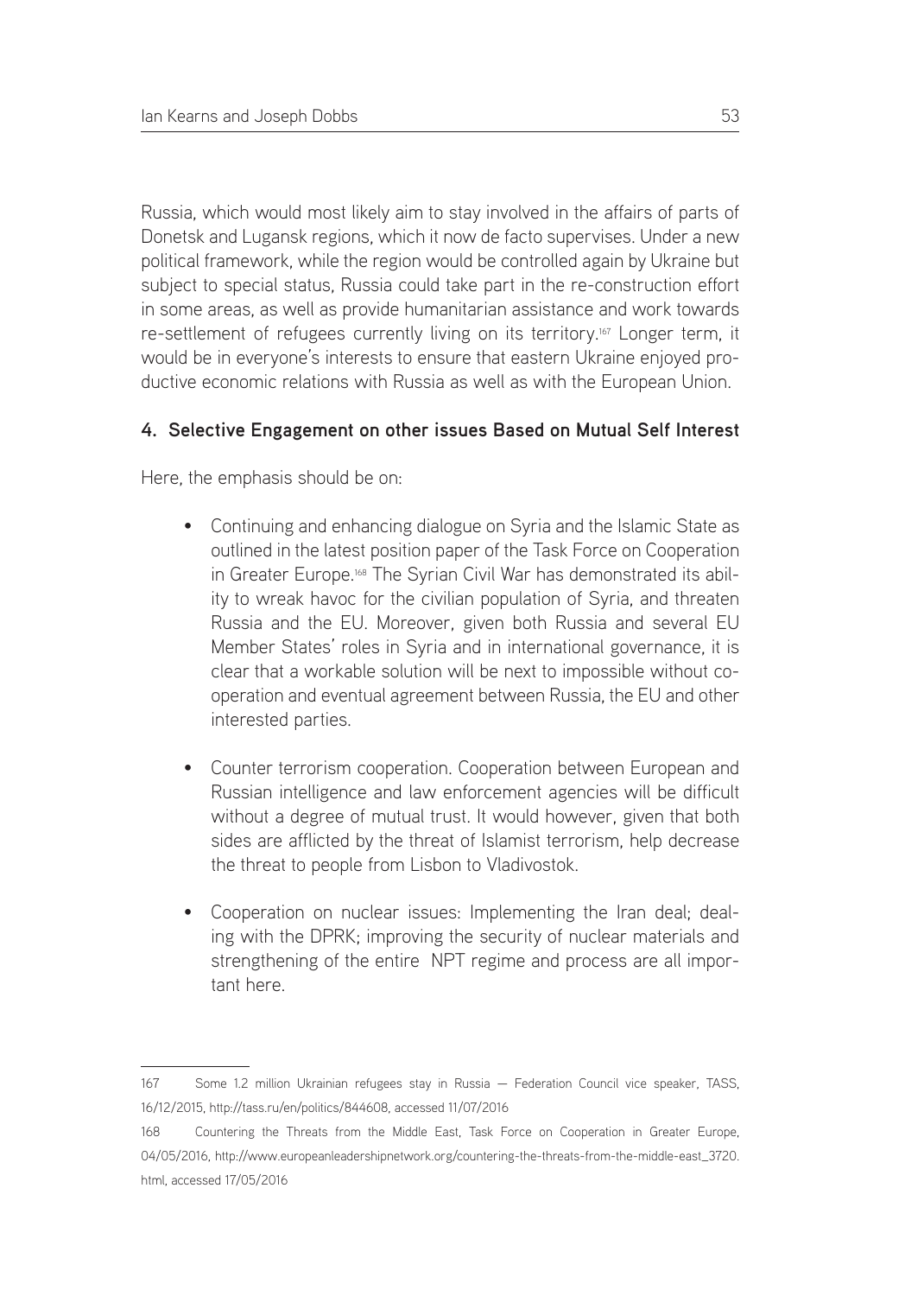- Cooperation on reducing carbon emissions to address climate change.
- Engagement between the EU and the Eurasian Economic Union: It is in everyone's interest to think about how economies across the Lisbon-Vladivostok space, plus central Asia, India and China are effectively integrated.
- Further exploring the opportunities and threats associated with China's "One Belt, One Road" infrastructure project, with a particular emphasis on how it might impact EU-Russia relations, is therefore also important. In Moscow, officials should focus on how China's project could allow them to become a critical bridge power in a better developed Eurasia. In Brussels, officials should question how China's infrastructure development can bring prosperity to unstable regions and increase opportunities for European businesses. Both sides should acknowledge the other's important role in the longterm development of the project.
- Cooperating in the Arctic to protect critical environmental interests while simultaneously benefiting from increased economic activity in the region.

## **5. Governments on both sides should endorse and support people-topeople initiatives.**

At the academic level groups like the University Consortium that brings together leading academics from the Euro-Atlantic space,169 should be supported and grown by both sides where possible. Russia and the EU should also explore visa free travel to facilitate people-to-people contacts, especially and as a priority, among the young. This will be vital to combat any efforts to demonise 'the other' in EU-Russia relations.

**6. Dialogue on the fundamentals of European order and on the competing narratives on what has gone wrong, without which, there cannot be an agreed Europe wide order, but only a Euro-Atlantic order and a Russia facing off against each other.**

<sup>169</sup> For more on the University Consortium visit its website: http://www.sant.ox.ac.uk/university-consortium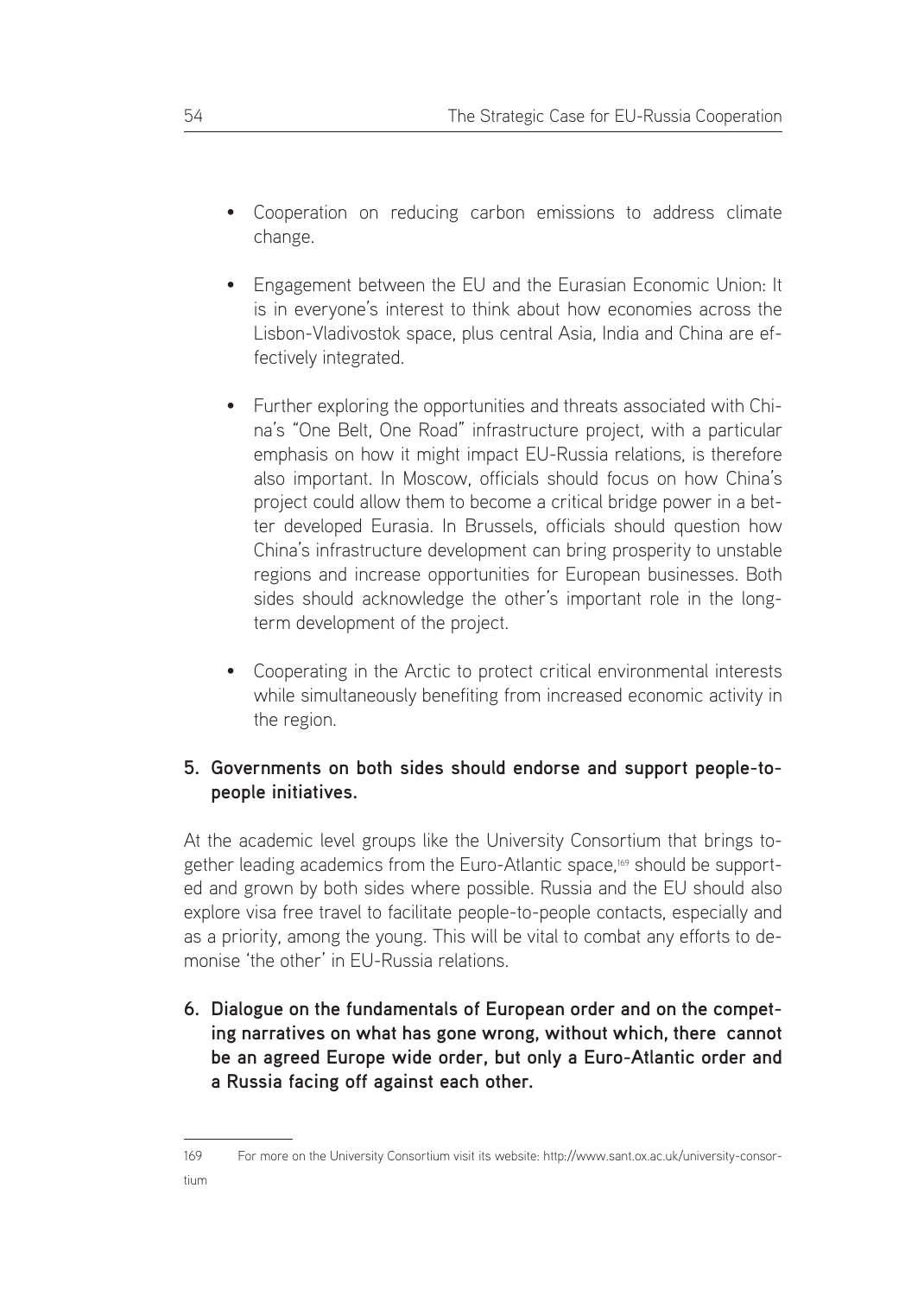The dominant western media narrative on the crisis in Russia-West relations is that, through its annexation of Crimea and intervention in eastern Ukraine, Russia has behaved aggressively and broken international law. The core policy challenge for the West is therefore seen as how to deter further such Russian aggression while trying to re-establish the status quo. In this narrative, arguments used by the Russian elite are dismissed as instrumental, developed for propaganda purposes only, and are unlikely to be genuinely believed even by Russian leaders themselves.

However, a recent report from the ELN,<sup>170</sup> based on a dialogue between a group of serious European and Russian thinkers and policy analysts, while certainly not producing agreement over Ukraine or Crimea, tells a more complex story. Participants in the dialogue agreed that the narratives of both sides reflect deeply held beliefs based on well-developed intellectual and legal perspectives and are not simply the instrumental products of official propaganda. The arguments of neither side, the group finds, can easily be dismissed.

The disagreement, moreover, is not only about individual cases but spans two fundamental conceptual axes. The first concerns disagreements over what sovereignty means at this stage of the 21st century and over who and what can legitimise interventions in the affairs of other states. Touchstone cases of disagreement here include the Russian interventions in Ukraine in 2014 and Georgia in 2008, but also Western interventions in Kosovo in 1999, Iraq in 2003 and Libya in 2011.

The second axis of disagreements is over the circumstances under which the territorial integrity of a state must be respected versus when and under what circumstances a legitimate self-determination movement must have its argument for secession from an established state recognised. While many in the West behave as though everyone in Europe agrees on such issues, with Russia the only outlier, the messy case of the recognition of Kosovo suggests otherwise, since even members of the EU were, and still are, split with some recognising Kosovan independence and some not.

The findings of this expert dialogue are important because they suggest the disagreement between Russia and the West is so fundamental that the current down-turn in relations will not be dealt with by a simple change in lead-

<sup>170</sup> Competing Western and Russian Narratives on the European Order: Is there common ground?, European Leadership Network, 19/04/2016, http://www.europeanleadershipnetwork.org/competing-western-andrussian-narratives-on-the-european-order-is-there-common-ground\_3649.html, accessed 17/05/2016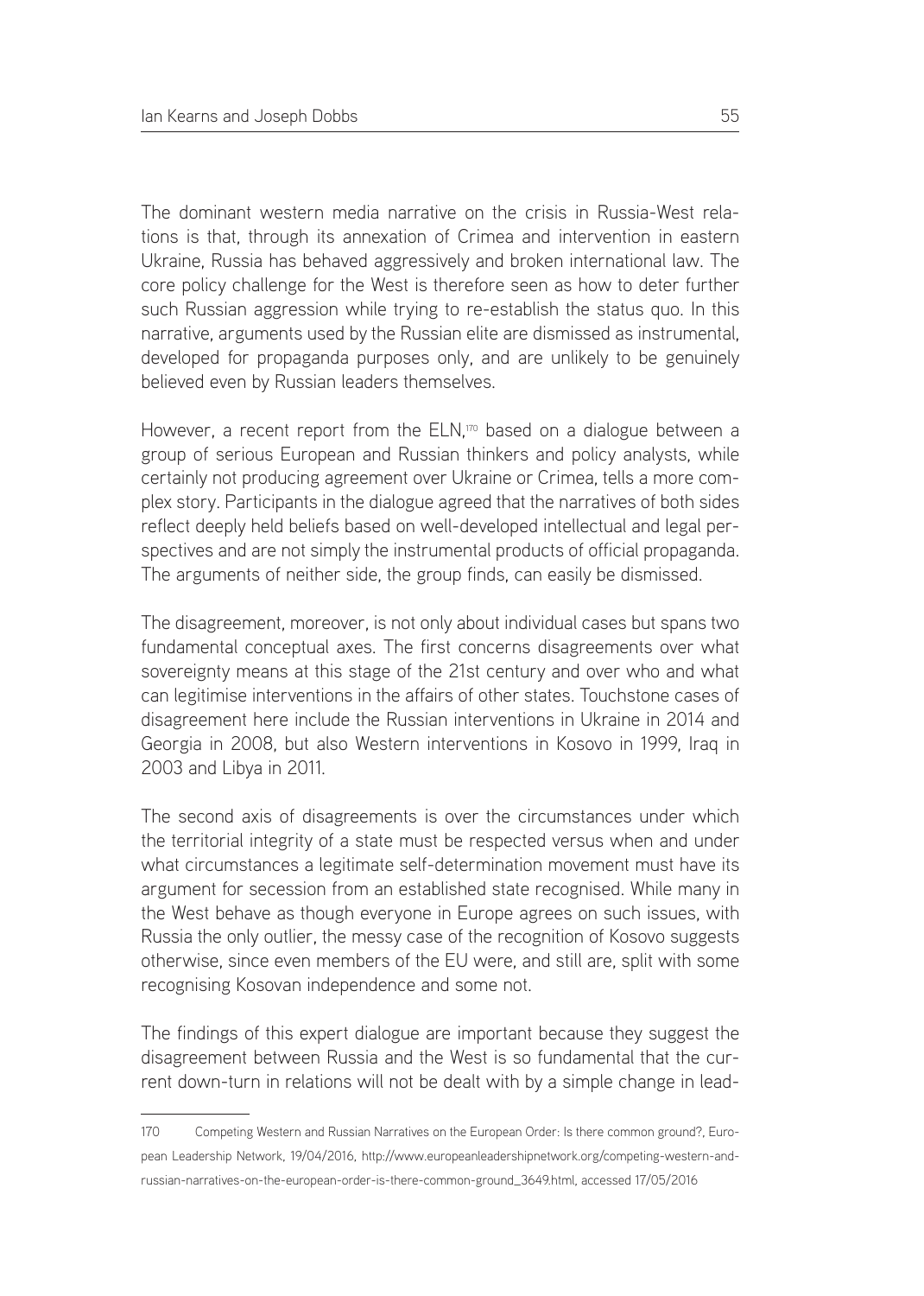ership in any state. The dispute is about worldviews and is likely to last a very long time.

Moreover, while the annexation of Crimea should not be recognised and strengthened NATO deterrence is necessary, the core policy challenge facing Europe is arguably not the need to restore Europe to some static interpretation of the status quo prior to that annexation but to come up with a political process capable of managing what is in effect a long term process of historical change underway in Europe. Change since the end of the Cold War has already involved the break-up of Yugoslavia, the reunification of Germany and the dissolution of the Soviet Union. A number of other unresolved disputes and areas of tension in Europe remain. It is likely therefore that further challenges to the European order will present themselves in future.

Given the interests at stake and already outlined in this paper, for both Russia and the EU, this all suggests an urgent need to find spaces for a more fundamental dialogue between the two if things are to improve.

## **7. Maintenance of Track II dialogues.**

There also is an important role here for credible track II dialogues. Non-governmental organisations across Russia and the EU should continue their critical role in maintaining dialogue and increasing understanding. Groups such as the ELN supported Task Force on Cooperation in Greater Europe, the OSCE's Panel of Eminent Persons, Carnegie Endowment for International Peace's EASI initiative and the Nuclear Threat Initiative's Building Mutual Security initiative all have a valuable role to play in having the conversations governments do not yet feel ready to have. Governments across Europe should engage privately with these Track II dialogues.

Groups like the Younger Generation Leaders Network on Euro-Atlantic Security (YGLN)171 which bring together young people working on issues related to Russia, Europe and the whole Euro-Atlantic region have found success in helping participants better understand each side's positions and should be emulated by those working on EU-Russia relations.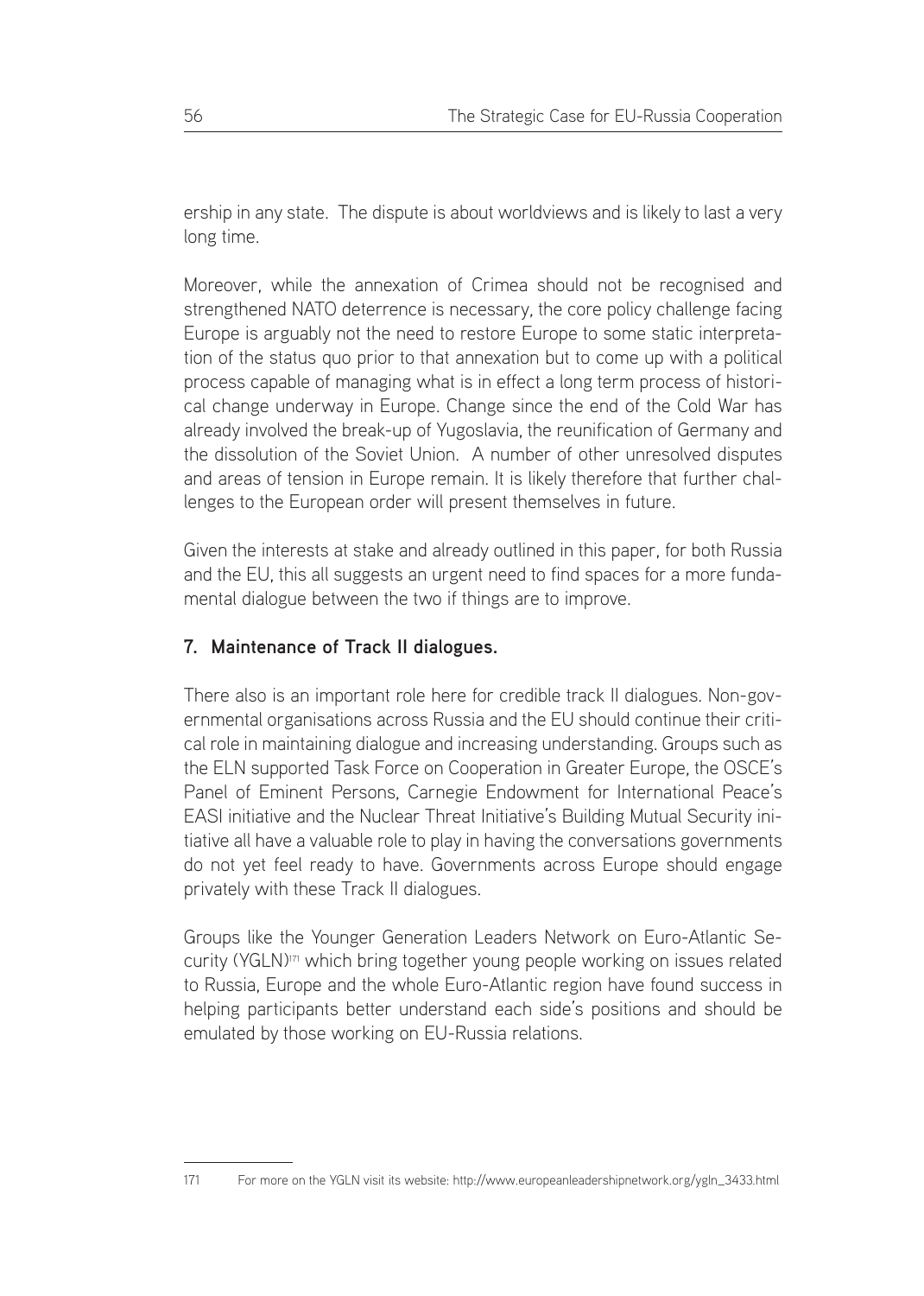Finally, a point on diplomatic process. In our view Russia and the EU should convene a summit in the second half of 2016. Suggestions that a summit would constitute either a reward for Russian behaviour or a sign of the EU's willingness to return to business as usual are not convincing. Diplomatic engagement is not a reward for anything but a necessity given the fact that the EU and Russia are neighbours, share the same strategic space, disagree about many things, face many of the same threats, and by working together could improve the lot of all Europeans. Nor should summits be seen as the end point of a diplomatic process, only taking place when agreements are ready to be inked. Summits should be re-instated and take place regularly to discuss, at leadership level, the many issues on which Russia and the EU disagree as well as to conclude efforts to make significant agreements in many of the areas touched on earlier in this paper.